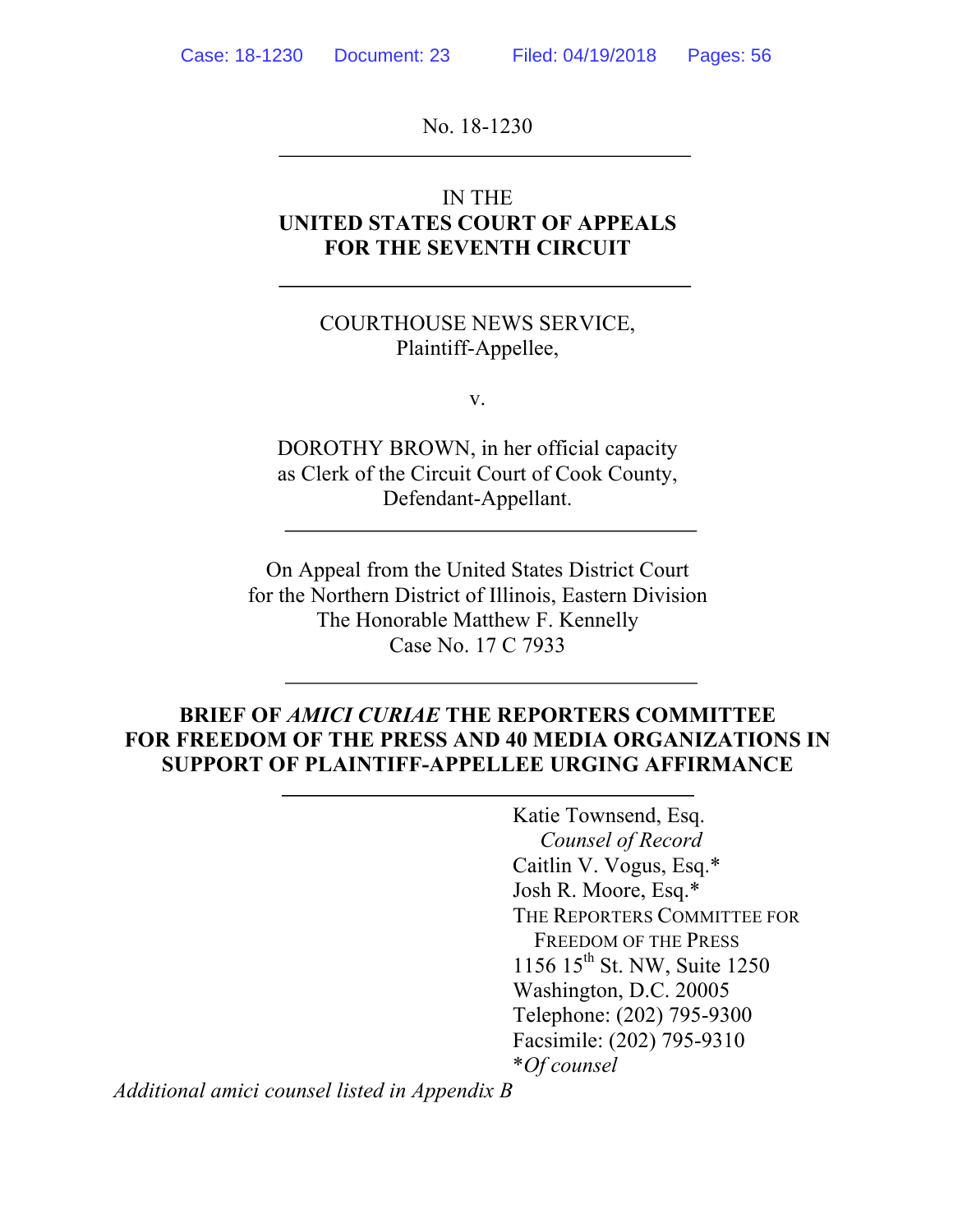### **CORPORATE DISCLOSURE STATEMENT AND CIRCUIT RULE 26.1 DISCLOSURE STATEMENT**

The Reporters Committee for Freedom of the Press is an unincorporated association of reporters and editors with no parent corporation and no stock.

ABC, Inc. is an indirect, wholly owned subsidiary of The Walt Disney Company, a publicly traded corporation.

ALM Media, LLC is privately owned, and no publicly held corporation owns 10% or more of its stock.

American Society of News Editors is a private, non-stock corporation that has no parent.

The Associated Press is a global news agency organized as a mutual news cooperative under the New York Not-For-Profit Corporation law. It is not publicly traded.

The Associated Press Media Editors has no parent corporation and does not issue any stock.

Association of Alternative Newsmedia has no parent corporation and does not issue any stock.

Boston Globe Media Partners, LLC, is a privately held company. No publicly held corporation owns 10% or more of its stock.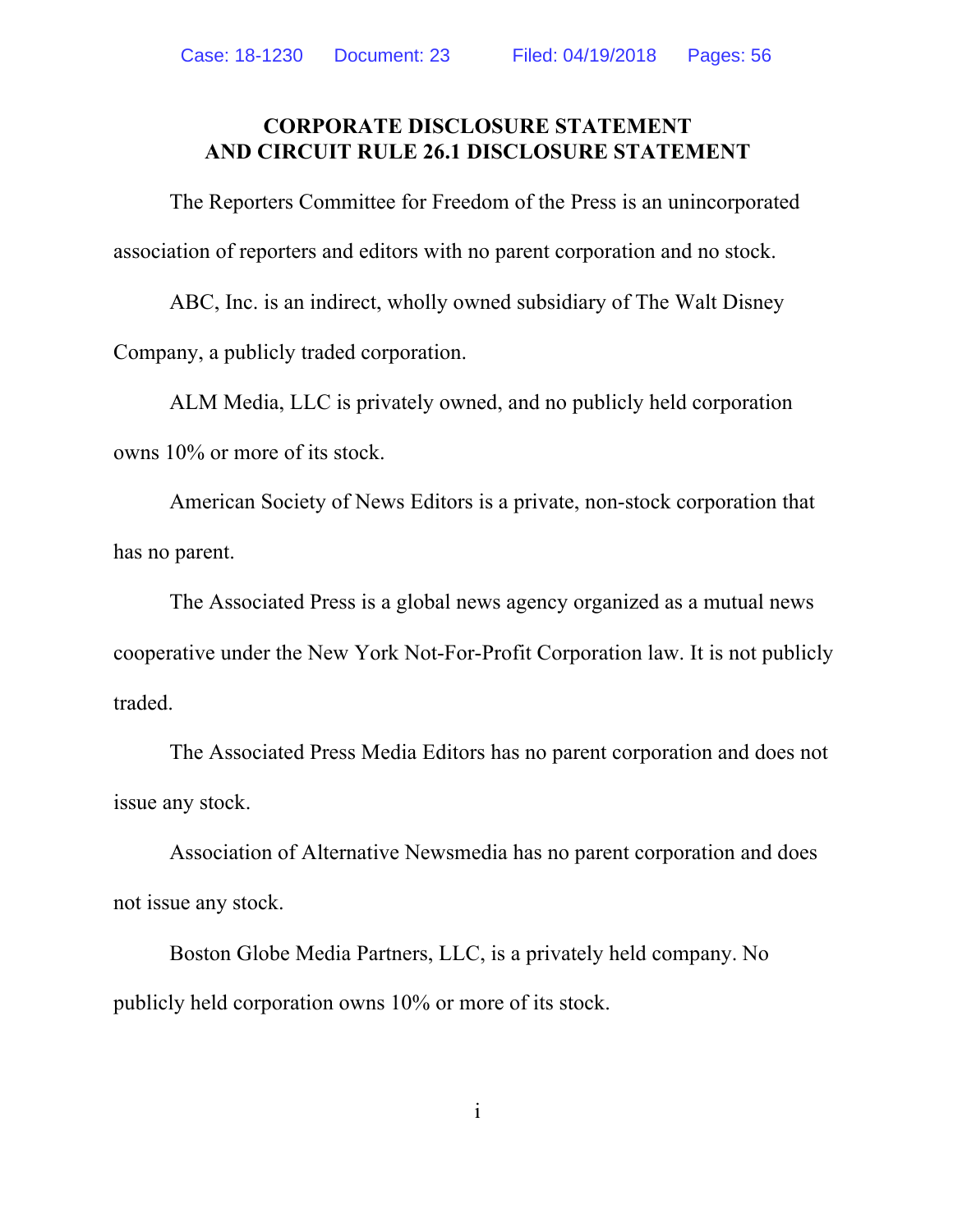Cable News Network, Inc. is a wholly owned subsidiary of Turner Broadcasting System, Inc., which itself is a wholly owned subsidiary of Time Warner Inc., a publicly traded corporation.

The Center for Investigative Reporting is a California non-profit public benefit corporation that is tax-exempt under section  $501(c)(3)$  of the Internal Revenue Code. It has no statutory members and no stock.

The Chicago Tribune Company, LLC is a subsidiary of tronc, Inc., which is publicly held. Merrick Venture Management Holdings, LLC, California Capital Equity, LLC, and PRIMECAP Management Company each own 10 percent or more of tronc, Inc.'s stock.

Dow Jones is a Delaware corporation with its principal place of business in New York. News Corporation, a publicly held company, is the indirect parent corporation of Dow Jones. Ruby Newco, LLC, a subsidiary of News Corporation and a non-publicly held company, is the direct parent of Dow Jones. No publicly held company directly owns 10% or more of the stock of Dow Jones.

The E.W. Scripps Company is a publicly traded company with no parent company. No individual stockholder owns more than 10% of its stock.

First Amendment Coalition is a nonprofit organization with no parent company. It issues no stock and does not own any of the party's or amicus' stock.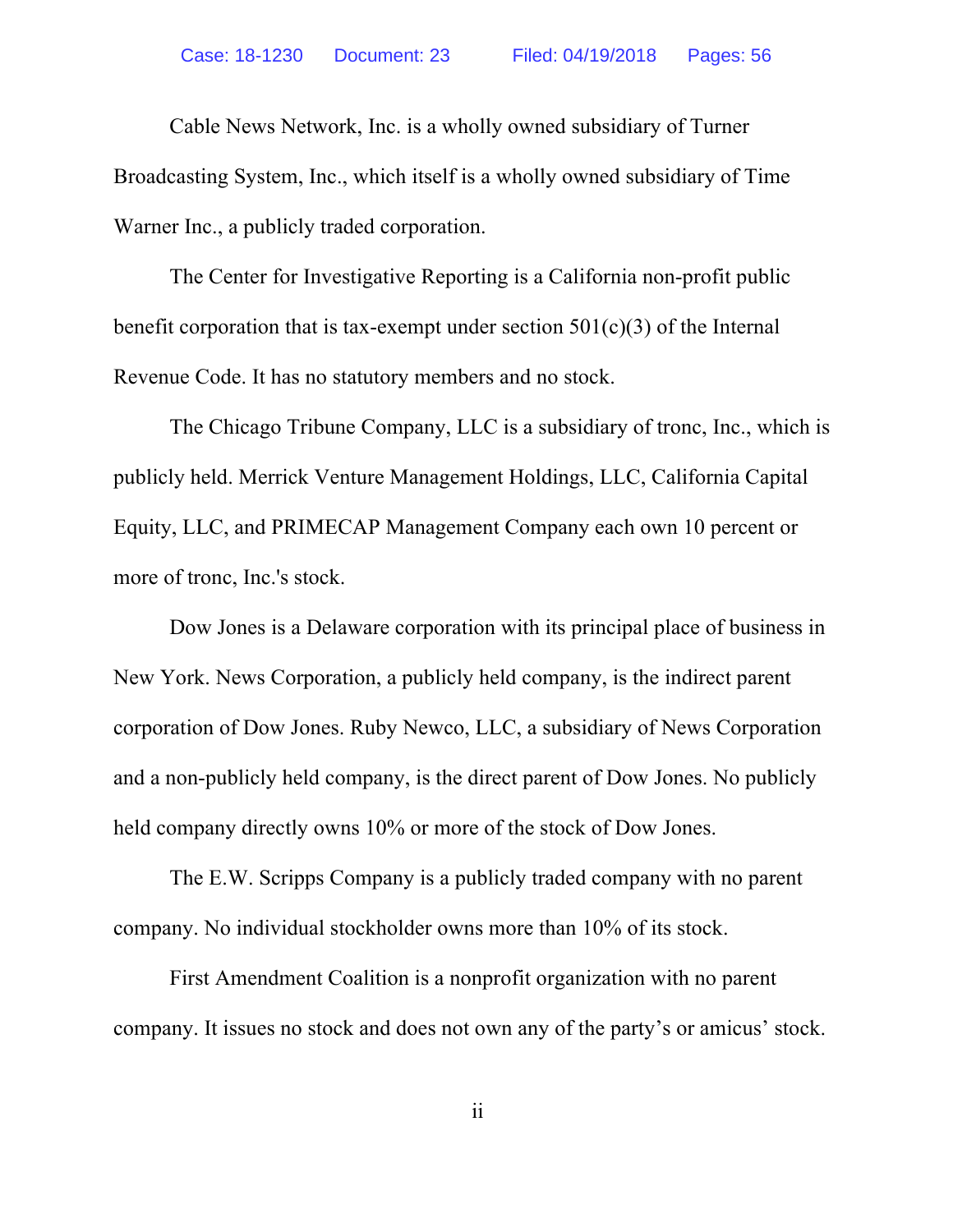First Look Media Works, Inc. is a non-profit non-stock corporation organized under the laws of Delaware. No publicly-held corporation holds an interest of 10% or more in First Look Media Works, Inc.

Fox Television Stations, LLC is an indirect subsidiary of Twenty-First Century Fox, Inc., a publicly held company. No other publicly held company owns 10% or more of Twenty-First Century Fox, Inc. stock.

Gannett Co., Inc. is a publicly traded company and has no affiliates or subsidiaries that are publicly owned. No publicly held company holds 10% or more of its stock.

GateHouse Media, LLC is a for-profit Delaware limited liability company ("GateHouse Media"). Ultimate Parent Company (indirect): GateHouse Media is an indirect wholly-owned subsidiary of New Media Investment Group Inc., a Delaware corporation and New York Stock Exchange publicly-traded company. Parent Company (indirect): GateHouse Media is an indirect wholly-owned subsidiary of New Media Holdings I LLC, a Delaware limited liability company (New Media Holdings I LLC is a direct wholly-owned subsidiary of New Media Investment Group Inc.). Parent Company (direct): GateHouse Media is a direct wholly-owned subsidiary of New Media Holdings II LLC, a Delaware limited liability company (New Media Holdings II LLC is an indirect wholly-owned subsidiary of New Media Investment Group Inc.)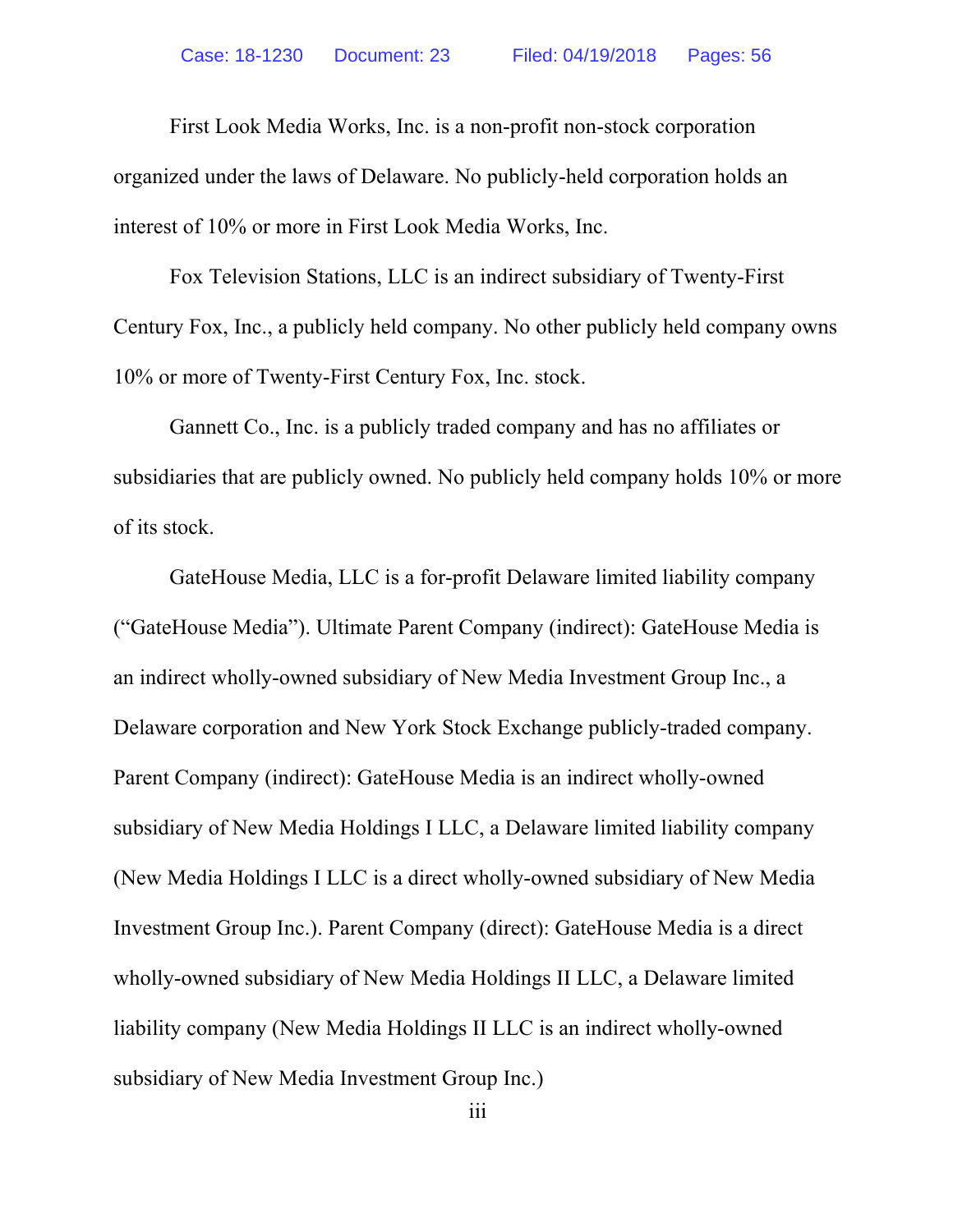Gizmodo Media Group, LLC is a subsidiary of Univision Interactive Media, Inc. d/b/a/ Fusion Media Group, which is itself a subsidiary of Univision Communications Inc.

The International Documentary Association is an not-for-profit organization with no parent corporation and no stock.

The Investigative Reporting Program is a project of the University of California, Berkeley. It issues no stock.

The McClatchy Company is publicly traded on the New York Stock Exchange under the ticker symbol MNI. Contrarius Investment Management Limited and Royce & Associates, LLC both own 10% or more of the common stock of The McClatchy Company.

The Media Institute is a  $501(c)(3)$  non-stock corporation with no parent corporation.

Digital First Media, LLC. is a privately held company. No publicly-held company owns ten percent or more of its equity interests.

Meredith Corporation is a publicly traded company on the New York Stock Exchange under the symbol MDP. Black Rock, Inc., publicly traded on the New York Stock Exchange under the symbol BLK, owns ten percent (10%) or more of Meredith Corporation's stock.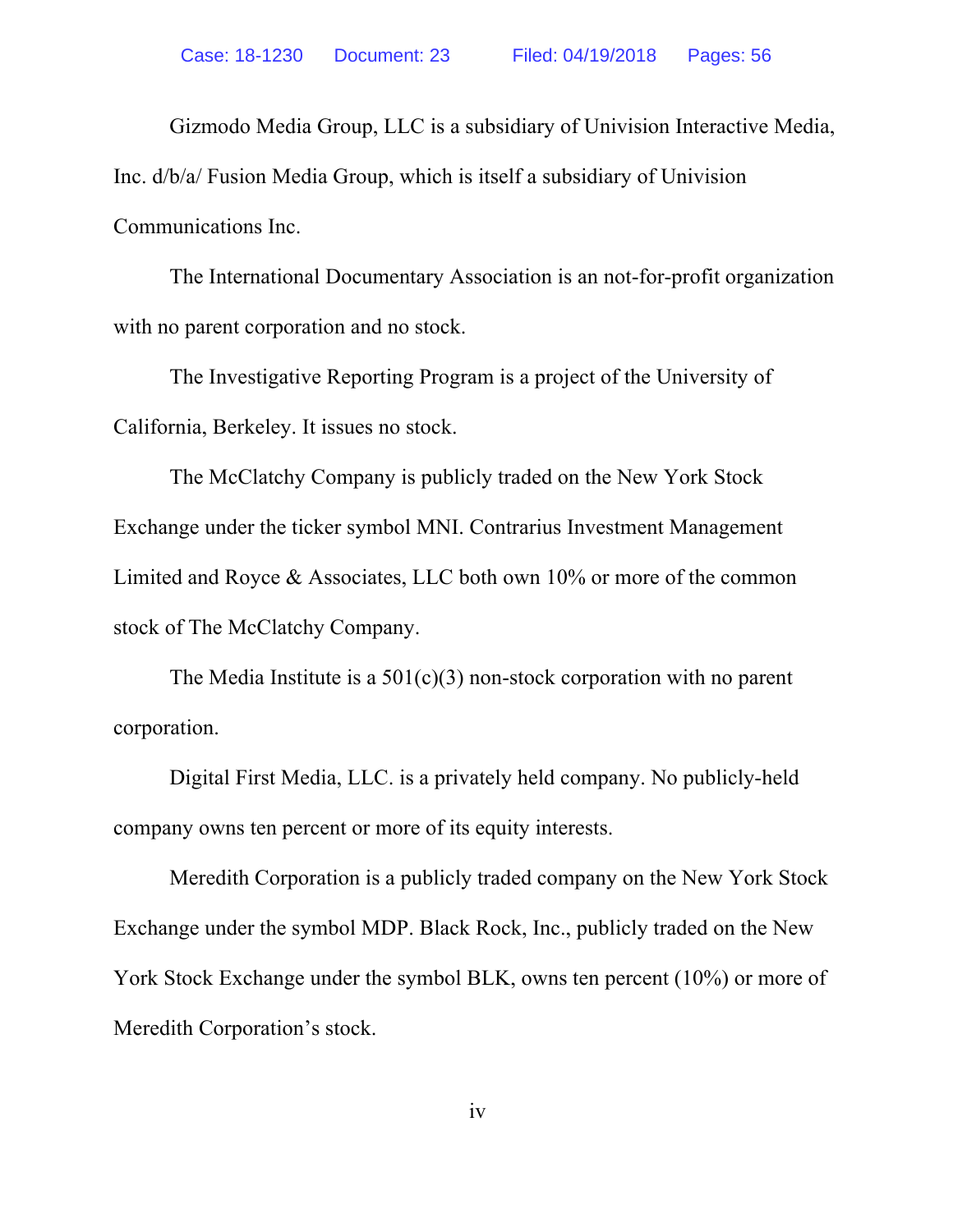MPA – The Association of Magazine Media has no parent companies, and no publicly held company owns more than 10% of its stock.

National Press Photographers Association is a 501(c)(6) nonprofit organization with no parent company. It issues no stock and does not own any of the party's or amicus' stock.

Comcast Corporation and its consolidated subsidiaries own 100% of the common equity interests of NBCUniversal Media, LLC.

New England First Amendment Coalition has no parent corporation and no stock.

The New York Times Company is a publicly traded company and has no affiliates or subsidiaries that are publicly owned. No publicly held company owns 10% or more of its stock.

News Corporation has no parent company and no publicly held company owns 10% or more of its shares.

News Media Alliance is a nonprofit, non-stock corporation organized under the laws of the commonwealth of Virginia. It has no parent company.

Online News Association is a not-for-profit organization. It has no parent corporation, and no publicly traded corporation owns 10% or more of its stock.

POLITICO LLC is a wholly owned subsidiary of privately held Capitol News Company, LLC.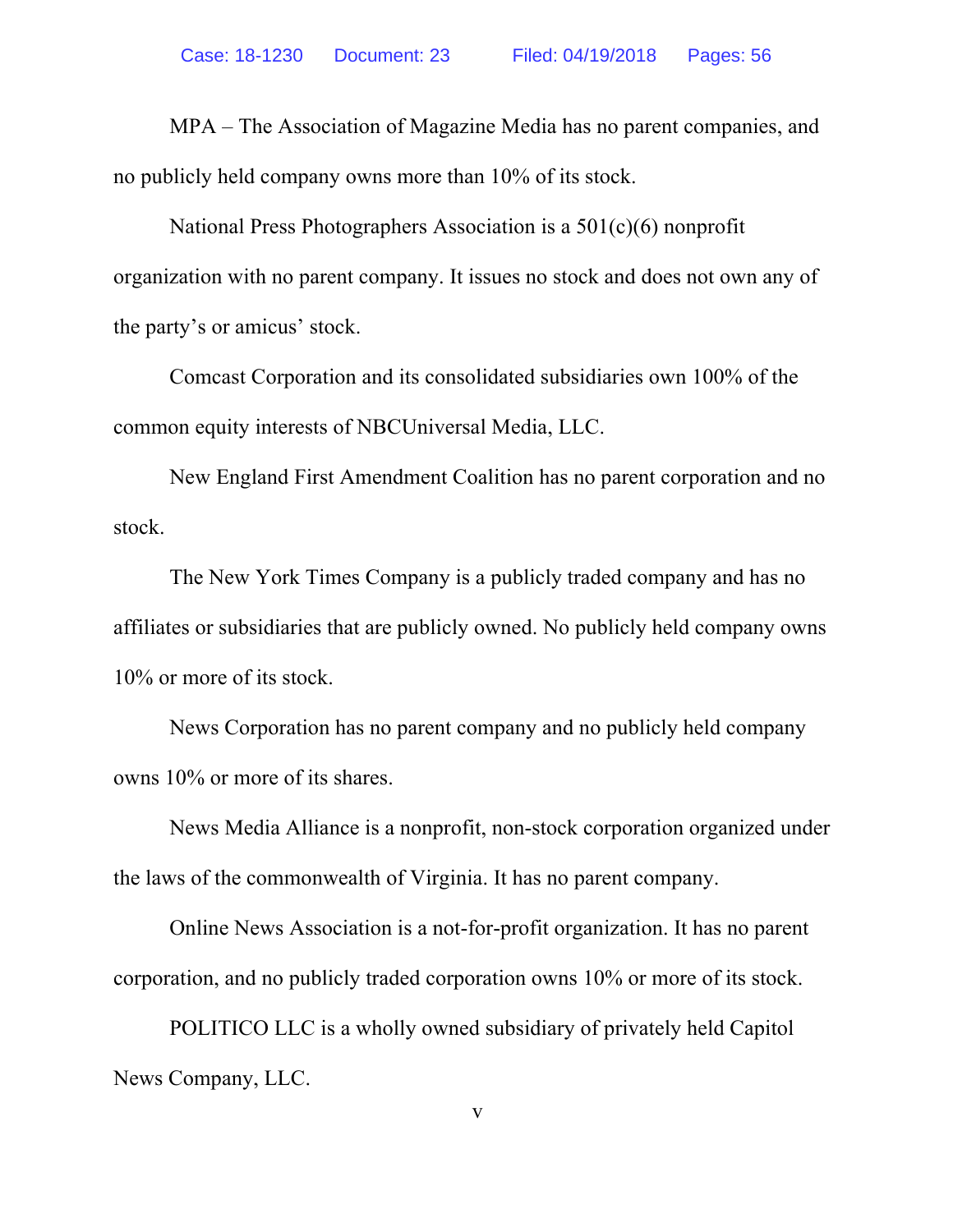ProPublica, Inc. ("ProPublica") is a Delaware nonprofit corporation that is tax-exempt under section 501(c)(3) of the Internal Revenue Code. It has no statutory members and no stock.

Pulitzer Center on Crisis Reporting is a non-profit organization with no parent corporation and no stock.

Radio Television Digital News Association is a nonprofit organization that has no parent company and issues no stock.

Reporters Without Borders is a nonprofit association with no parent corporation.

The Seattle Times Company: The McClatchy Company owns 49.5% of the voting common stock and 70.6% of the nonvoting common stock of The Seattle Times Company.

Sinclair Broadcast Group, Inc. is a Maryland corporation which is publicly traded on NASDAQ under the symbol SBGI.

Society of Professional Journalists is a non-stock corporation with no parent company.

*Amici curiae* have not appeared earlier in this case. Counsel of record for *amici curiae* is Katie Townsend of the Reporters Committee for Freedom of the Press. Additional counsel for *amici curiae* are listed in Appendix B.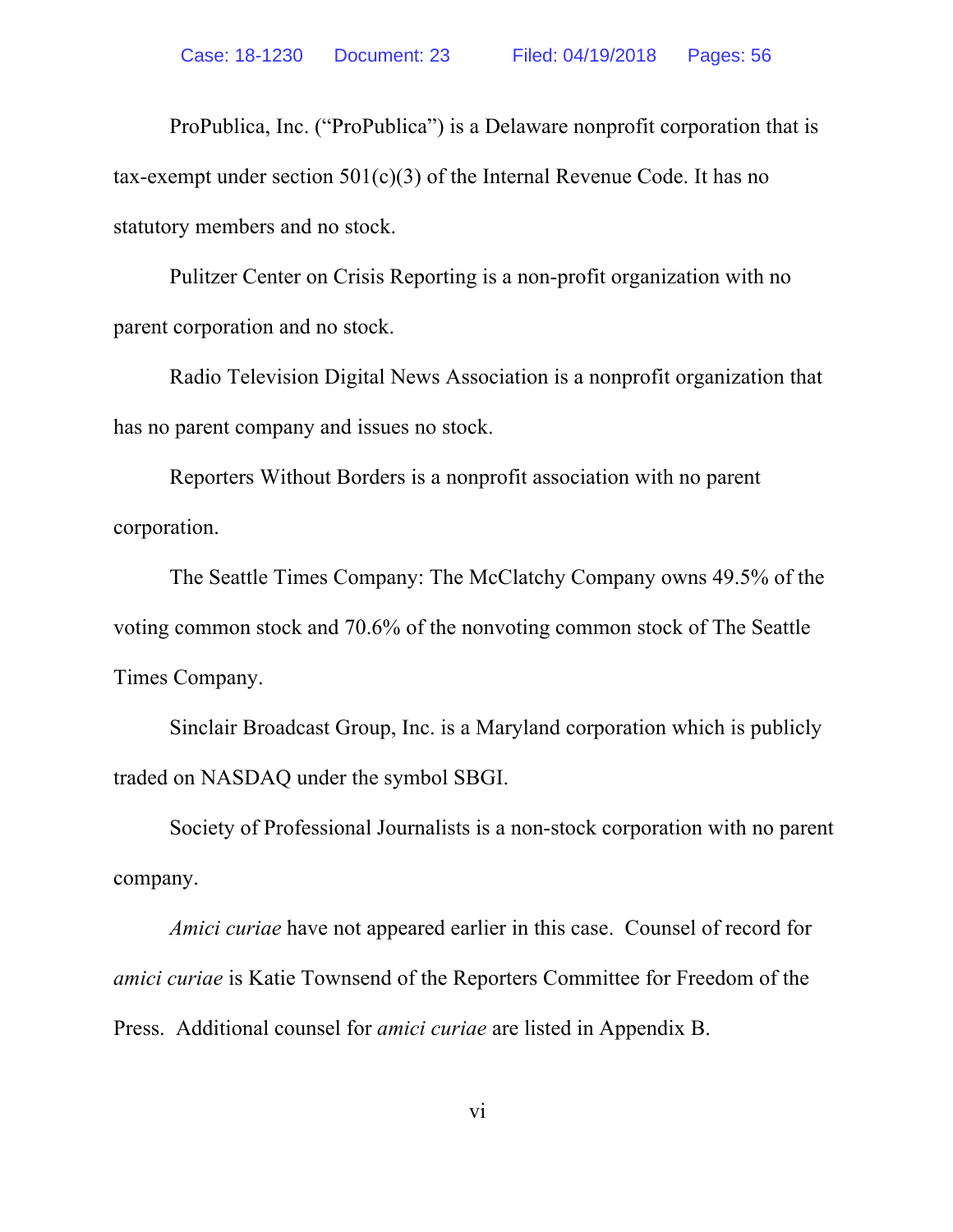# **TABLE OF CONTENTS**

|                |                                                                        | STATEMENT OF IDENTITY AND INTEREST OF AMICI CURIAE  1                                                                                |  |  |  |
|----------------|------------------------------------------------------------------------|--------------------------------------------------------------------------------------------------------------------------------------|--|--|--|
|                |                                                                        |                                                                                                                                      |  |  |  |
|                |                                                                        |                                                                                                                                      |  |  |  |
|                |                                                                        |                                                                                                                                      |  |  |  |
| $\mathbf{I}$ . | The First Amendment affords the public a contemporaneous right of      |                                                                                                                                      |  |  |  |
|                | A.                                                                     | The First Amendment right of access attaches to civil complaints at                                                                  |  |  |  |
|                | <b>B</b> .                                                             | The First Amendment requires contemporaneous access to newly                                                                         |  |  |  |
| II.            | Contemporaneous access to civil complaints benefits the public and the |                                                                                                                                      |  |  |  |
|                | А.                                                                     | Contemporaneous access promotes greater public understanding of<br>judicial processes and matters occupying the courts' dockets.  14 |  |  |  |
|                | B.                                                                     | Contemporaneous access permits the news media to report on civil                                                                     |  |  |  |
|                | $\mathcal{C}$ .                                                        | Contemporaneous access fosters more accurate and complete news                                                                       |  |  |  |
| III.           |                                                                        | Profit motive of a publisher and its readership are irrelevant to the                                                                |  |  |  |
|                |                                                                        |                                                                                                                                      |  |  |  |
|                |                                                                        | CERTIFICATE OF COMPLIANCE WITH FEDERAL RULE OF APPELLATE                                                                             |  |  |  |
|                |                                                                        |                                                                                                                                      |  |  |  |
|                |                                                                        |                                                                                                                                      |  |  |  |
|                |                                                                        |                                                                                                                                      |  |  |  |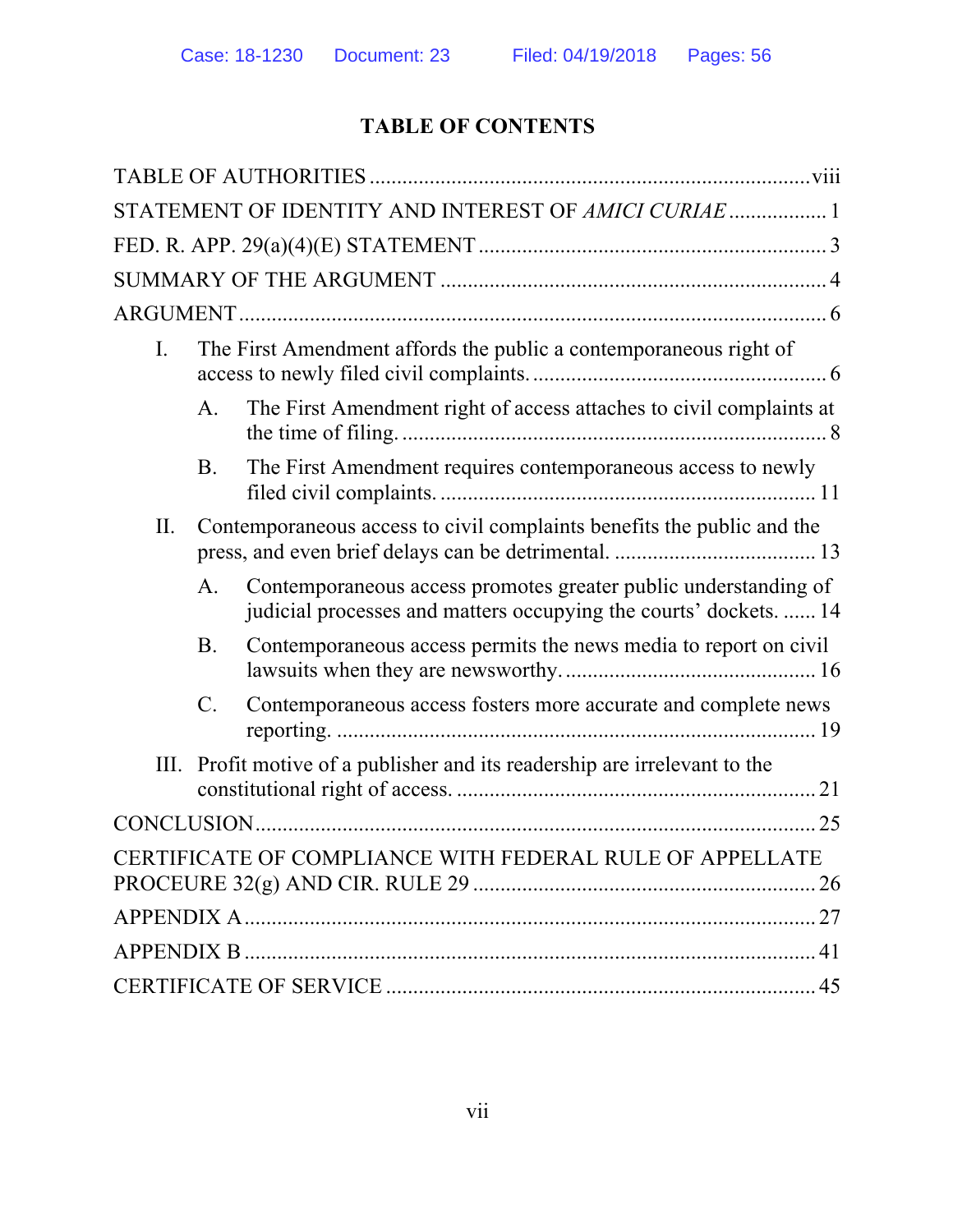## **TABLE OF AUTHORITIES**

## **CASES**

| Associated Press v. Dist. Court, 705 F.2d 1143 (9th Cir. 1983)  11                 |  |
|------------------------------------------------------------------------------------|--|
|                                                                                    |  |
| Courthouse News Service v. Planet, 750 F.3d 776 (9th Cir. 2014)7, 8, 14, 16        |  |
|                                                                                    |  |
|                                                                                    |  |
| Globe Newspaper Co. v. Superior Court for Norfolk Cty., 457 U.S. 596 (1982)        |  |
|                                                                                    |  |
|                                                                                    |  |
| Grove Fresh Distributors, Inc. v. Everfresh Juice Co., 24 F.3d 893 (7th Cir. 1994) |  |
|                                                                                    |  |
|                                                                                    |  |
| In re Nvidia Corp. Derivative Litig., No. C 06-06110 SBA, 2008 WL 1859067          |  |
|                                                                                    |  |
| Kamakana v. City & Cnty. of Honolulu, 447 F.3d 1172 (9th Cir. 2006) 10             |  |
|                                                                                    |  |
| Matter of Cont'l Illinois Sec. Litig., 732 F.2d 1302 (7th Cir. 1984) 15            |  |
| McCrary v. Elations Co., LLC, No. EDCV 13-00242 JGB, 2014 WL 1779243               |  |
| Minneapolis Star & Tribune Co. v. Minn. Comm'r of Revenue, 460 U.S. 575            |  |
|                                                                                    |  |
|                                                                                    |  |
|                                                                                    |  |
| Nebraska Press Ass'n v. Stuart, 423 U.S. 1327 (1975) (Blackmun, Circuit Justice)   |  |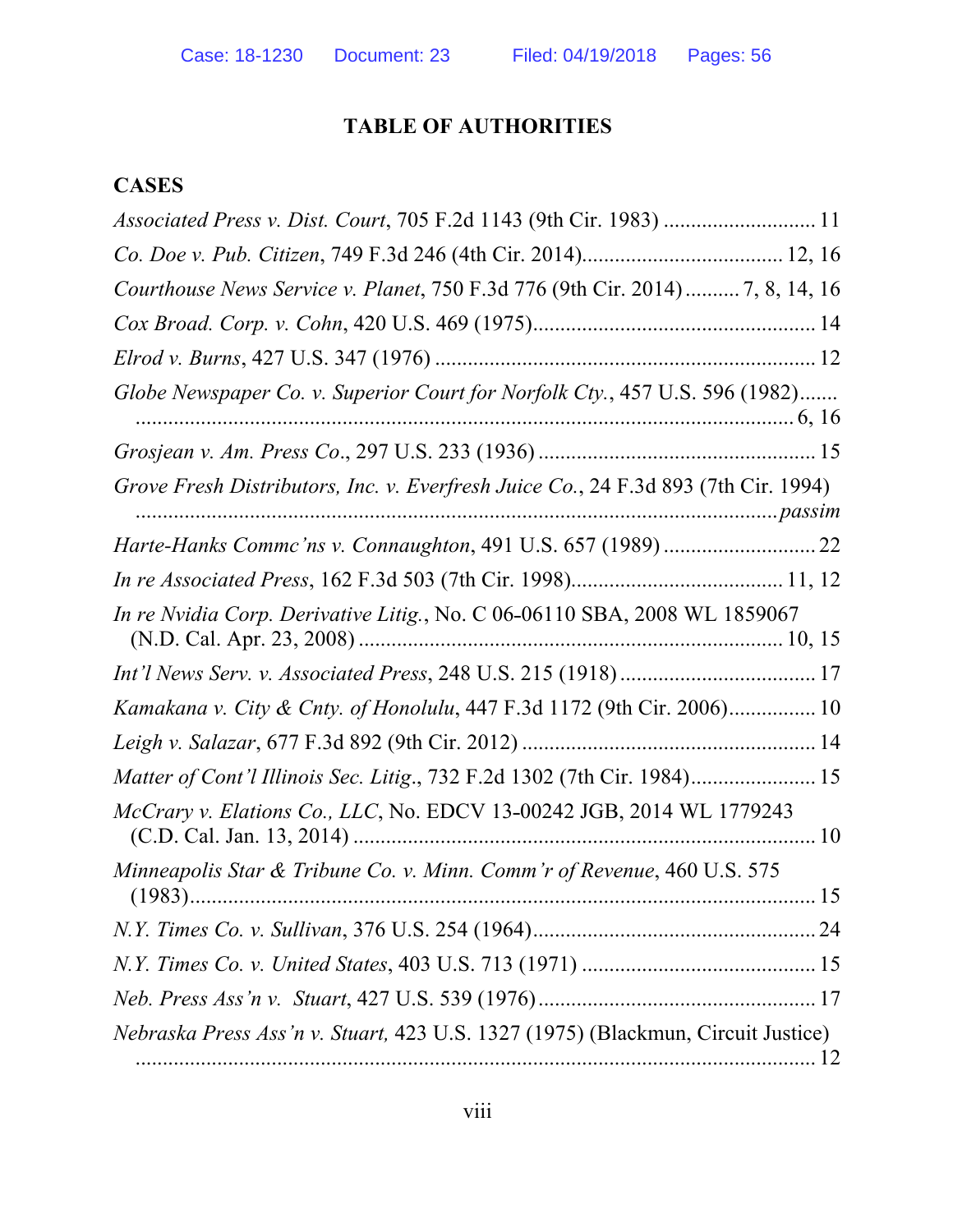| Pittsburgh Press Co. v. Pittsburgh Com. on Human Relations, 413 U.S. 376 (1973)                                                                            |
|------------------------------------------------------------------------------------------------------------------------------------------------------------|
| Press-Enterprise Co. v. Superior Court, 464 U.S. 501 (1984) ("Press-Enterprise                                                                             |
| Press-Enterprise Co. v. Superior Court, 478 U.S. 1 (1986) ("Press-Enterprise II")                                                                          |
| Richmond Newspapers, Inc. v. Virginia, 448 U.S. 555 (1980) (plurality opinion)                                                                             |
| Seattle Times Co. v. U.S. Dist. Court, 845 F.2d 1513 (9th Cir. 1988) 15                                                                                    |
|                                                                                                                                                            |
| Va. State Bd. of Pharm. v. Va. Citizens Consumer Council, Inc., 425 U.S. 748                                                                               |
| <b>OTHER AUTHORITIES</b>                                                                                                                                   |
| 25 Years Later, PACER, Electronic Filing Continue to Change Courts, U.S. Courts                                                                            |
| Andy Grimm, Lawsuit Alleges Clemente HS Coach Kept Job Despite Complaints,                                                                                 |
| Beth Winegarner, 6 Tips for Reporters Tracking State Legal Cases, Poynter (Sept.                                                                           |
| Electronic Case Filing Procedures ("ECF Procedures") $\S(h)(1)$ , U.S. Court of<br>Appeals for the Seventh Circuit, (May 24, 2011),                        |
|                                                                                                                                                            |
| Fatima Hussein, Indiana Secretary of State Accused of Violating Federal Election<br>Laws, Indianapolis Star (Oct. 27, 2017), https://perma.cc/8C87-Q3R4 18 |
|                                                                                                                                                            |
| Janet Kolodzy, Convergence Journalism: Writing and Reporting Across the News                                                                               |
| Jason Grotto & Hal Dardick, Lawsuit Targets Berrios Over Biased Residential<br>Assessments in Cook County, Chi. Tribune (Dec. 14, 2017),                   |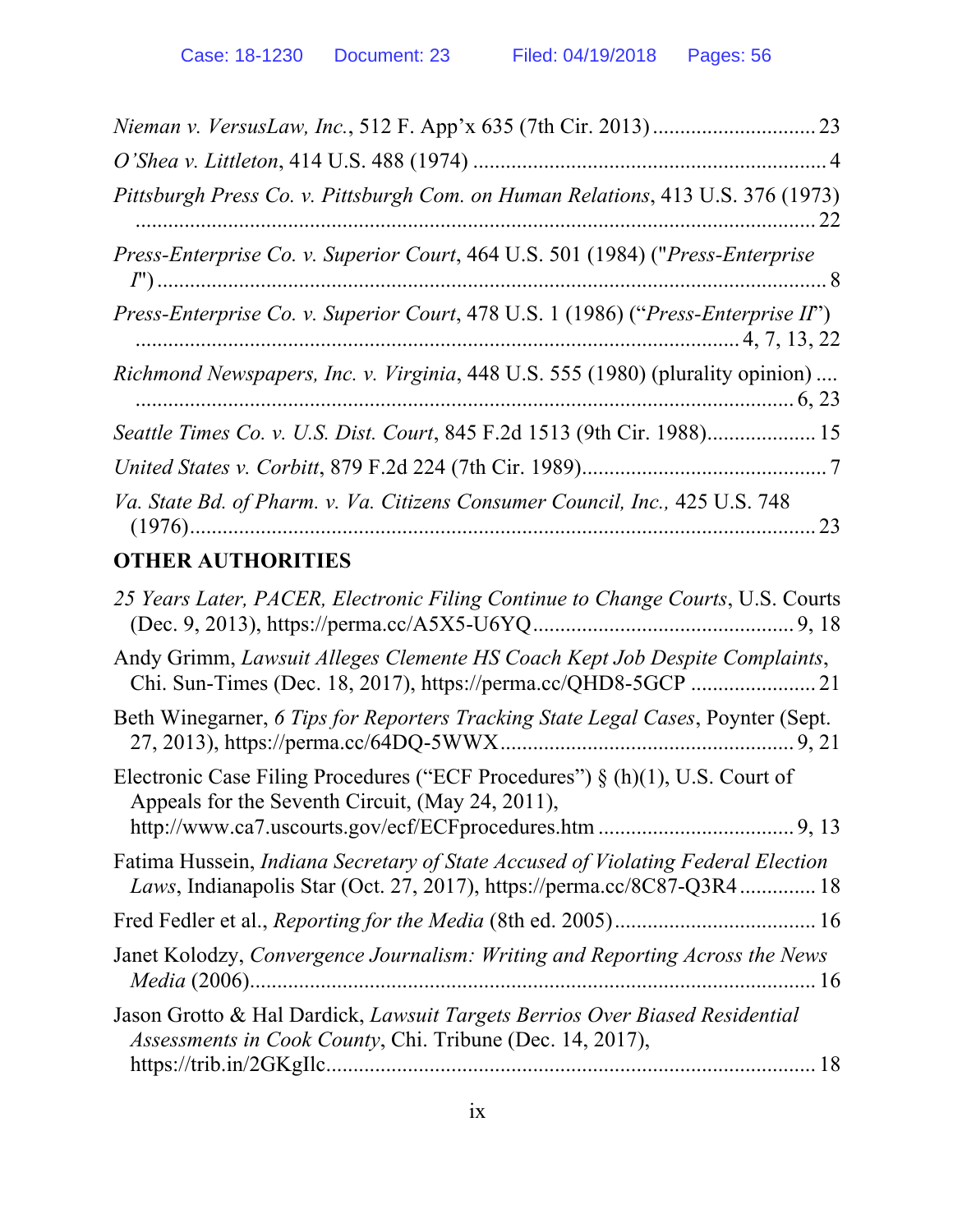| Jon Seidel et al., Lawsuit, Citing 'Thin Blue Line,' Seeks Federal Court Oversight<br>of CPD, Chi. Sun-Times (June 14, 2017), https://perma.cc/M6FN-DZM9  10 |  |
|--------------------------------------------------------------------------------------------------------------------------------------------------------------|--|
| Meg Jones, Civil War Group Files a Lawsuit to Get Wisconsin City to Mow Grass<br><i>Around Graves, Milwaukee Journal Sentinel (Apr. 11, 2017),</i>           |  |
| Scott Streater, Finding Necessary Evidence to Back Up a Tip, Nieman Reports                                                                                  |  |
|                                                                                                                                                              |  |
| <b>RULES</b>                                                                                                                                                 |  |
|                                                                                                                                                              |  |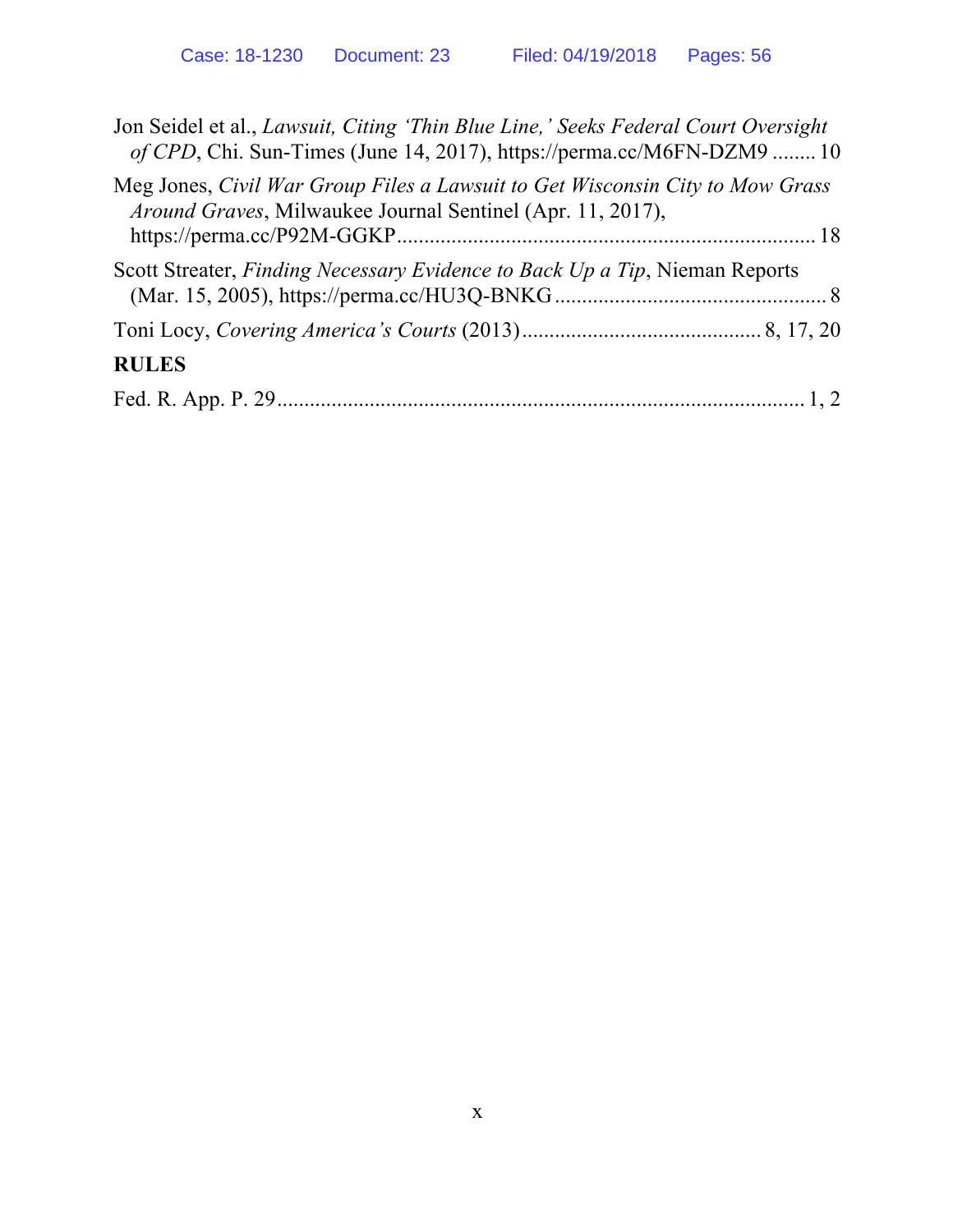#### **STATEMENT OF IDENTITY AND INTEREST OF** *AMICI CURIAE*

*Amici curiae* are The Reporters Committee for Freedom of the Press, ABC., Inc., ALM Media, LLC, American Society of News Editors, The Associated Press, Associated Press Media Editors, Association of Alternative Newsmedia, Boston Globe Media Partners, LLC, Cable News Network, Inc., The Center for Investigative Reporting, Chicago Tribune Company LLC, Dow Jones & Company, Inc., The E.W. Scripps Company, First Amendment Coalition, First Look Media Works, Inc., Fox Television Stations, LLC, Gannett Co., Inc., GateHouse Media, LLC, Gizmodo Media Group, LLC, International Documentary Assn., Investigative Reporting Program, The McClatchy Company, The Media Institute, MediaNews Group Inc., dba Digital First Media, LLC, Meredith Corporation d/b/a KMOV-TV, MPA – The Association of Magazine Media, National Press Photographers Association, NBCUniversal Media, LLC, New England First Amendment Coalition, The New York Times Company, News Corp, News Media Alliance, Online News Association, POLITICO LLC, ProPublica, Pulitzer Center on Crisis Reporting, Radio Television Digital News Association, Reporters Without Borders, The Seattle Times Company, Sinclair Broadcast Group, Inc., and Society of Professional Journalists. A supplemental statement of identity and interest of *amici curiae* is included below as Appendix A.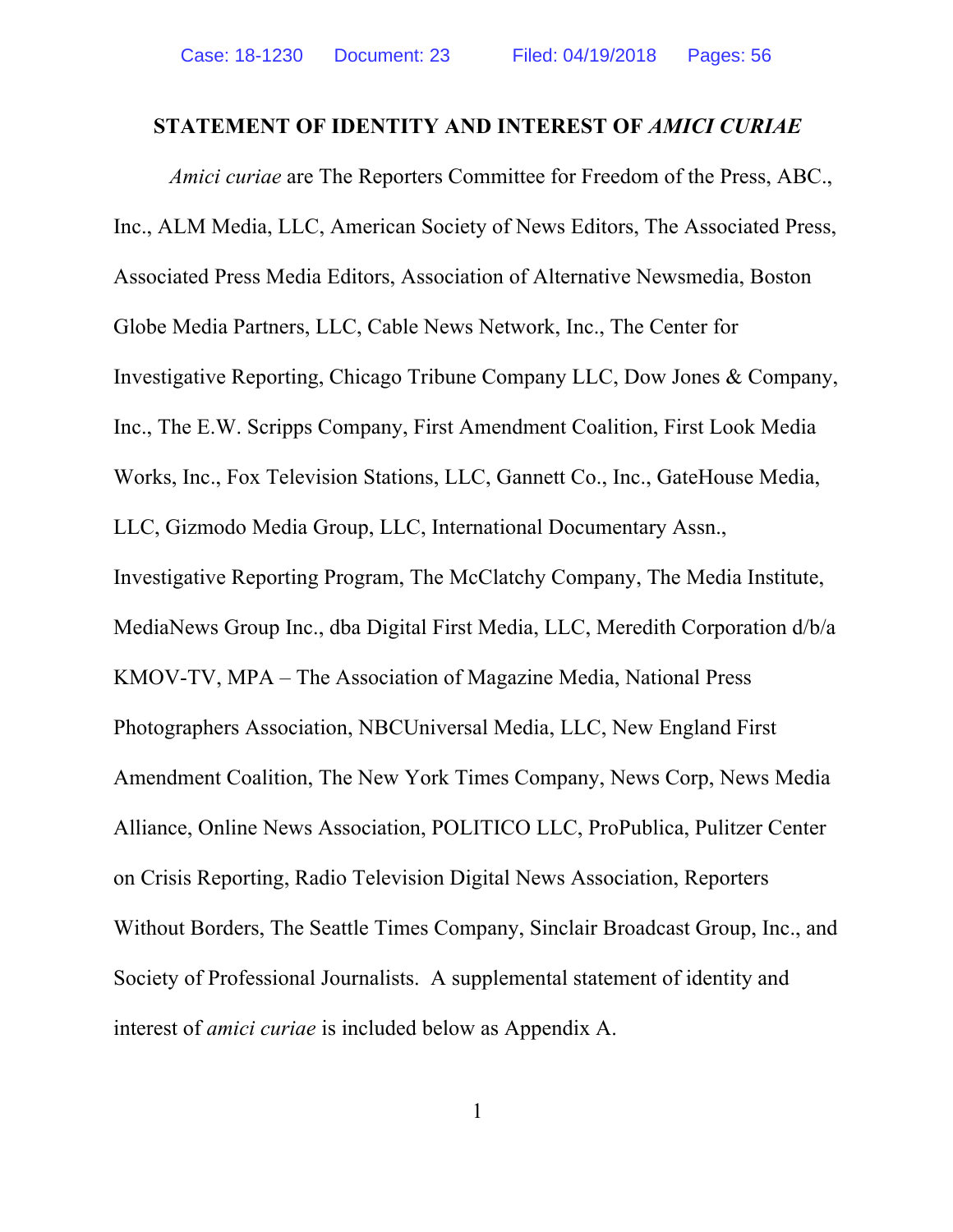*Amici* file this brief in support of Plaintiff-Appellee Courthouse News Service ("CNS"). As members and representatives of the news media, *amici* have a strong interest in ensuring that the public's rights of access to court proceedings and documents are not curtailed. Contemporaneous access to court documents, including complaints, is essential to reporting on the legal system and the judicial branch. *Amici* write to emphasize the public interests at stake in this case and the importance to journalists and the public of contemporaneous access to newly filed civil complaints.

### **SOURCE OF AUTHORITY TO FILE**

Counsel for Plaintiff-Appellee and Defendant-Appellant consented to the filing of this *amicus* brief. *See* Fed. R. App. P. 29(a)(2).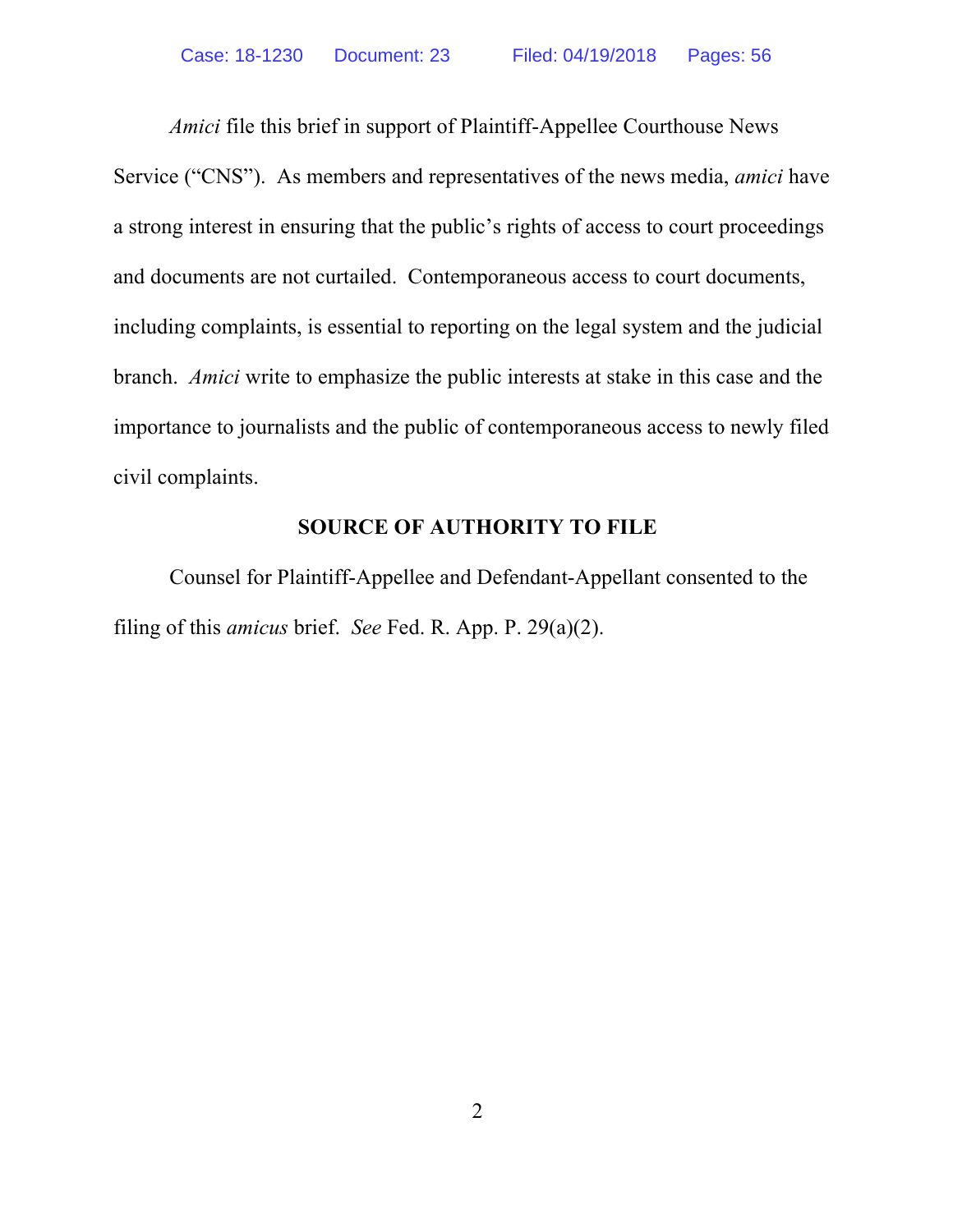### **FED. R. APP. 29(A)(4)(E) STATEMENT**

*Amici* declare that:

- 1. no party's counsel authored the brief in whole or in part;
- 2. no party or party's counsel contributed money intended to fund preparing or submitting the brief; and
- 3. no person, other than *amici*, their members or their counsel, contributed money intended to fund preparing or submitting the brief.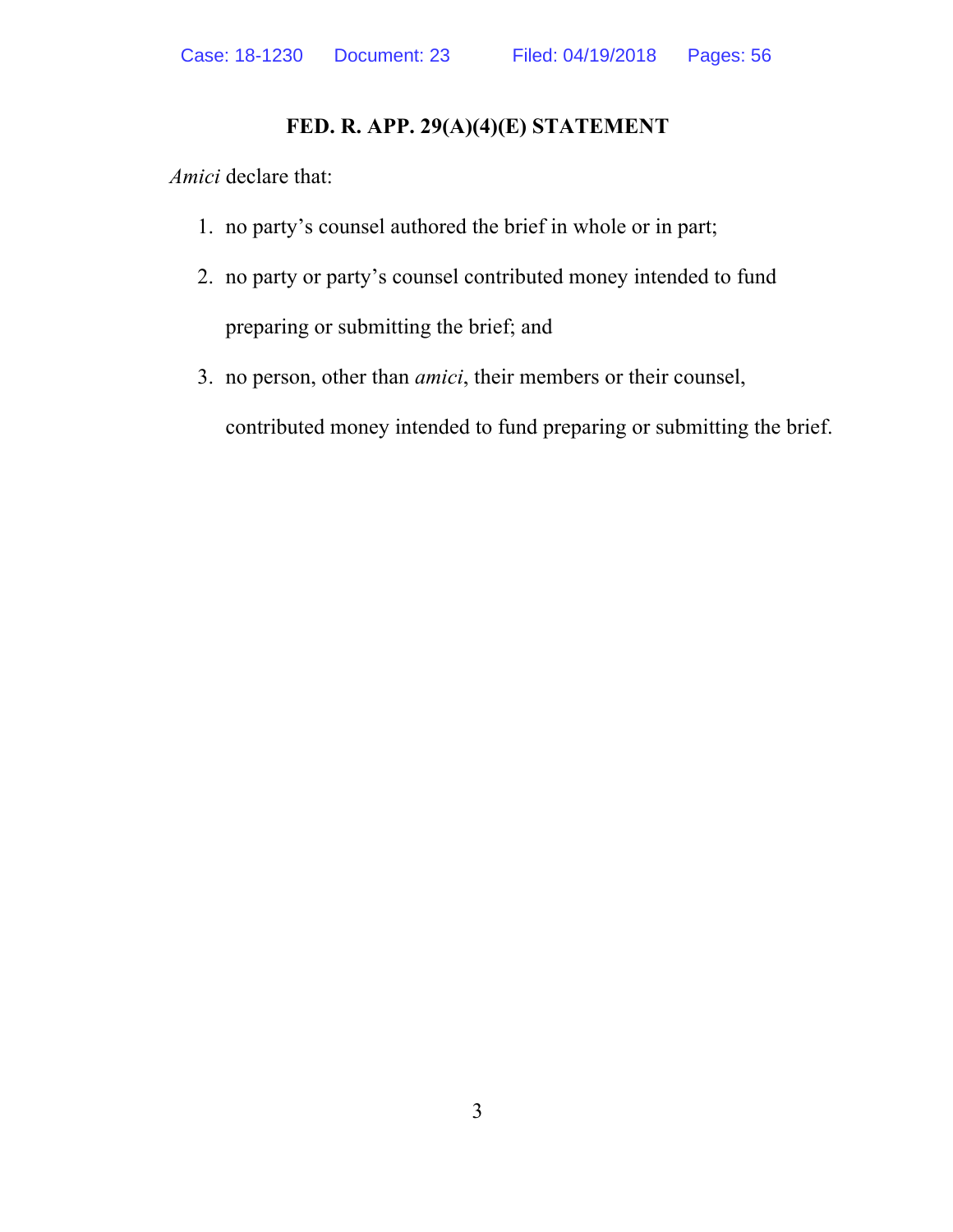#### **SUMMARY OF THE ARGUMENT**

*Amici* write to emphasize the importance of the contemporaneous nature of the public's First Amendment right of access to newly filed civil complaints.<sup>1</sup> Not only does the Constitution create a right of access to civil complaints that attaches upon the court's receipt for filing, as Plaintiff-Appellee CNS argues, but there is a substantial public interest in contemporaneous access to newly filed civil complaints.

Public access to civil complaints is constitutionally required. Every federal appellate court to consider the issue, including this Court, has held that the First Amendment right of access applies in the civil context. More specifically, application of the experience and logic test of *Press-Enterprise Co. v. Superior Court*, 478 U.S. 1, 8–10 (1986) ("*Press-Enterprise II*") demonstrates that the First Amendment right of access applies to civil complaints upon filing.<sup>2</sup> And, because delay can result in the denial of meaningful access, the First Amendment requires

1

<sup>&</sup>lt;sup>1</sup> *Amici* agree with Plaintiff-Appellee Courthouse News Service ("CNS") that that the abstention doctrines enunciated in *Younger v. Harris*, 401 U.S. 37 (1971) and *O'Shea v. Littleton*, 414 U.S. 488 (1974), should not apply to federal court actions for injunctive relief directed at a state court's systemic delay of media access to court proceedings and records. *Amici* do not address this argument, which is addressed at length in CNS's brief.

<sup>2</sup> As CNS states in its brief, a complaint is "filed" upon receipt by the clerk. *See* Br. of Courthouse News Service, Pl.-Appellee at 8, Apr. 12, 2018, ECF No. 19. Hereinafter, any reference to the "filing" of a complaint refers to the document at the time the clerk receives it.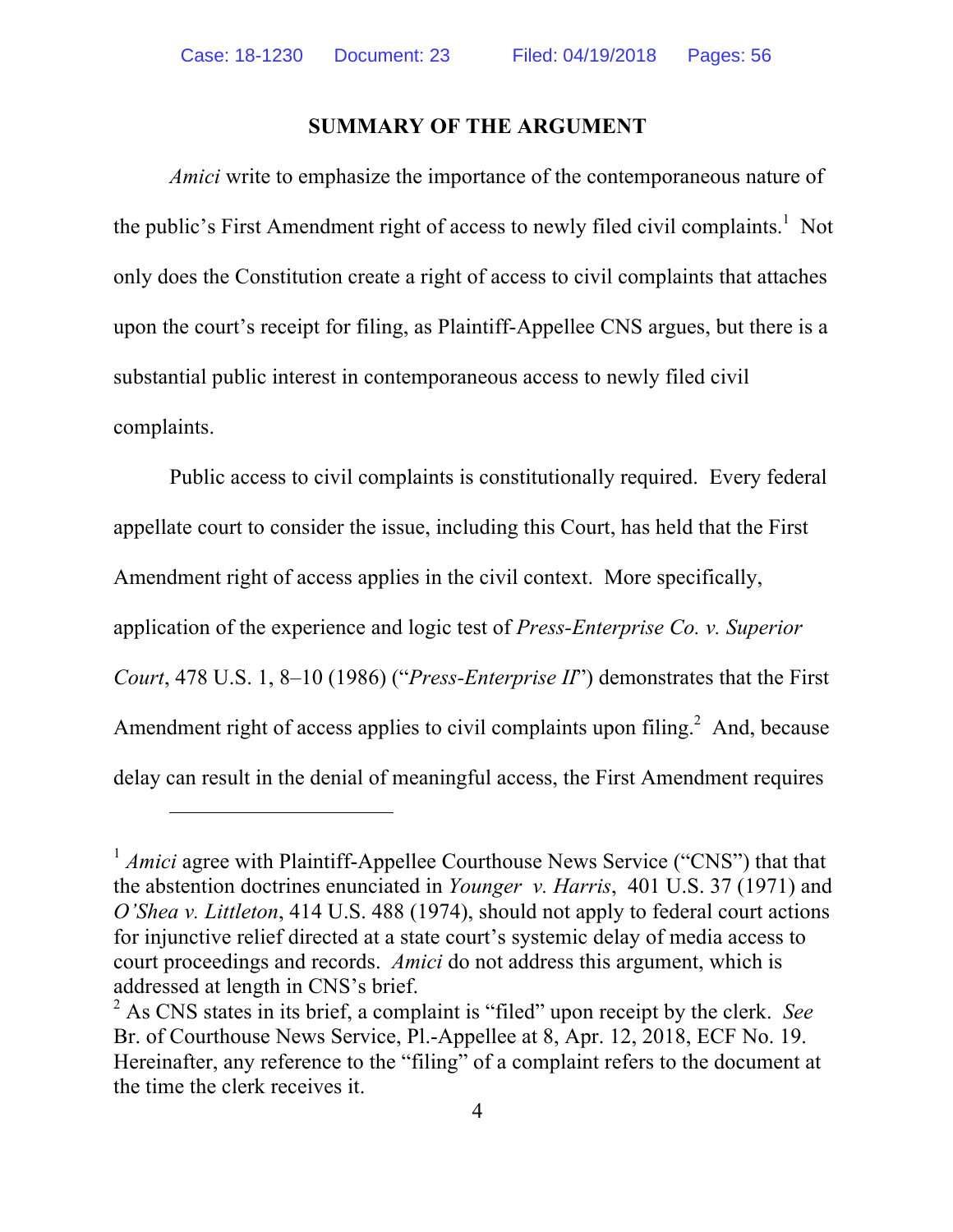that the public be afforded access to civil complaints contemporaneously to their filing.

Not only is contemporaneous access to civil complaints constitutionally required, but it also greatly benefits the public. The press and the public have a right to learn about the matters consuming judicial resources and occupying space on the dockets of courts. Civil complaints are the foundational documents of lawsuits; they can provide a wealth of information about how litigants use the judicial system, how the law exposes citizens to suit or provides remedies for alleged harm, and how the judiciary functions. Contemporaneous access to civil complaints ensures that the public learns about cases while they are newsworthy. Prompt access also promotes accuracy in reporting, and leads to more informed, meaningful public debate and discussion about newly filed cases that spur heightened public interest.

Finally, CNS's commercial interest in access to civil complaints is immaterial. All members of the public, including for-profit news organizations, have a presumptive right of access to judicial records and proceedings under the First Amendment. The fact that CNS seeks to profit by disseminating information derived from civil complaints is irrelevant, as is any potential commercial interest of CNS's readership.

5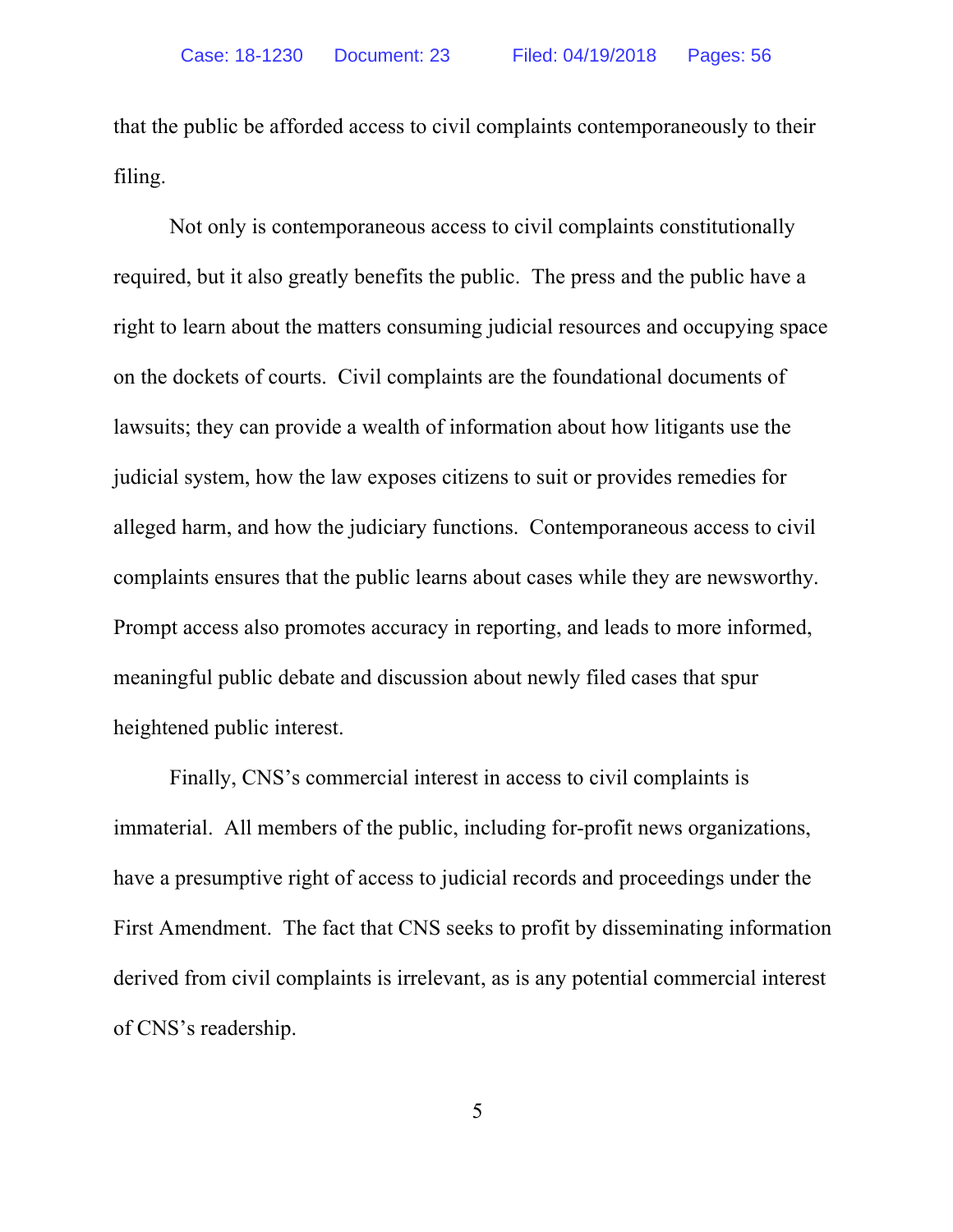For these reasons, *amici* urge this Court to affirm the order of the U.S. District Court for the Northern District of Illinois granting a preliminary injunction, and hold that the First Amendment creates a qualified right of contemporaneous access to civil complaints that attaches upon their filing.

#### **ARGUMENT**

### **I. The First Amendment affords the public a contemporaneous right of access to newly filed civil complaints.**

The freedoms of speech and of the press and of the right to peaceably assemble and to petition the government that are guaranteed by the First Amendment "share a common core purpose of assuring freedom of communication on matters relating to the functioning of government." *Richmond Newspapers, Inc. v. Virginia*, 448 U.S. 555, 575 (1980) (plurality opinion). This cornerstone of our constitutional system "would lose much meaning" without the implied right of access to judicial proceedings. *Id.* at 576–77.

The Supreme Court has recognized a First Amendment right of access to criminal proceedings. *Id.* at 573; *see also Globe Newspaper Co. v. Superior Court for Norfolk Cty.*, 457 U.S. 596, 603 (1982). While the Supreme Court has not yet addressed the question in the civil context, this Court and other federal appellate courts have recognized a First Amendment right of access to civil proceedings and judicial documents. *Grove Fresh Distributors, Inc. v. Everfresh Juice Co.*, 24 F.3d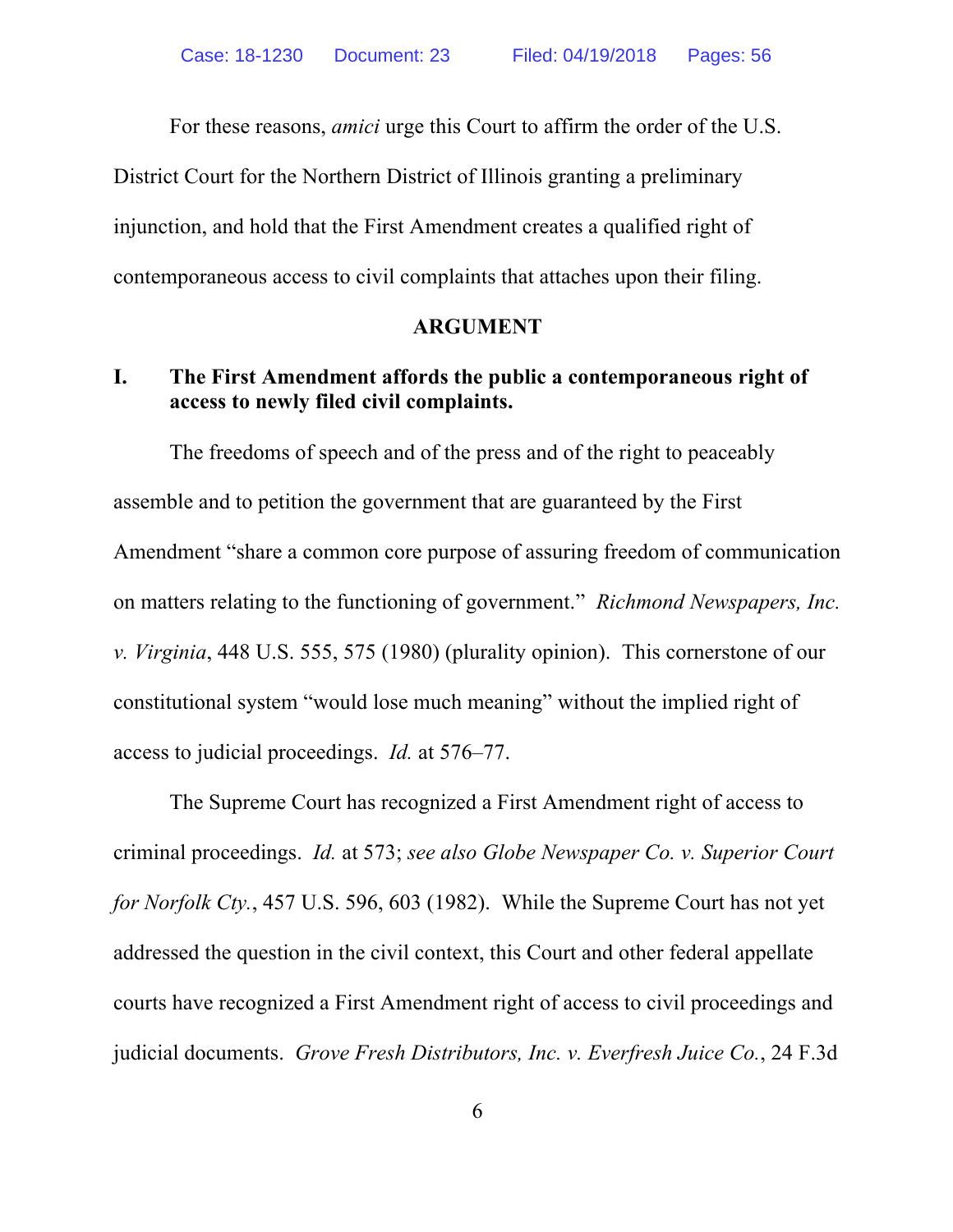893, 897 (7th Cir. 1994), *superseded on other grounds as recognized by Bond v. Utreras*, 585 F.3d 1061, 1068 n.4 (7th Cir. 2009); *see also Courthouse News Service v. Planet*, 750 F.3d 776, 785 (9th Cir. 2014) (stating that "the federal courts of appeals have widely agreed that [the right of access] extends to civil proceedings and associated records and documents").

The First Amendment right of access to court proceedings and documents allows the public to scrutinize the judiciary, which  $\degree(1)$  promote<sup>[s]</sup> community respect for the rule of law, (2) provide[s] a check on the activities of judges and litigants, and (3) foster[s] more accurate fact finding." *Grove Fresh*, 24 F.3d at 897. This Court has held that the right of access is particularly valuable in civil cases, where mistakes "may be more likely to inflict costs upon third parties." *Id.*

When determining whether a court document is subject to the First Amendment right of access, "the court must consider whether the document has historically been available to the public, and whether public access would promote the proper functioning of the government agency producing or considering the document." *United States v. Corbitt*, 879 F.2d 224, 237 (7th Cir. 1989); *see also Press-Enterprise II*, 478 U.S. at 8–10 (setting forth the experience and logic test to determine when the First Amendment right of access applies). The First Amendment right of access "may be overcome only by an overriding interest based on findings that closure is essential to preserve higher values." *Press-Enterprise*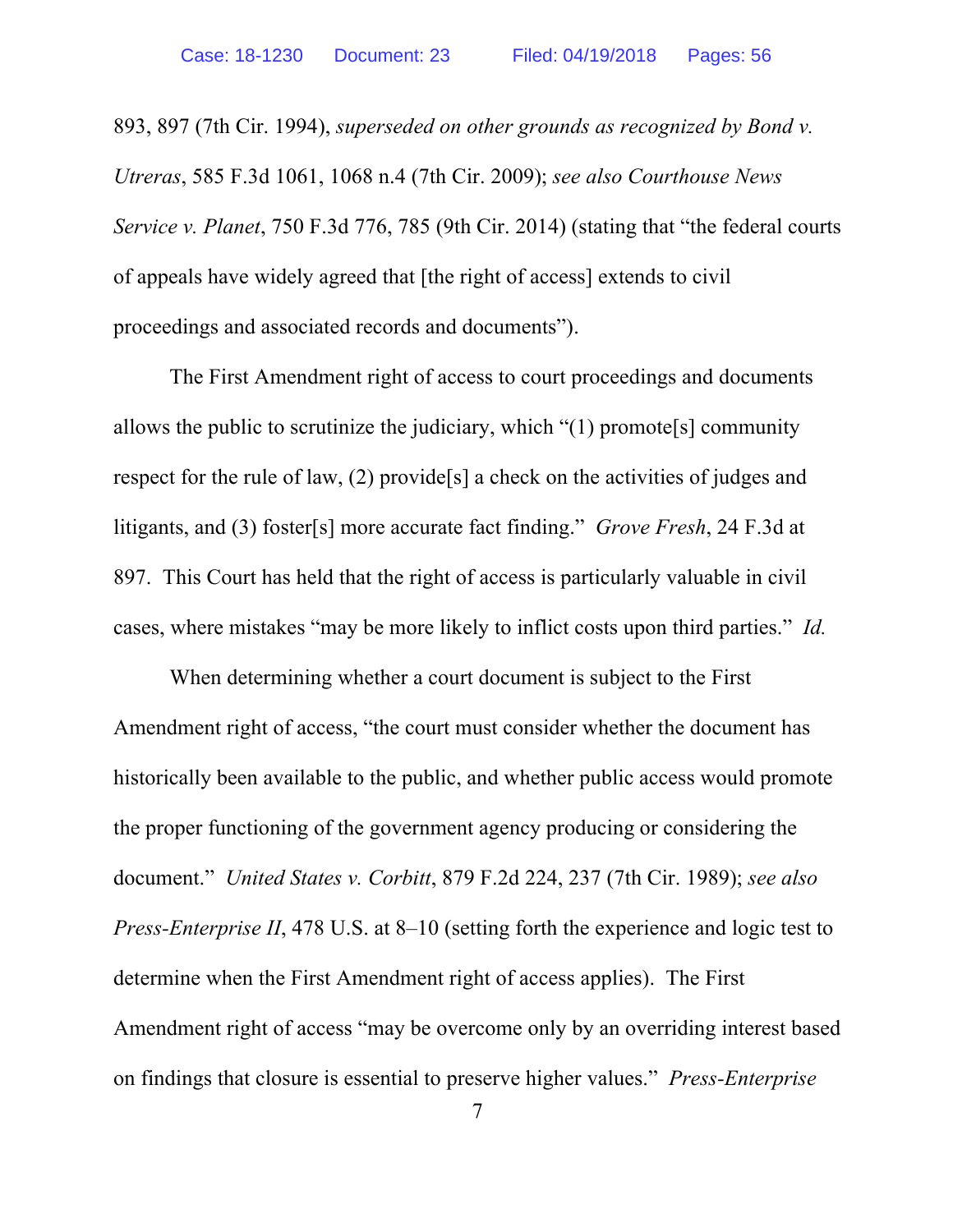*Co. v. Superior Court*, 464 U.S. 501, 510 (1984) ("*Press-Enterprise I*") (internal quotations omitted).

## **A. The First Amendment right of access attaches to civil complaints at the time of filing.**

Civil complaints have historically been available to the public at the time they are filed. There is a widespread and lengthy tradition of reporters visiting courthouses to examine hard copies of civil records, including recently filed complaints. *See Planet*, 750 F.3d at 779 ("In courthouses around the country large and small, state and federal—CNS reporters review civil complaints on the day they are filed."); *see also* Toni Locy, *Covering America's Courts* 52 (2013) (describing how civil clerks at the federal trial court in Washington kept a "wooden box on a counter where they placed the paper versions of the day's lawsuits" that Locy would check several times a day); Scott Streater, *Finding Necessary Evidence to Back Up a Tip*, Nieman Reports (Mar. 15, 2005),

https://perma.cc/HU3Q-BNKG (describing how a reporter went to the county courthouse and "por[ed] over hundreds of pages of court filings, documents and depositions in the public record" to investigate a tip). Starting in 1997 and until recently, CNS had same-day access to hard copies of all civil complaints in the Circuit Court of Cook County. *See* Memorandum Opinion and Order, *Courthouse News Service v. Brown*, No. 17-C-7933 (ND. Ill. Jan. 8, 2018).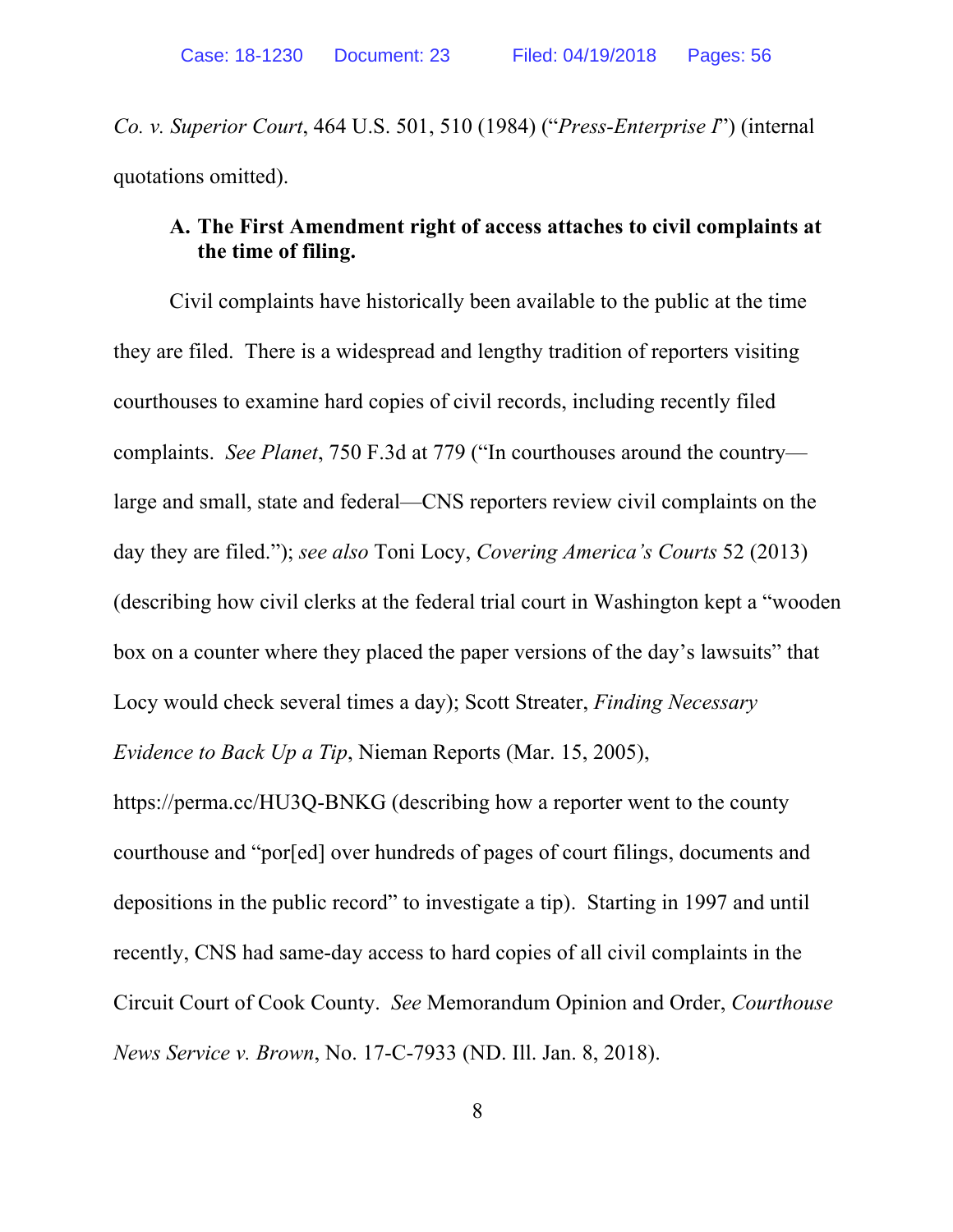In the modern age, this tradition of access to civil complaints at the time of filing is reflected in the practice of federal courts and many state courts of electronic docketing, which permits the public and the press to access most filings as soon as they are filed. *See* Beth Winegarner, *6 Tips for Reporters Tracking State Legal Cases*, Poynter (Sept. 27, 2013), https://perma.cc/64DQ-5WWX (noting that many state courts "have websites where you can look through the titles of cases that have been filed recently" and that "[s]ome courts post these documents online"); *25 Years Later, PACER, Electronic Filing Continue to Change Courts*, U.S. Courts (Dec. 9, 2013), https://perma.cc/A5X5-U6YQ (noting that PACER, the federal court electronic filing system, allows for "track[ing] cases and case documents in nearly real time" $)$ .<sup>3</sup> Indeed, reporters routinely access and report on civil complaints filed in federal courts the same day they are filed. *See,* 

<u>.</u>

<sup>&</sup>lt;sup>3</sup> *Amicus curiae* Judicial Conference of California points to this Court's Electronic Case Filing system procedures, which state that *briefs* are not considered filed until the Clerk completes "a review for compliance with applicable rules," to argue that delays in public access to electronically filed complaints should be permitted. Br. of *Amicus Curiae* Judicial Council of California in Supp. of Appellant and Urging Reversal at 18, March 30, 2018, ECF No. 10-2 (citing Electronic Case Filing Procedures ("ECF Procedures")  $\S(h)(1)$ , U.S. Court of Appeals for the Seventh Circuit, (May 24, 2011), http://www.ca7.uscourts.gov/ecf/ECFprocedures.htm). Those procedures make clear, however, that the Clerk does not review *pleadings* for compliance with redaction rules, ECF Procedures § (*l*)(4), which is what Defendant-Appellant argues is the reason for unnecessary delay in public access to civil complaints. *See* Br. and Circuit Rule 30(a) App. of Defs.-Appellants ("Appellant's Brief") at 5–6, March 13, 2018, ECF No. 9.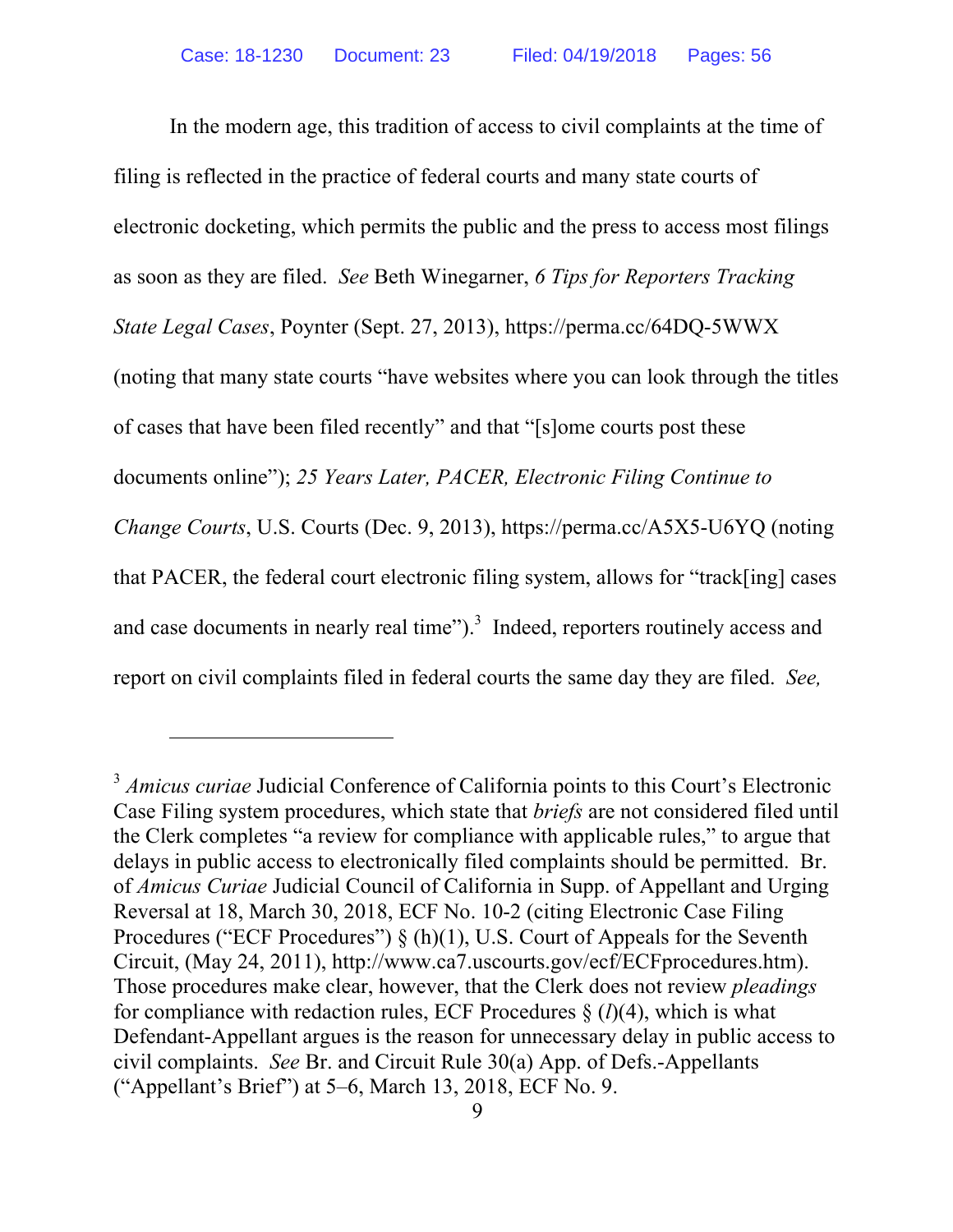*e.g.*, Jon Seidel et al., *Lawsuit, Citing 'Thin Blue Line,' Seeks Federal Court Oversight of CPD*, Chi. Sun-Times (June 14, 2017), https://perma.cc/M6FN-DZM9 (reporting at 5:43 p.m. about a lawsuit filed earlier that day in federal civil court).

Access to civil complaints, from the moment they are filed, also promotes the proper functioning of the judicial process. The complaint is a significant document in the life of a lawsuit; its filing sets the civil justice process in motion. The complaint identifies the parties involved, the claims asserted, and the alleged factual basis for those claims. Thus, access to civil complaints allows the public to understand who is filing suit and consuming judicial resources and the alleged basis for the claims brought before the court. *See In re Nvidia Corp. Derivative Litig.*, No. C 06-06110 SBA, 2008 WL 1859067, at \*3 (N.D. Cal. Apr. 23, 2008) ("When a plaintiff invokes the Court's authority by filing a complaint, the public has a right to know who is invoking it, and towards what purpose, and in what manner."); *see also McCrary v. Elations Co., LLC*, No. EDCV 13-00242 JGB, 2014 WL 1779243, at \*6 (C.D. Cal. Jan. 13, 2014) (suggesting that the centrality of the complaint to the lawsuit also makes the document central to "'the public's understanding of the judicial process and of significant public events'") (quoting *Kamakana v. City & Cnty. of Honolulu*, 447 F.3d 1172, 1179 (9th Cir. 2006)).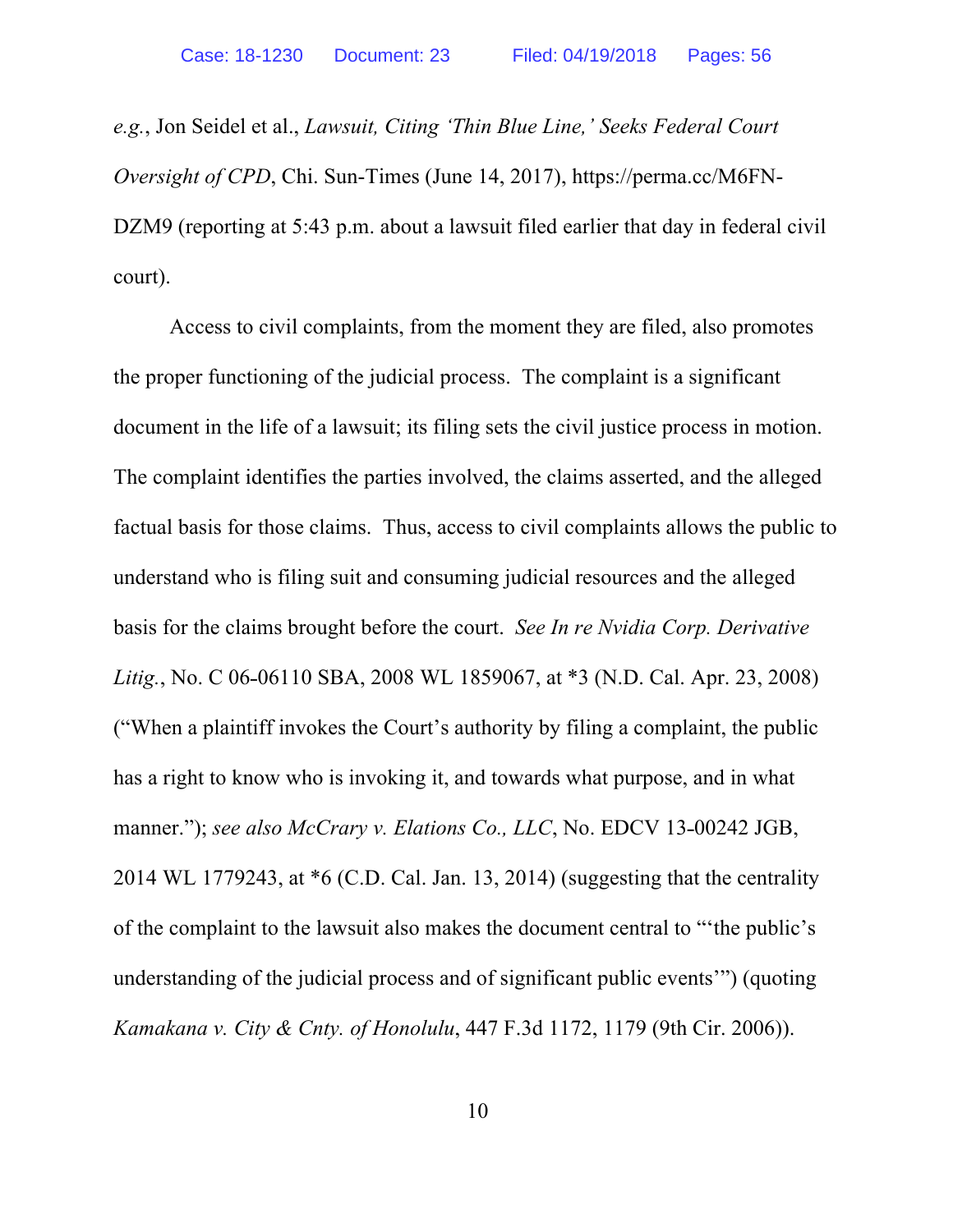Public scrutiny of civil complaints also serves as a check upon the activities of litigants and the judiciary. *See Grove Fresh*, 24 F.3d at 897. Prospective plaintiffs who know that the public can access civil complaints will be encouraged to file only meritorious claims, since false or frivolous claims could be exposed by public attention. In addition, public access to civil complaints at the time they are filed allows the public to know if civil cases are being efficiently handled by court administrators and resolved by the judiciary. If the right of access did not apply until after processing, judicial action, or judgment, civil cases could be left on the courts' dockets indefinitely and the public would never learn about them. In this way, transparency from the moment a complaint is filed promotes public trust in the judicial process.

### **B. The First Amendment requires contemporaneous access to newly filed civil complaints.**

When the First Amendment right of access applies, "access ought to be 'immediate and contemporaneous.'" *In re Associated Press*, 162 F.3d 503, 506–07 (7th Cir. 1998) (quoting *Grove Fresh*, 24 F.3d at 897)); *see also Associated Press v. Dist. Court*, 705 F.2d 1143, 1147 (9th Cir. 1983) (holding that a 48-hour delay in unsealing judicial records is improper, because the effect of the delay acts as a "total restraint on the public's first amendment right of access" during that time). As the Supreme Court has stated, a loss of First Amendment rights, "for even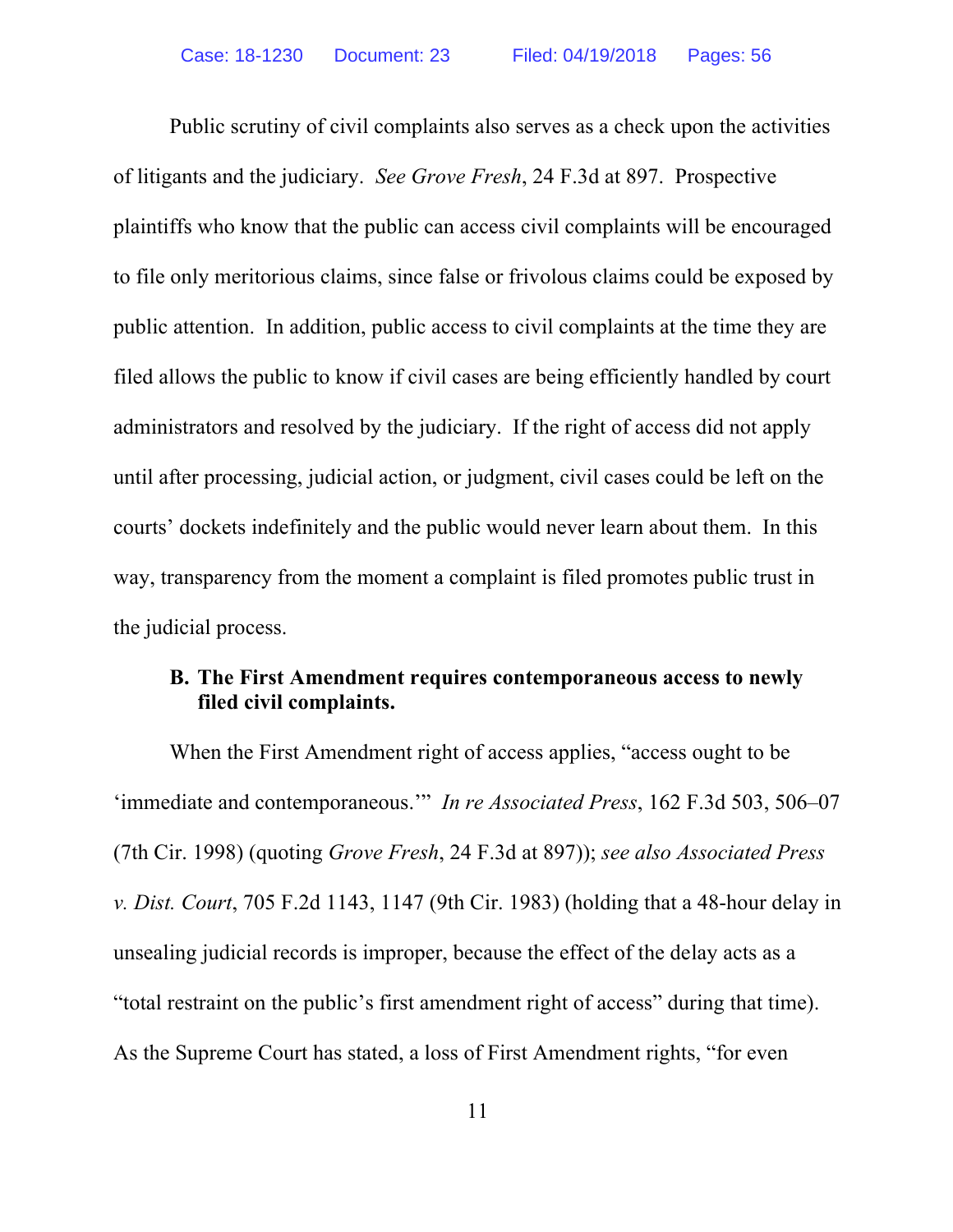minimal periods of time, unquestionably constitutes irreparable injury." *Elrod v. Burns*, 427 U.S. 347, 373 (1976) (plurality opinion). Accordingly, the First Amendment requires access to a civil complaint in real time upon its filing.

Delayed access to newly filed civil complaints irreparably harms the public's interest in monitoring cases pending before the courts. *See Grove Fresh*, 24 F.3d at 897 ("To delay or postpone disclosure undermines the benefit of public scrutiny . . . ."); *see also Co. Doe v. Pub. Citizen*, 749 F.3d 246, 272 (4th Cir. 2014) (recognizing that "the public benefits attendant with open proceedings are compromised by delayed disclosure"). Indeed, "each passing day may constitute a separate and cognizable infringement of the First Amendment." *Neb. Press Ass'n v. Stuart,* 423 U.S. 1327, 1329 (1975) (Blackmun, Circuit Justice). This is even more true in the modern news environment, where timeliness is critical to newsworthiness. *See* Section II, *infra*. Thus, both the principles of the First Amendment and the realities of the news cycle lead to the conclusion that, in the context of civil complaints, delayed access amounts to a denial.

*Amici* recognize that the First Amendment right of access to civil complaints is a qualified right; it may be overcome only when "denial of access is essential to preserve higher values and is narrowly tailored to serve those interests." *In re Associated Press*, 162 F.3d at 511. Defendant-Appellant refers generally to privacy concerns to purportedly justify the delay in public access to civil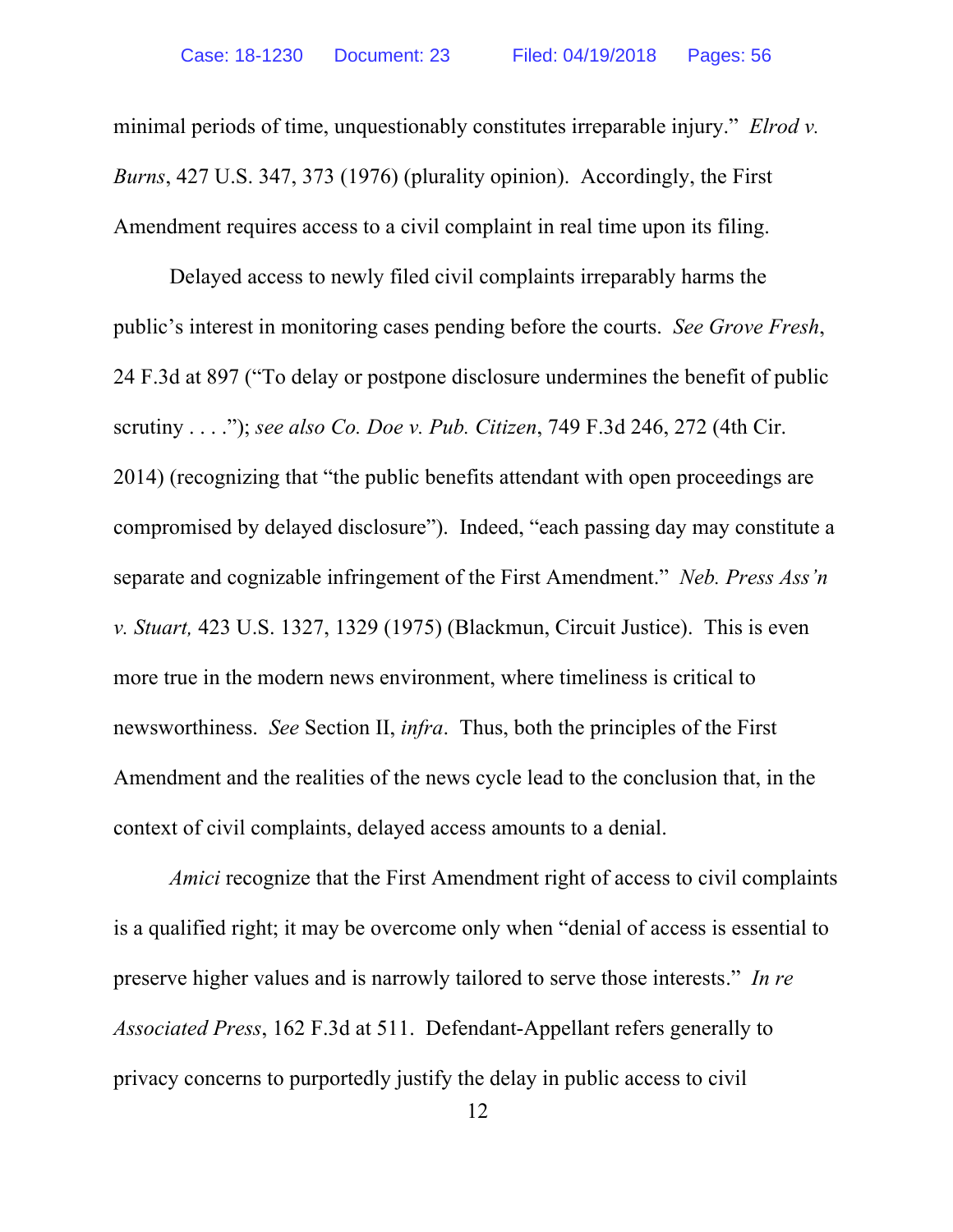complaints filed in the Circuit Court of Cook County. *See* Appellant's Brief at 5– 6. Defendant-Appellant, however, fails to acknowledge that her office currently provides contemporaneous access to non-electronically filed complaints, and, until 2015, provided contemporaneous access to all complaints by printing hard copies of any electronically filed complaints as they were filed. Hypothetical concerns about privacy, which have never been concerns previously, and which have no justification, are not a "higher value" that overcomes the First Amendment right of timely access. *See Press-Enterprise II*, 478 U.S. at 15 (explaining that the First Amendment right of access is not overcome by "conclusory assertion[s]"). In addition, as many courts, including this Court, have recognized, private information contained in civil complaints can be protected by requiring the parties to redact this information prior to filing. *See, e.g.*, ECF Procedures § (*l*)(4). Accordingly, there is no higher value that justifies the delay in access to civil complaints that Defendant-Appellant seeks to impose.

## **II. Contemporaneous access to civil complaints benefits the public and the press, and even brief delays can be detrimental.**

Contemporaneous access to civil complaints is not only constitutionally required, it is also essential to journalists' ability to keep the public informed about newsworthy litigation and the functioning of the judicial system. When news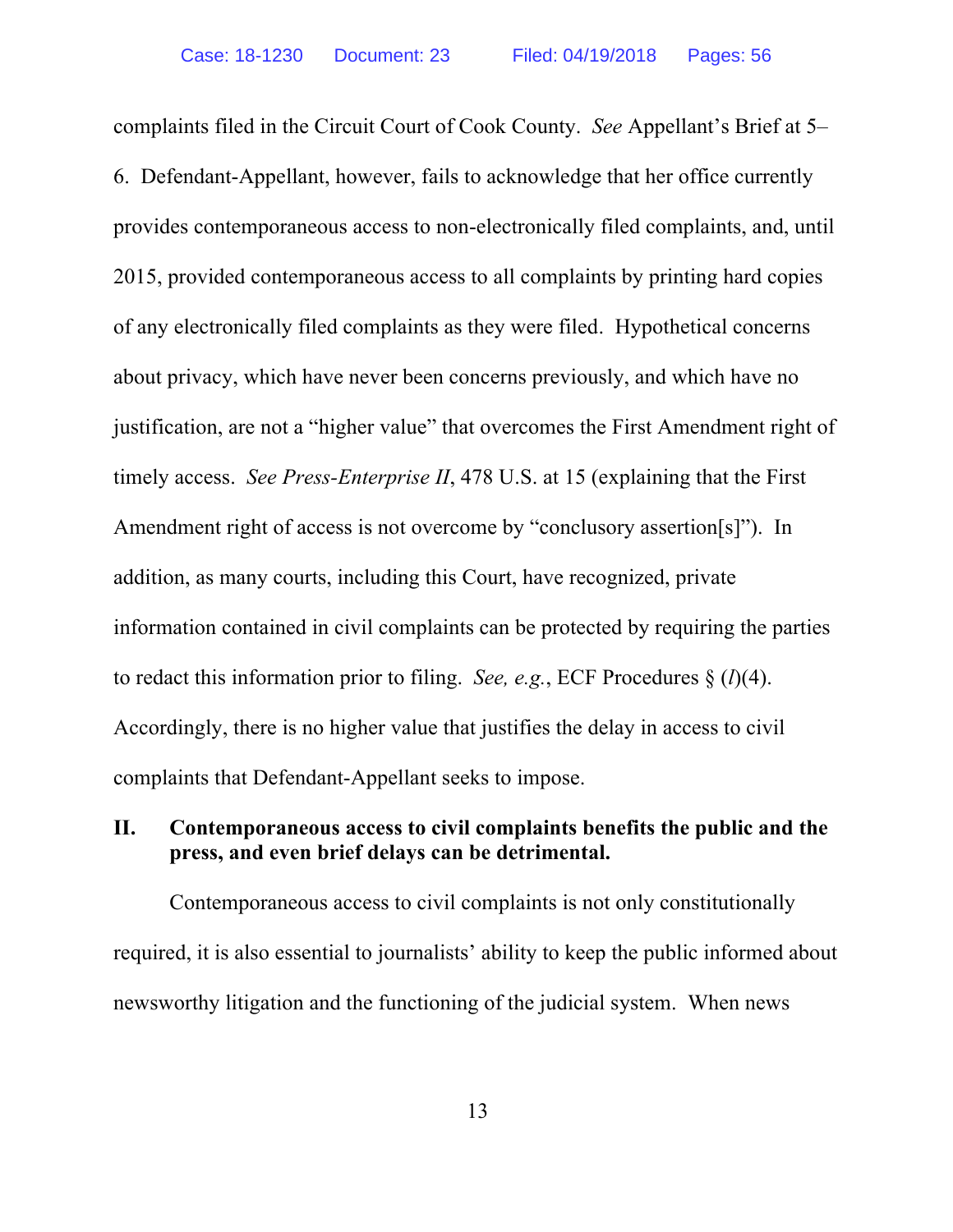media organizations like CNS and others have contemporaneous access to civil complaints, it is the public that benefits. As the Ninth Circuit recognized:

> The news media's right of access to judicial proceedings is essential not only to its own free expression, but also to the public's. . . . We have observed that the news media, when asserting the right of access, 'are surrogates for the public. . . . The free press is the guardian of the public interest, and the independent judiciary is the guardian of the free press.'

*Planet*, 750 F.3d at 786 (quoting *Leigh v. Salazar*, 677 F.3d 892, 900 (9th Cir. 2012)); *see also Cox Broad. Corp. v. Cohn*, 420 U.S. 469, 490–91 (1975) ("[I]n a society in which each individual has but limited time and resources with which to observe at first hand the operations of his government, he relies necessarily upon the press to bring to him in convenient form the facts of those operations."). Contemporaneous access to civil complaints fosters public understanding and the timely discussion of judicial affairs, allows the press to report on new civil disputes at the moment when they are newsworthy, and enhances the accuracy and completeness of news reports. These benefits flow, ultimately, to the public.

#### **A. Contemporaneous access promotes greater public understanding of judicial processes and matters occupying the courts' dockets.**

The American people rely on the news media for information about the workings of government, including the judicial system. As the Supreme Court has stated: "'[An] untrammeled press [is] a vital source of public information,' . . . and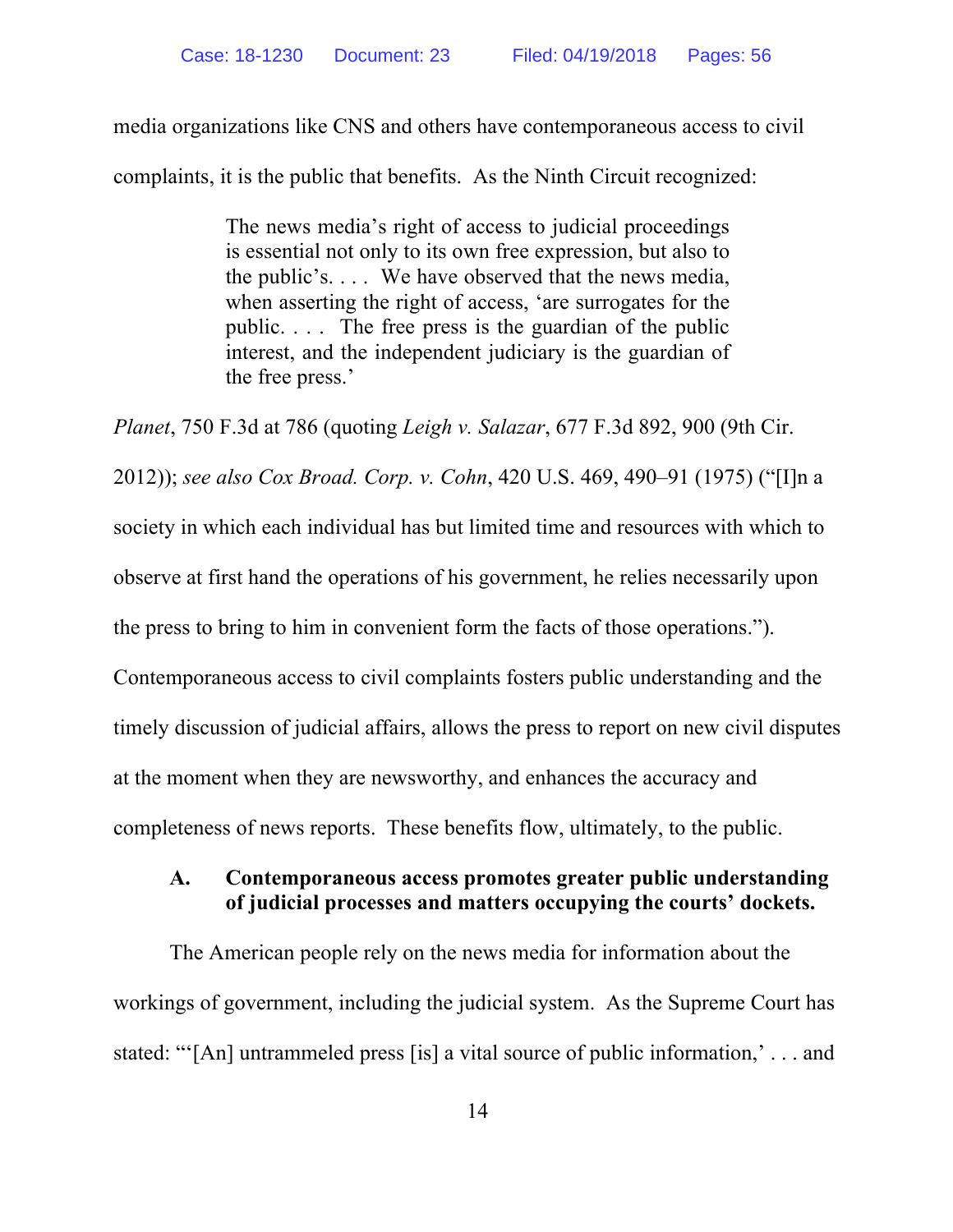an informed public is the essence of working democracy." *Minneapolis Star & Tribune Co. v. Minn. Comm'r of Revenue*, 460 U.S. 575, 585 (1983) (alterations in original) (quoting *Grosjean v. Am. Press Co*., 297 U.S. 233, 250 (1936)); *see also N.Y. Times Co. v. United States*, 403 U.S. 713, 717 (1971) (Black, J., concurring) (writing that "the Founding Fathers gave the free press the protection . . . so that it could bare the secrets of government and inform the people").

The public has a right to be informed about matters that are now pending before state courts and that may demand court resources for years to come. *See In re NVIDIA Corp. Derivative Litig.*, 2008 WL 1859067, at \*3. Indeed, the public can engage in meaningful discussion and debate about pending lawsuits, and can observe the operation of the judicial system, only when it knows those lawsuits are happening and can access prejudgment records. *See Matter of Cont'l Illinois Sec. Litig*., 732 F.2d 1302, 1308 (7th Cir. 1984) (noting that the right of access "insur[es] quality, honesty and respect for our legal system"); *see also Seattle Times Co. v. U.S. Dist. Court*, 845 F.2d 1513, 1517 (9th Cir. 1988) (stating that access to pretrial documents is "important to a full understanding of the way in which the judicial process and the government as a whole are functioning" (citation omitted)). For that reason, timely access to civil complaints is "an essential part of the First Amendment's purpose to 'ensure that the individual citizen can effectively participate in and contribute to our republican system of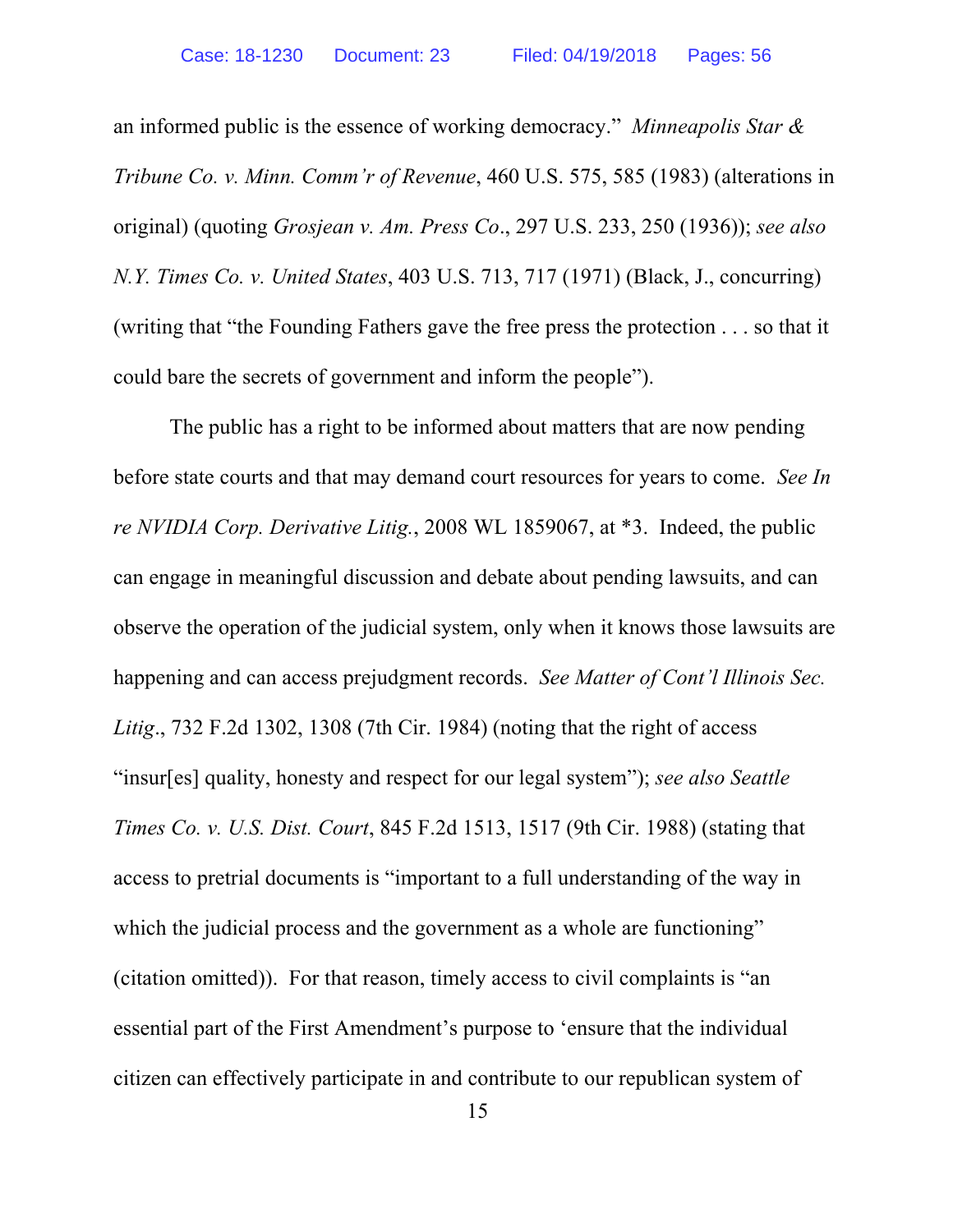self-government.'" *Planet I*, 750 F.3d at 785 (quoting *Globe Newspaper Co.* 457 U.S. at 604). Even a brief delay in access to newly filed civil complaints undermines the public's powerful interest in timely information about cases pending before the courts. *See Grove Fresh*, 24 F.3d at 897; *Pub. Citizen*, 749 F.3d at 272 (recognizing that "the public benefits attendant with open proceedings are compromised by delayed disclosure").

#### **B. Contemporaneous access permits the news media to report on civil lawsuits when they are newsworthy.**

Immediacy is often an essential component of newsworthiness, affecting both how a story is covered and whether it is covered at all. As one journalism scholar explained, "[I]f a man is shot at a drugstore in the morning and police are searching for a suspect, then that's news in the morning. But if by late afternoon, police have arrested a woman suspected in the shooting, then the arrest is more timely than the shooting in the 6:00 p.m. newscast." Janet Kolodzy, *Convergence Journalism: Writing and Reporting Across the News Media* 59 (2006) (noting also that "[i]t is, after all, called the 'news' business and not the 'olds' business"); *see also* Fred Fedler et al., *Reporting for the Media* 123 (8th ed. 2005) (describing timeliness as one of the key characteristics of news).

The Supreme Court and federal courts of appeals have repeatedly recognized timeliness as a basic feature of news. *See, e.g.*, *Neb. Press Ass'n v. Stuart*, 427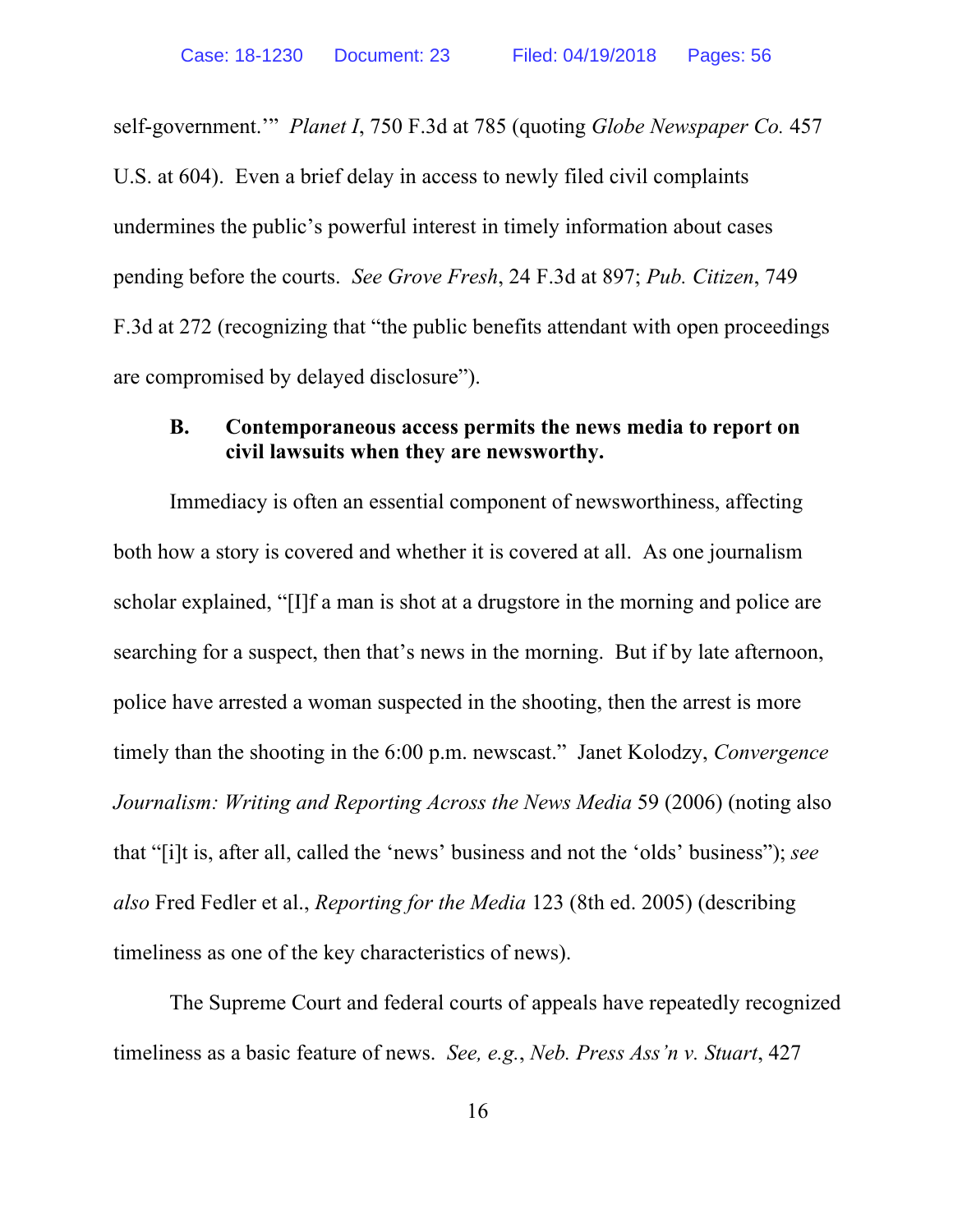U.S. 539, 561 (1976) ("As a practical matter . . . the element of time is not unimportant if press coverage is to fulfill its traditional function of bringing news to the public promptly."). As this Court has stated regarding the right of access to judicial records, "The newsworthiness of a particular story is often fleeting. To delay . . . disclosure undermines the benefit of public scrutiny and may have the same result as complete suppression." *Grove Fresh*, 24 F.3d at 897.

Immediacy has always been a fundamental element of newsworthiness. "The peculiar value of news is in the spreading of it while it is fresh . . . ." *Int'l News Serv. v. Associated Press*, 248 U.S. 215, 235 (1918). This immediacy is even more vital in the digital era, because, as technology advances, the definition of "fresh" continues to evolve. The websites of the *Chicago Tribune* and *The Indianapolis Star*, for example, measure the timeliness of news updates in minutes. Other news services, such as Dow Jones Newswires, and social media platforms like Twitter, mark new posts by the second. In such a fast-paced world, what may be relevant and informative to the public this afternoon may not be as much so by tonight or tomorrow. In short, "In the Internet age, a deadline passes every second." *See* Locy, *supra*, at 13.

Moreover, with the advent of electronic filing, immediate reporting on litigation has become even more achievable. Courts that use modern electronic filing methods are capable of generating digital copies of complaints and other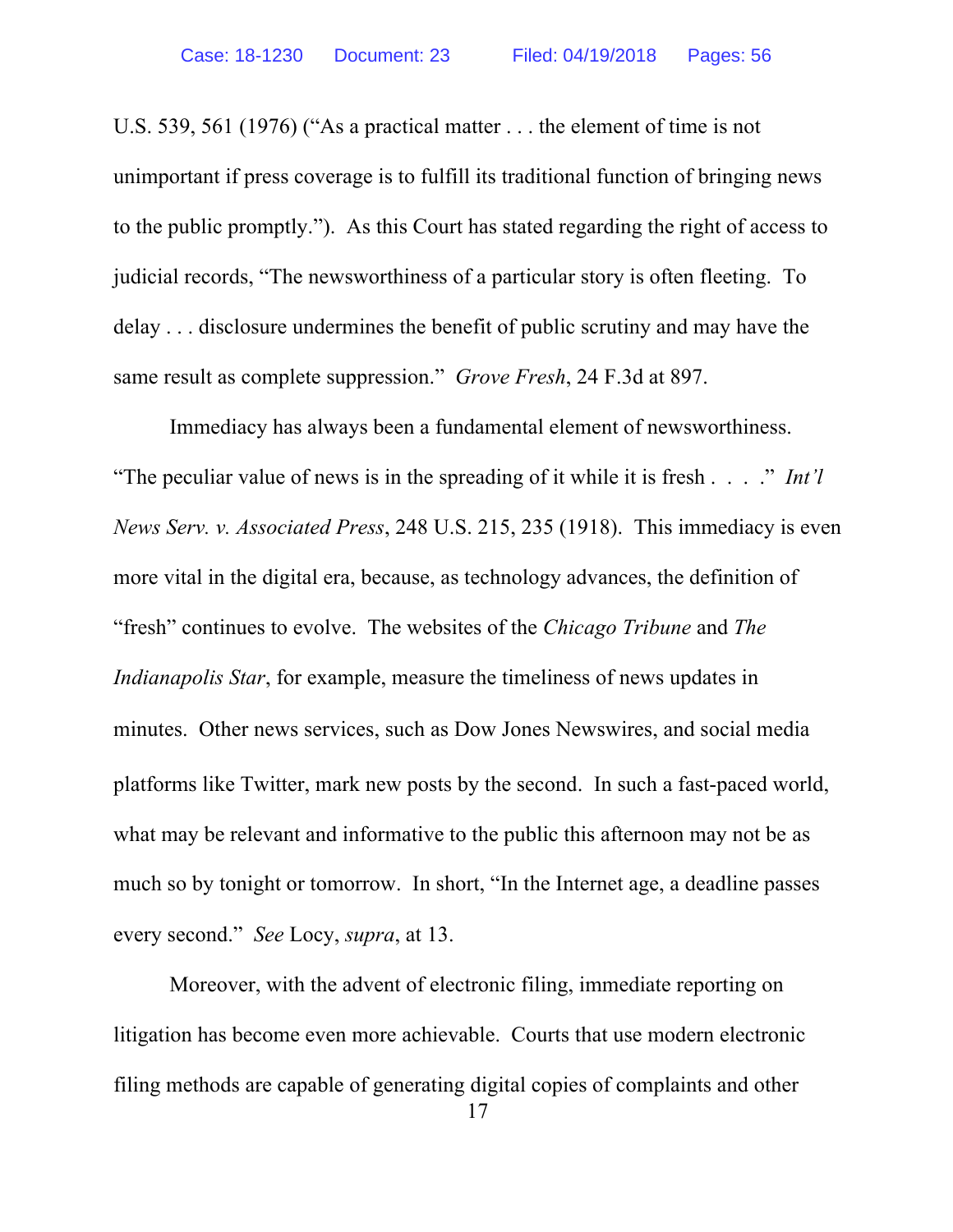judicial documents automatically, allowing them to be shared with the public immediately. Courts have recognized that the potential for real-time access provided by electronic filing increases judicial transparency. *See, e.g.*, *25 Years Later, PACER, Electronic Filing Continue to Change Courts*, U.S. Courts (Dec. 9, 2013), https://perma.cc/A5X5-U6YQ (noting that PACER's ability to "track cases and case documents in nearly real time" promotes "expanded transparency on court affairs").

Reporters routinely rely on newly filed civil complaints to disseminate information about matters of public interest and concern—often the same day. *See, e.g.*, Jason Grotto & Hal Dardick, *Lawsuit Targets Berrios Over Biased Residential Assessments in Cook County*, Chi. Tribune (Dec. 14, 2017), https://trib.in/2GKgIlc (reporting at 2:52 p.m. on a civil suit filed that day in Cook County Circuit Court against the county tax assessor); Fatima Hussein, *Indiana Secretary of State Accused of Violating Federal Election Laws*, Indianapolis Star (Oct. 27, 2017), https://perma.cc/8C87-Q3R4 (reporting at 6:31 p.m. on a civil suit filed that day against the secretary of state); Meg Jones, *Civil War Group Files a Lawsuit to Get Wisconsin City to Mow Grass Around Graves*, Milwaukee Journal Sentinel (Apr. 11, 2017), https://perma.cc/P92M-GGKP (reporting at 4:18 p.m. on a civil suit filed against the city that day).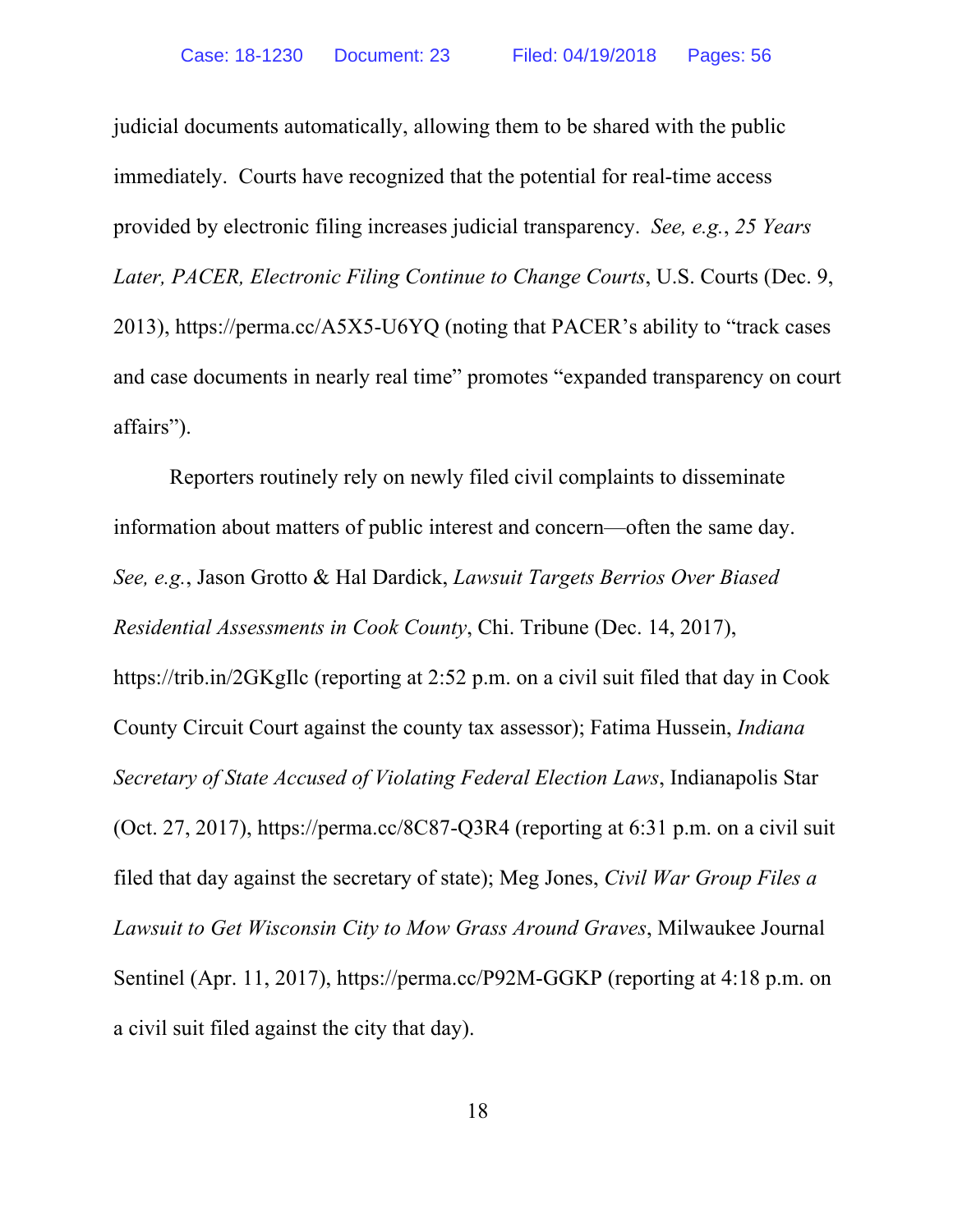In the modern news environment, court policies that delay access to judicial records can amount to a complete denial of meaningful access, because "old news" may not receive the same level of public attention as timely news, and thus may not be published at all. In contrast, contemporaneous access to civil complaints allows the news media to learn of new civil lawsuits as they are filed and to report on them when their newsworthiness is at a height.

### **C. Contemporaneous access fosters more accurate and complete news reporting.**

Court records are among the most reliable sources of information for reporting on lawsuits. In today's news cycle, where stories build upon each other and are updated by the minute online, it is important that the first news stories about a lawsuit be accurate and contain as much information as possible derived from primary sources. Reporting on newly filed cases will be more authoritative and accurate if the complaints themselves are available for inspection, copying, and reference by members of the news media immediately after the complaint is filed. 4

Reporters and their readers benefit tremendously when news reports can reference, quote from, and even hyperlink to court documents. In her textbook on

<u>.</u>

<sup>4</sup> While Defendant-Appellant notes that complaints may on occasion have technical deficiencies after filing, Appellant's Brief at 37, this would not affect the substance of the allegations, which is what is relevant to the public.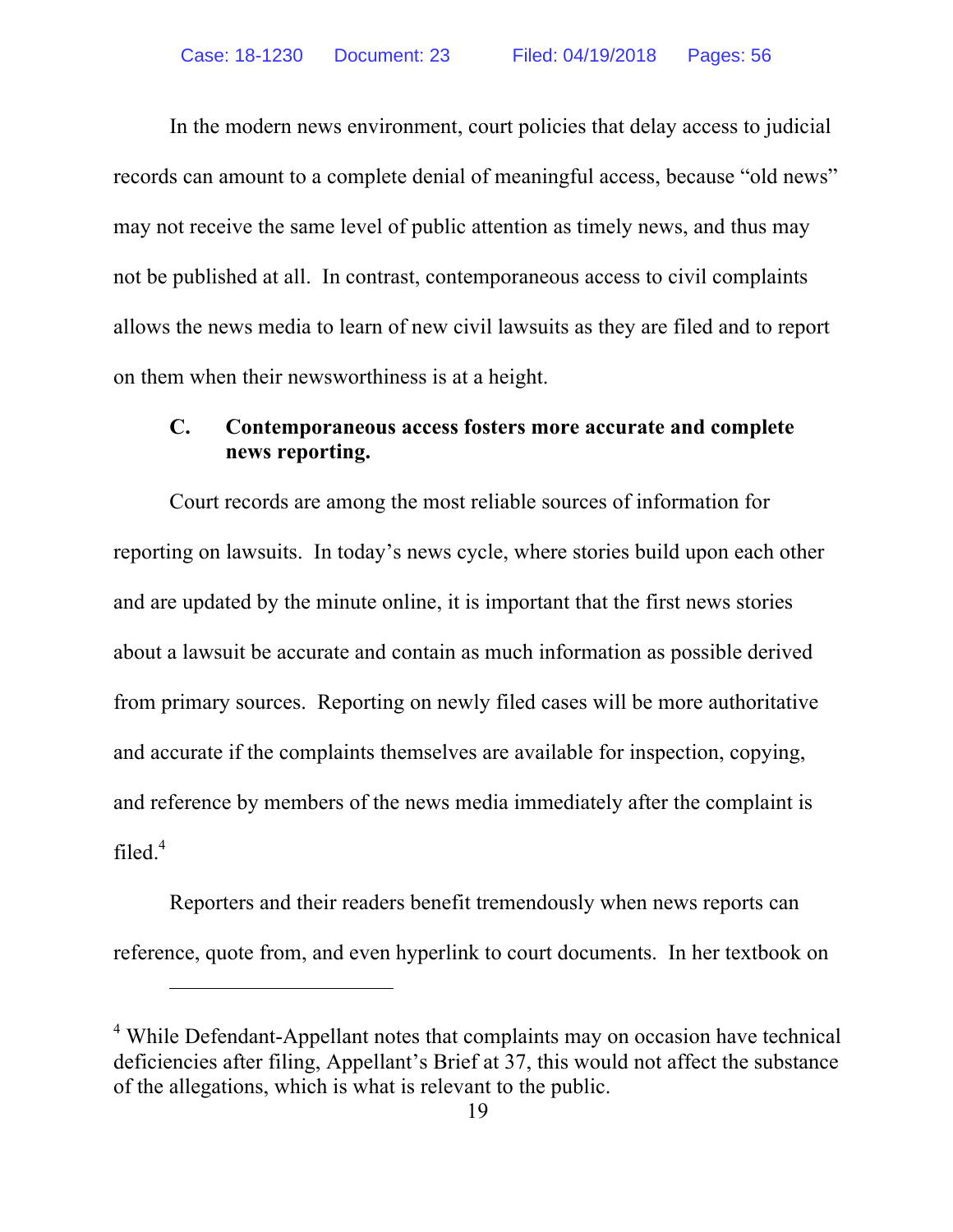legal news reporting, professor and veteran journalist Toni Locy stresses this point. *See* Locy, *supra*, at 61–67 (focusing on the theme that, when reporting on courts, "reading is fundamental"). Locy advises reporters not to rely solely on press releases and statements given by attorneys and to be aware of the potential for ulterior motives that lawyer-advocates may have when speaking with the press. *Id*. at 3–4. Rather, immediate access to primary source documents is important for reporters writing the first news stories about a lawsuit to make their reporting more accurate and fair.

Defendant-Appellant suggests that CNS seek civil complaints from the parties to the case, calling it a "business decision" by CNS to request the courtfiled document instead. Appellant's Brief at 32. As a matter of solid, ethical reporting, however, it is often critical that reporters "review[] court filings or other public records," among other things, to determine whether and how a fact or allegation should be reported. Locy, *supra*, at 9. Parties or their attorneys may not always be willing or available to share copies of court-filed civil complaints with reporters, and CNS and the public's First Amendment right to obtain judicial records should not be left to the whims of the parties. Further, in a fast-paced, breaking news environment, a single, accessible source for complaints—the court—promotes accuracy much more than a system in which reporters must track down individual parties or their attorneys.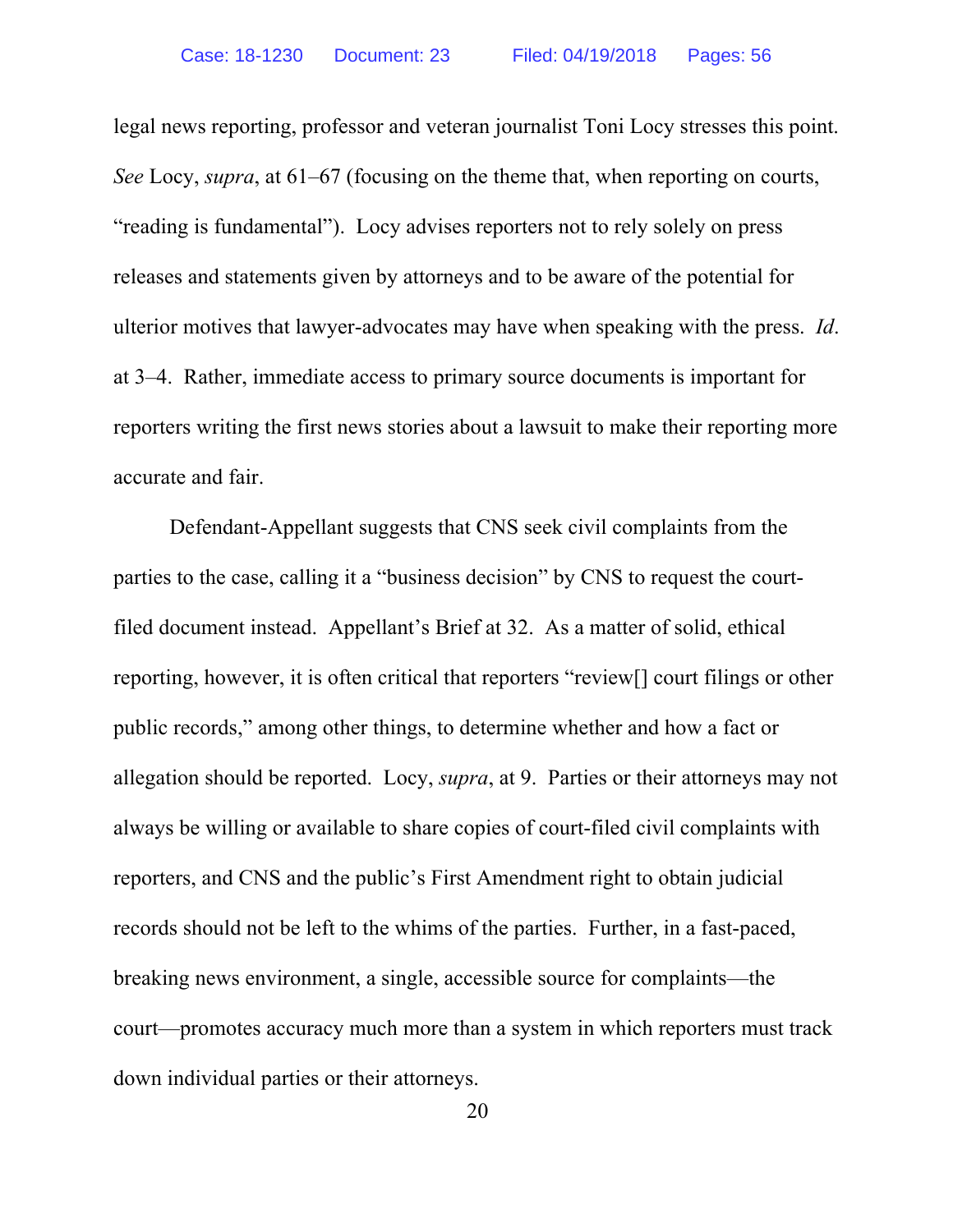Contemporaneous access to civil complaints also facilitates thorough and complete reporting by the news media. Journalists rely on the information in civil complaints to report the "core dispute" underlying newly filed civil claims. *See*  Winegarner, *supra* (recommending that reporters read court documents in newly filed cases "to find out what the core dispute is about—and what kind of legal remedies, including money, the plaintiffs are asking for"). Moreover, timely access to civil complaints allow reporters to shed light on important facts underlying the causes of action. *See, e.g.*, Andy Grimm, *Lawsuit Alleges Clemente HS Coach Kept Job Despite Complaints*, Chi. Sun-Times (Dec. 18, 2017), https://perma.cc/QHD8-5GCP (relying on the complaint filed that day to report details of alleged "inappropriate behavior" by a high school coach in a suit that alleged the school failed to act on allegations). Those facts, however, may be missing from the public debate if access to a complaint is delayed until after a reporter's story is published. In short, contemporaneous access to newly filed civil complaints allows the press to provide the public with a full and complete understanding of a case, including the factual underpinnings of the claims.

## **III. Profit motive of a publisher and its readership are irrelevant to the constitutional right of access.**

Defendant-Appellant repeatedly and erroneously attempts to make an issue of the fact that CNS is a commercial entity, arguing that "the First Amendment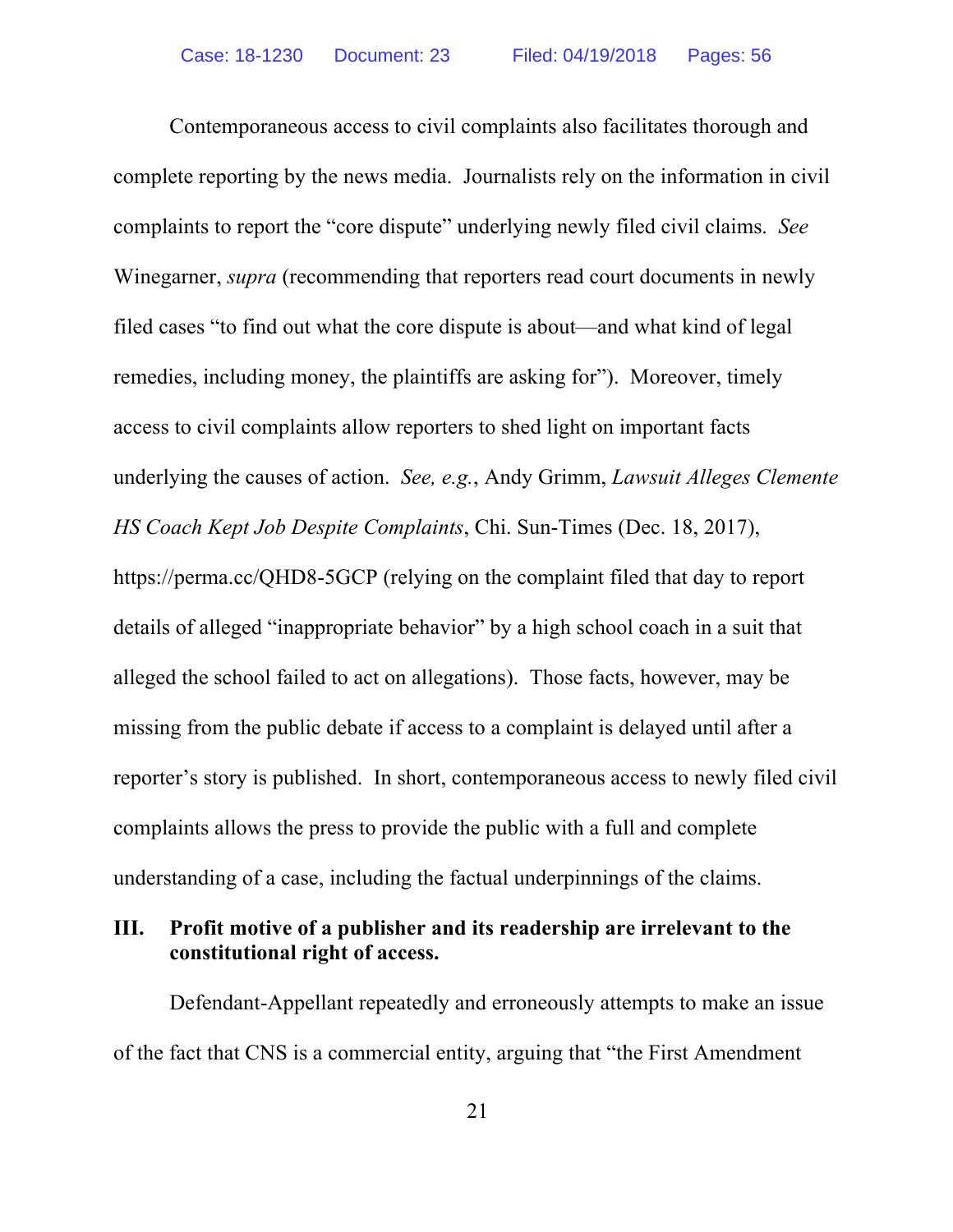does not require the Circuit Clerk to give CNS immediate access to e-filed civil complaints requested for its own commercial gain." Appellant's Brief at 28. Defendant-Appellant makes note of CNS's "business model," its efforts to "beat[] out its competitors," and the effect of delayed access on "its profits." *Id.* at 32–33. The First Amendment right of timely access to court records, however, is not conditioned on the motivation of the entity or individual seeking access. Rather, in determining whether the First Amendment right of access applies, courts look solely to the nature of the proceeding or document itself. *See Press-Enterprise II*, 478 U.S. at 8–10.

Courts have repeatedly concluded that commercial interest is irrelevant to a constitutional inquiry concerning First Amendment rights. *See Harte-Hanks Commc'ns v. Connaughton*, 491 U.S. 657, 667 (1989) ("If a profit motive could somehow strip communications of the otherwise available constitutional protection, our cases from *New York Times* to *Hustler Magazine* would be little more than empty vessels."); *Pittsburgh Press Co. v. Pittsburgh Com. on Human Relations*, 413 U.S. 376, 385 (1973) ("If a newspaper [or website]'s profit motive were determinative, all aspects of its operations . . . would be subject to regulation if it could be established that they were conducted with a view toward increased sales," and "[s]uch a basis for regulation clearly would be incompatible with the First Amendment"); *Nieman v. VersusLaw, Inc.*, 512 F. App'x 635, 638 (7th Cir.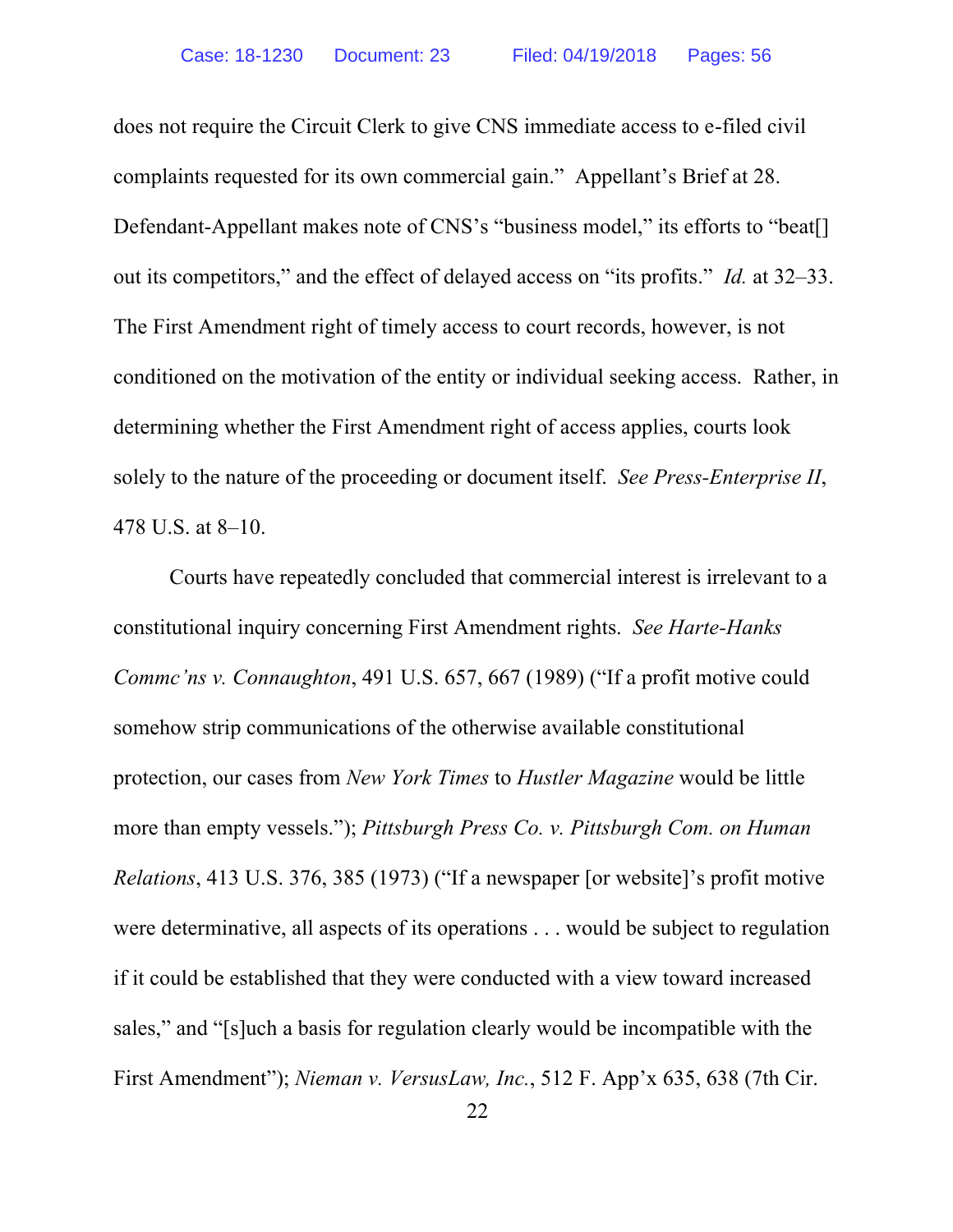2013) ("The for-profit nature . . . does not change the analysis; speech is protected even when 'carried in a form that is "sold" for profit.'" (quoting *Va. State Bd. of Pharm. v. Va. Citizens Consumer Council, Inc.,* 425 U.S. 748, 761 (1976))). The Supreme Court and this Court have made it clear that any applicable First Amendment rights operate with full force regardless of whether a news organization seeks to earn a profit or to provide information free of charge.

In addition, the First Amendment right of access is held broadly by the general public. A single news organization's commercial model does not affect, let alone extinguish, a constitutional right of access held by the public. All members of the public, not just CNS and its paid subscribers, would benefit from access, and all possess a First Amendment right of timely access to civil complaints, including for-profit news media organizations. *See Richmond Newspapers*, 448 U.S. at 586 n.2 (stating that "the media's right of access is at least equal to that of the general public"). If profit motive were relevant to determining whether the constitutional right of access to judicial records applies as Defendant-Appellant's discussion of CNS's business model implies—then most news organizations would be stripped of their right of access, to the substantial detriment of the public. Countless newspapers, including *The New York Times*, *The Washington Post*, and *The Wall Street Journal*, for example, require paid subscriptions to access full online content, and articles in the print editions appear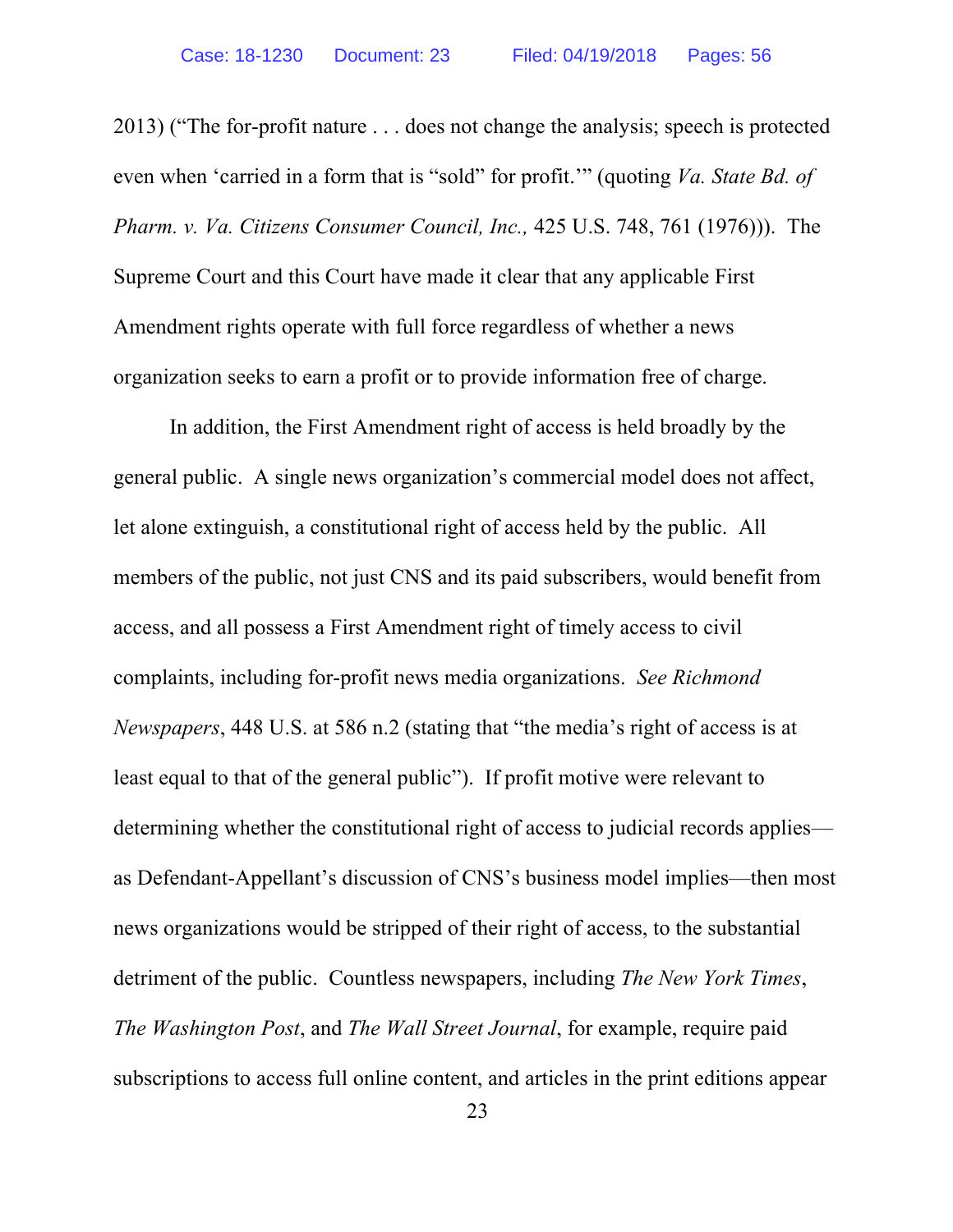alongside paid advertisements. Such for-profit activity helps to sustain the news industry. Any argument "that the constitutional guarantees of freedom of speech and of the press are inapplicable" where speech is commercially motivated would "shackle the First Amendment in its attempt to secure the widest possible dissemination of information from diverse and antagonistic sources." *N.Y. Times Co. v. Sullivan*, 376 U.S. 254, 266 (1964) (internal quotations omitted). In short, that CNS might sell news content to the public after exercising its right of access to civil complaints "is as immaterial in this connection as is the fact that newspapers and books are sold." *Id*.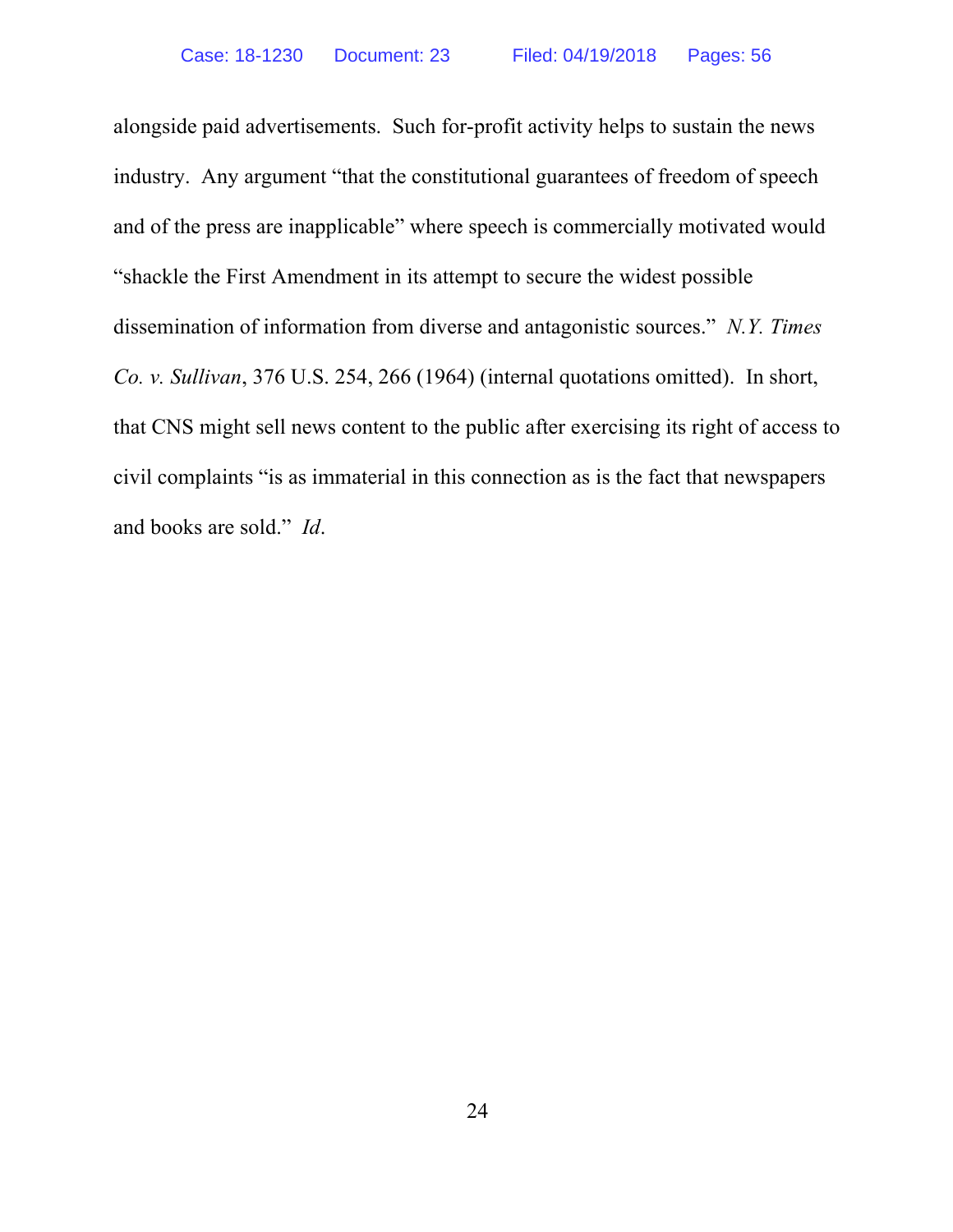## **CONCLUSION**

For the foregoing reasons, *amici* respectfully request that the Court affirm

the decision below.

Respectfully submitted,

/s/ Katie Townsend Katie Townsend, Esq. *Counsel of Record* Caitlin V. Vogus, Esq.\* Josh R. Moore, Esq.\* THE REPORTERS COMMITTEE FOR FREEDOM OF THE PRESS 1156 15th St. NW, Suite 1250 Washington, D.C. 20005 Phone: (202) 795-9300 Fax: (202) 795-9310 ktownsend@rcfp.org

\*Of counsel

\*\*Additional counsel for *amici* are listed in Appendix B.

Dated: April 19, 2018 Washington, D.C.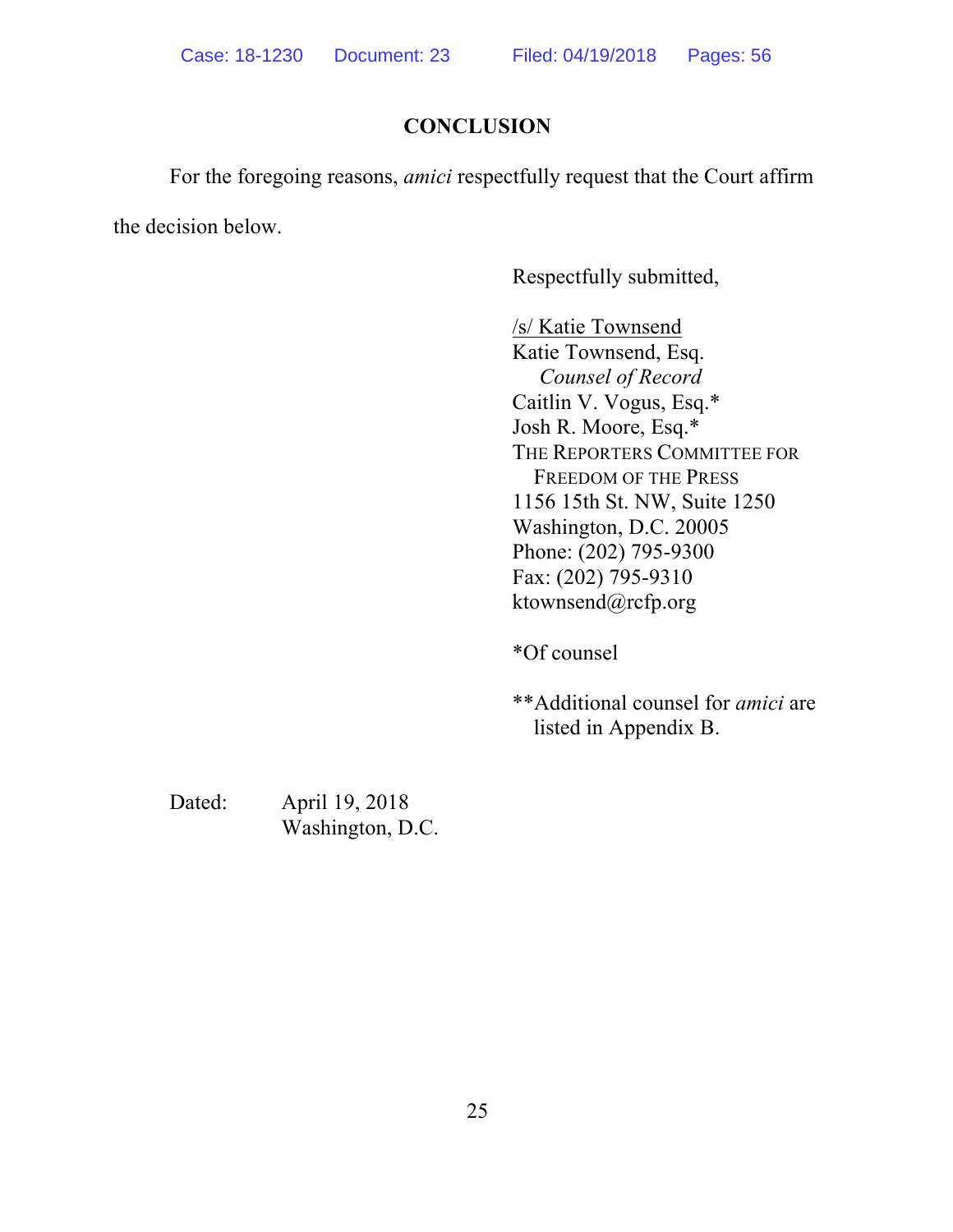### **CERTIFICATE OF COMPLIANCE WITH FEDERAL RULE OF APPELLATE PROCEURE 32(G) AND CIR. RULE 29**

I, Katie Townsend, do hereby certify that the foregoing brief of *amici curiae*:

- 1) Complies with the type-volume limitation of Cir. R. 29 because it contains 5315 words, excluding the parts of the brief exempted by Fed. R. App. P. 32(f), as calculated by the word-processing system used to prepare the brief; and
- 2) Complies with the typeface requirements of Fed. R. App. P. 32(a)(5) and the type style requirements of Fed. R. App. P.  $32(a)(6)$  because it has been prepared in a proportionally spaced typeface using Microsoft Office Word in 14-point, Times New Roman font.

/s/ Katie Townsend Katie Townsend, Esq. *Counsel of Record* THE REPORTERS COMMITTEE FOR FREEDOM OF THE PRESS

Dated: April 19, 2018 Washington, D.C.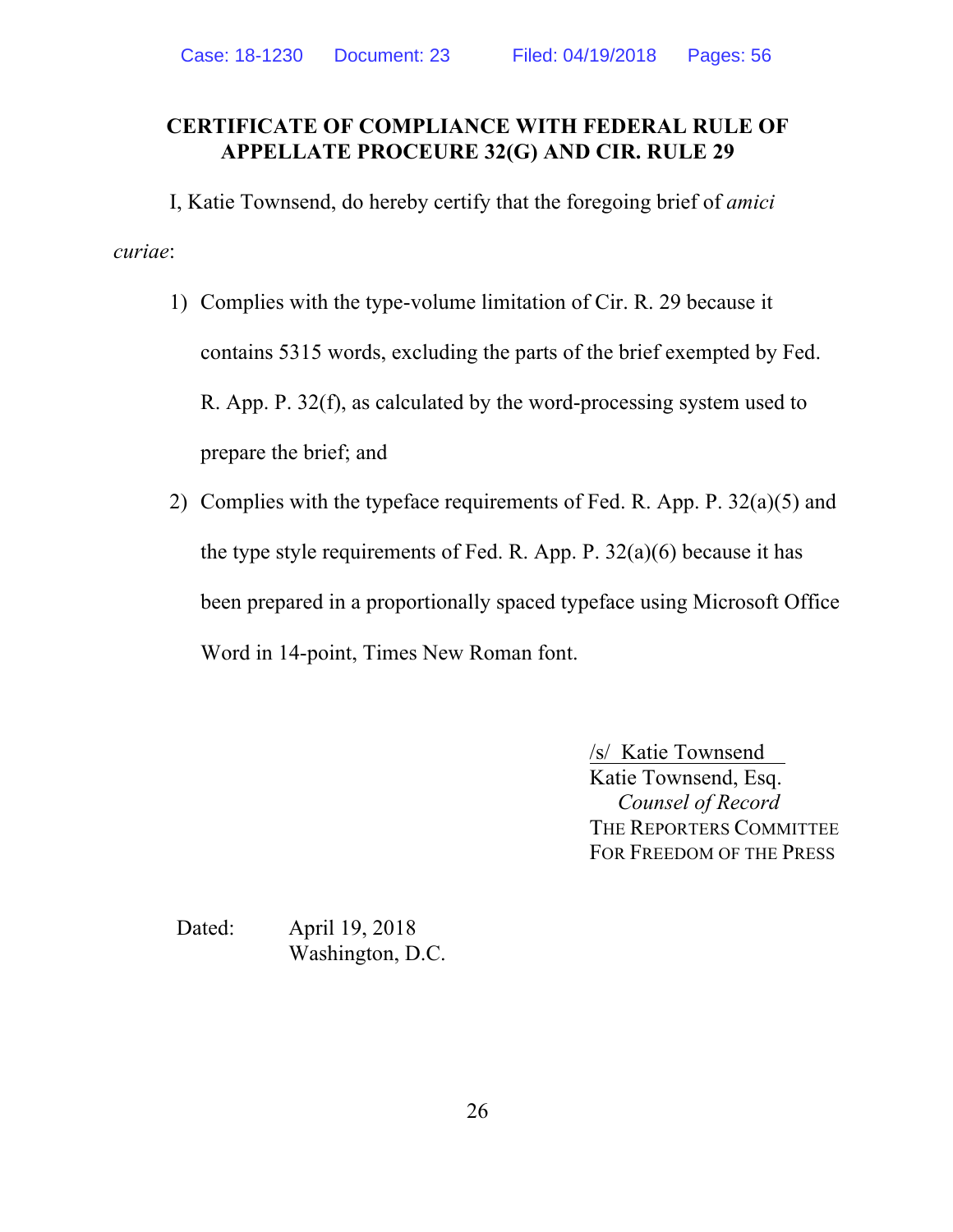#### **APPENDIX A**

#### **SUPPREMENTAL STATEMENT OF IDENTITY OF** *AMICI CURIAE*

**The Reporters Committee for Freedom of the Press** is an unincorporated nonprofit association. The Reporters Committee was founded by leading journalists and media lawyers in 1970 when the nation's news media faced an unprecedented wave of government subpoenas forcing reporters to name confidential sources. Today, its attorneys provide pro bono legal representation, amicus curiae support, and other legal resources to protect First Amendment freedoms and the newsgathering rights of journalists.

**ABC, Inc.** is a broad-based communications company. Alone or through its subsidiaries, it owns ABC News, abcnews.com, and local broadcast television stations including WLS-TV, Chicago, Ill., that regularly gather and report news to the public. ABC News produces the television programs *World News with David Muir*, *Good Morning America*, *Nightline*, *20/20*, and *This Week*, among others.

**ALM Media, LLC** publishes over 30 national and regional magazines and newspapers, including *The American Lawyer*, *The National Law Journal*, *New York Law Journal* and *Corporate Counsel*, as well as the website Law.com. Many of ALM's publications have long histories reporting on legal issues and serving their local legal communities. ALM's *The Recorder*, for example, has been published in northern California since 1877; *New York Law Journal* was begun a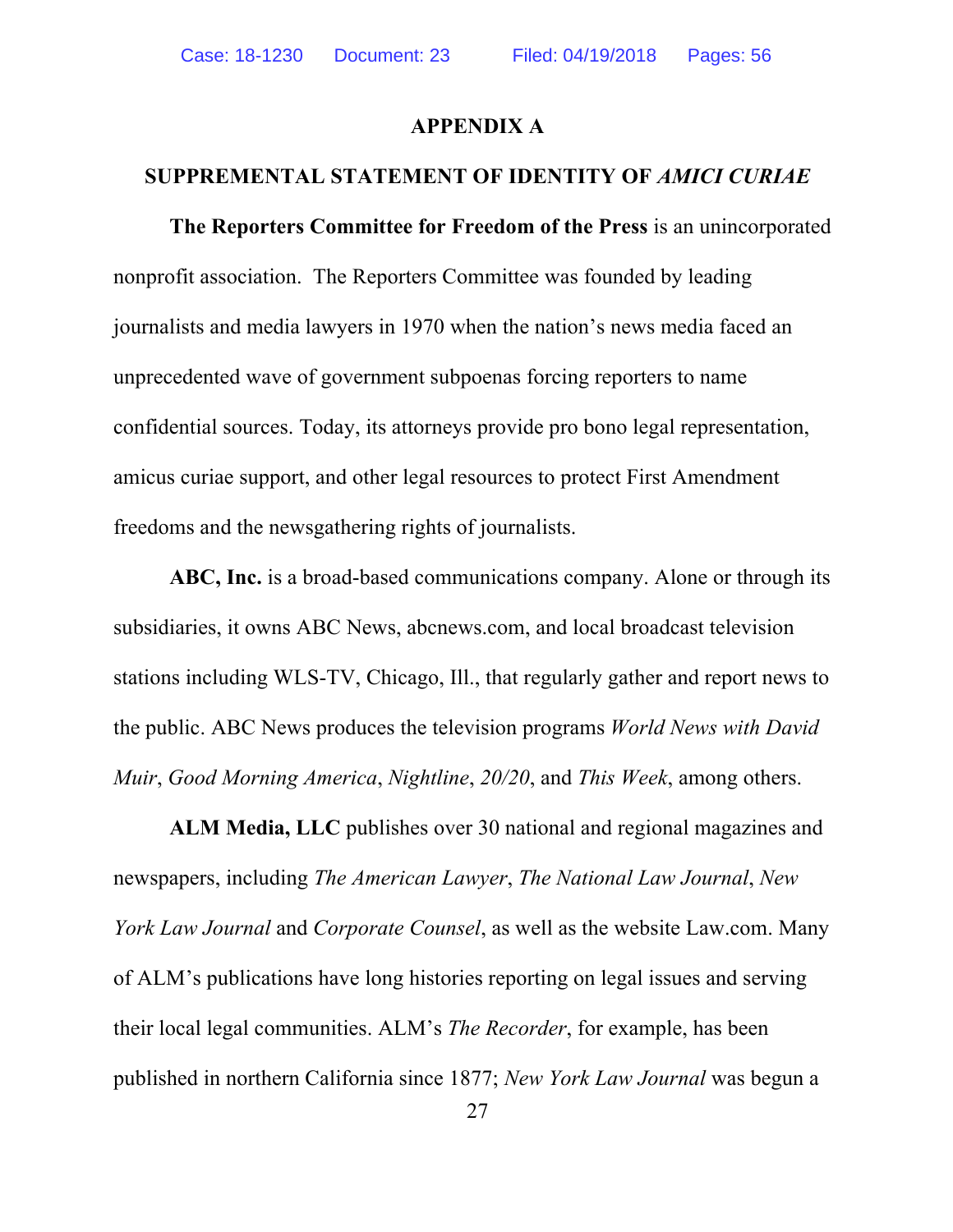few years later, in 1888. ALM's publications have won numerous awards for their coverage of critical national and local legal stories, including many stories that have been later picked up by other national media.

With some 500 members, **American Society of News Editors** ("ASNE") is an organization that includes directing editors of daily newspapers throughout the Americas. ASNE changed its name in April 2009 to American Society of News Editors and approved broadening its membership to editors of online news providers and academic leaders. Founded in 1922 as American Society of Newspaper Editors, ASNE is active in a number of areas of interest to top editors with priorities on improving freedom of information, diversity, readership and the credibility of newspapers.

**The Associated Press** ("AP") is a news cooperative organized under the Not-for-Profit Corporation Law of New York, and owned by its 1,500 U.S. newspaper members. The AP's members and subscribers include the nation's newspapers, magazines, broadcasters, cable news services and Internet content providers. The AP operates from 300 locations in more than 100 countries. On any given day, AP's content can reach more than half of the world's population.

**The Associated Press Media Editors** is a nonprofit, tax-exempt organization of newsroom leaders and journalism educators that works closely with The Associated Press to promote journalism excellence. APME advances the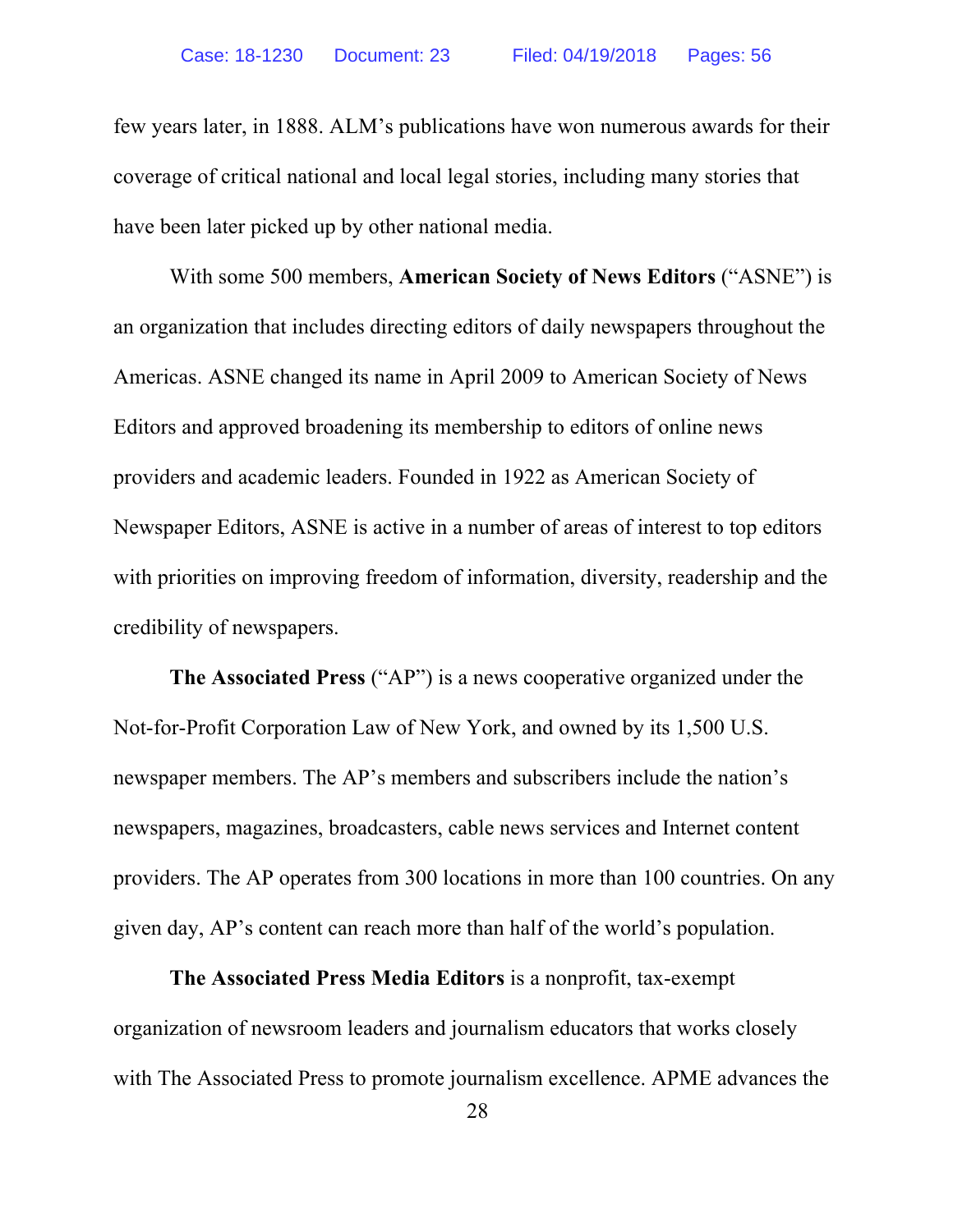principles and practices of responsible journalism; supports and mentors a diverse network of current and emerging newsroom leaders; and champions the First Amendment and promotes freedom of information.

**Association of Alternative Newsmedia** ("AAN") is a not-for-profit trade association for 130 alternative newspapers in North America, including weekly papers like The Village Voice and Washington City Paper. AAN newspapers and their websites provide an editorial alternative to the mainstream press. AAN members have a total weekly circulation of seven million and a reach of over 25 million readers.

**Boston Globe Media Partners, LLC** publishes The Boston Globe, the largest daily newspaper in New England.

**Cable News Network, Inc.** ("CNN"), a division of Turner Broadcasting System, Inc., a Time Warner Company, is the most trusted source for news and information. Its reach extends to the following: nine cable and satellite television networks; one private place-based network; two radio networks; wireless devices around the world; CNN Digital Network, the No. 1 network of news websites in the United States; CNN Newsource, the world's most extensively syndicated news service; and strategic international partnerships within both television and the digital media.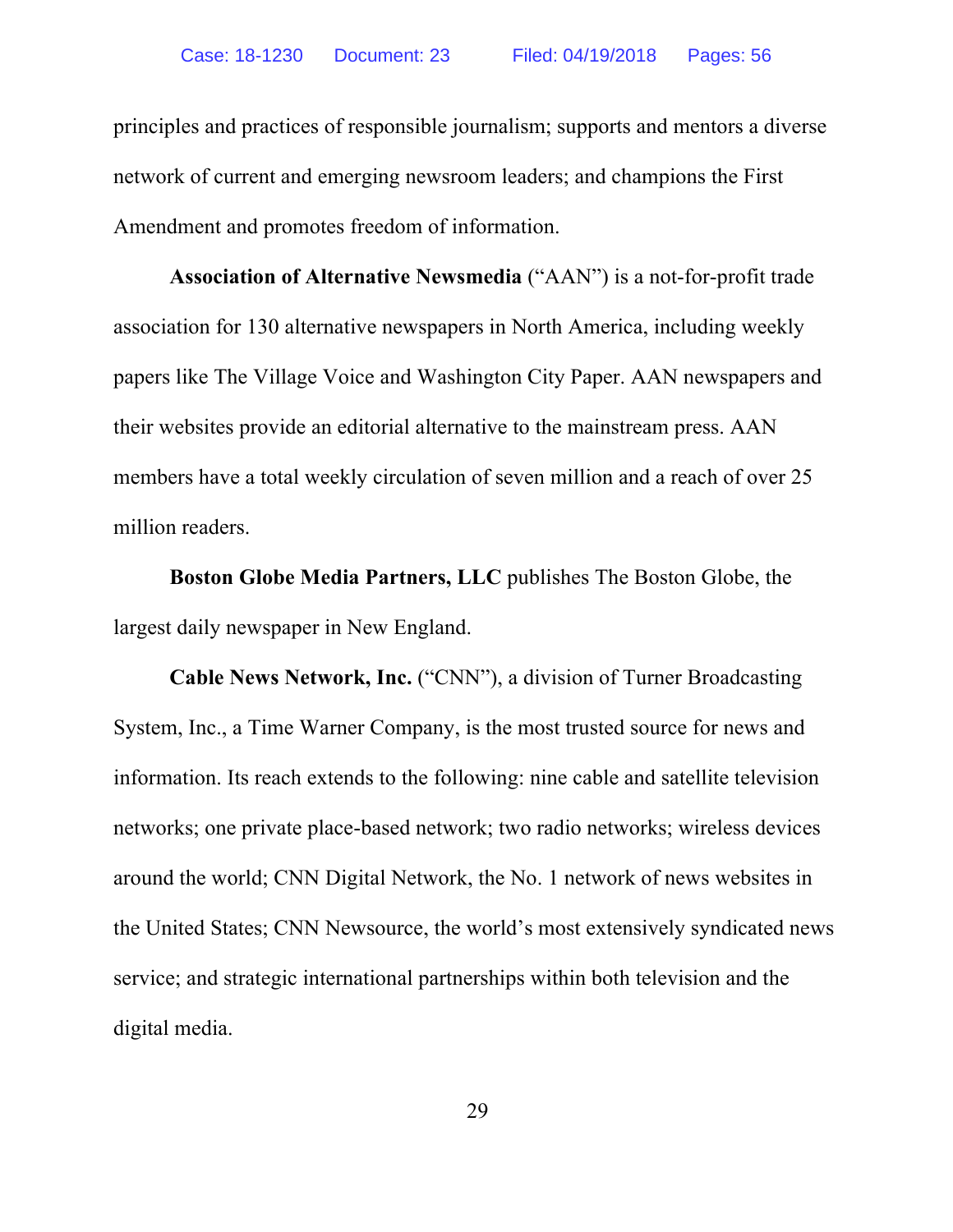The **Center for Investigative Reporting** (CIR), founded in 1977, is the nation's first nonprofit investigative journalism organization. CIR produces investigative journalism for its https://www.revealnews.org/ website, the Reveal national public radio show and podcast, and various documentary projects - often in collaboration with other newsrooms across the country.

**Chicago Tribune Company, LLC,** published the Chicago Tribune, one of the largest daily newspapers in the United States. Its popular news and information website, www.chicagotribune.com, attracts a national audience.

**Dow Jones & Company, Inc.,** is a global provider of news and business information, delivering content to consumers and organizations around the world across multiple formats, including print, digital, mobile and live events. Dow Jones has produced unrivaled quality content for more than 130 years and today has one of the world's largest newsgathering operations globally. It produces leading publications and products including the flagship Wall Street Journal; Factiva; Barron's; MarketWatch; Financial News; Dow Jones Risk & Compliance; Dow Jones Newswires; and Dow Jones VentureSource.

**The E.W. Scripps Company** serves audiences and businesses through television, radio and digital media brands, with 33 television stations in 24 markets. Scripps also owns 33 radio stations in eight markets, as well as local and national digital journalism and information businesses, including mobile video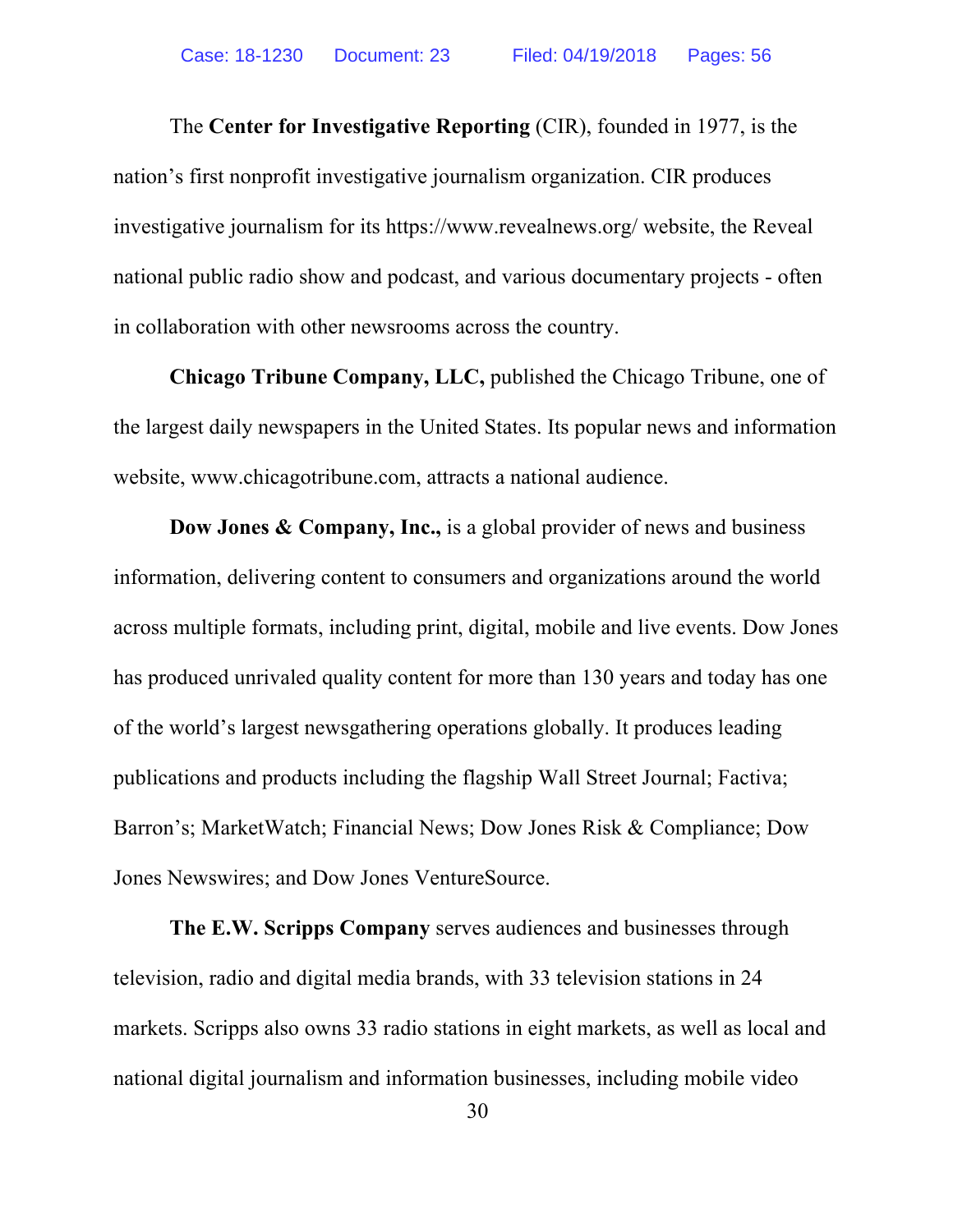news service Newsy and weather app developer WeatherSphere. Scripps owns and operates an award-winning investigative reporting newsroom in Washington, D.C. and serves as the long-time steward of the nation's largest, most successful and longest-running educational program, the Scripps National Spelling Bee.

**First Amendment Coalition** is a nonprofit public interest organization dedicated to defending free speech, free press and open government rights in order to make government, at all levels, more accountable to the people. The Coalition's mission assumes that government transparency and an informed electorate are essential to a self-governing democracy. To that end, we resist excessive government secrecy (while recognizing the need to protect legitimate state secrets) and censorship of all kinds.

**First Look Media Works, Inc.** is a new non-profit digital media venture that produces The Intercept, a digital magazine focused on national security reporting.

Directly and through affiliated companies, **Fox Television Stations, LLC,** owns and operates 28 local television stations throughout the United States. The 28 stations have a collective market reach of 37 percent of U.S. households. Each of the 28 stations also operates Internet websites offering news and information for its local market.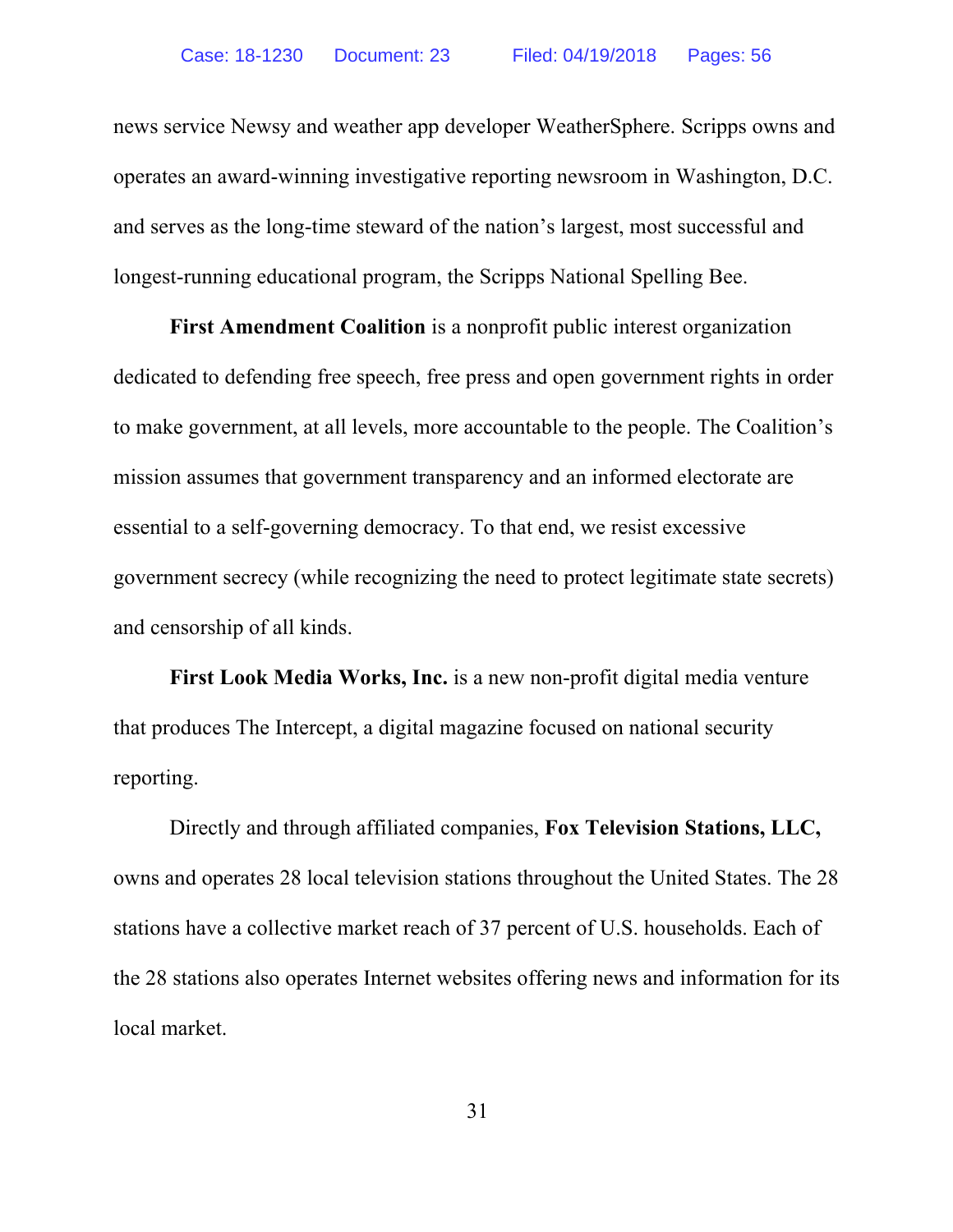**Gannett Co., Inc.** is an international news and information company that publishes 109 daily newspapers in the United States and Guam, including USA TODAY. Each weekday, Gannett's newspapers are distributed to an audience of more than 8 million readers and the digital and mobile products associated with the company's publications serve online content to more than 100 million unique visitors each month.

**GateHouse Media** is a preeminent provider of print and digital local content and advertising in small and midsize markets. Our portfolio of products, which includes 404 community publications and more than 350 related websites and six yellow page directories, serves over 128,000 business advertising accounts and reaches approximately 10 million people on a weekly basis.

**Gizmodo Media Group, LLC** is the publisher of some of the web's bestloved digital media brands and communities, including Gizmodo, Jezebel and Deadspin. Collectively, the sites reach over 50 million readers in the United States a month.

**The International Documentary Association** (IDA) is dedicated to building and serving the needs of a thriving documentary culture. Through its programs, the IDA provides resources, creates community, and defends rights and freedoms for documentary artists, activists, and journalists.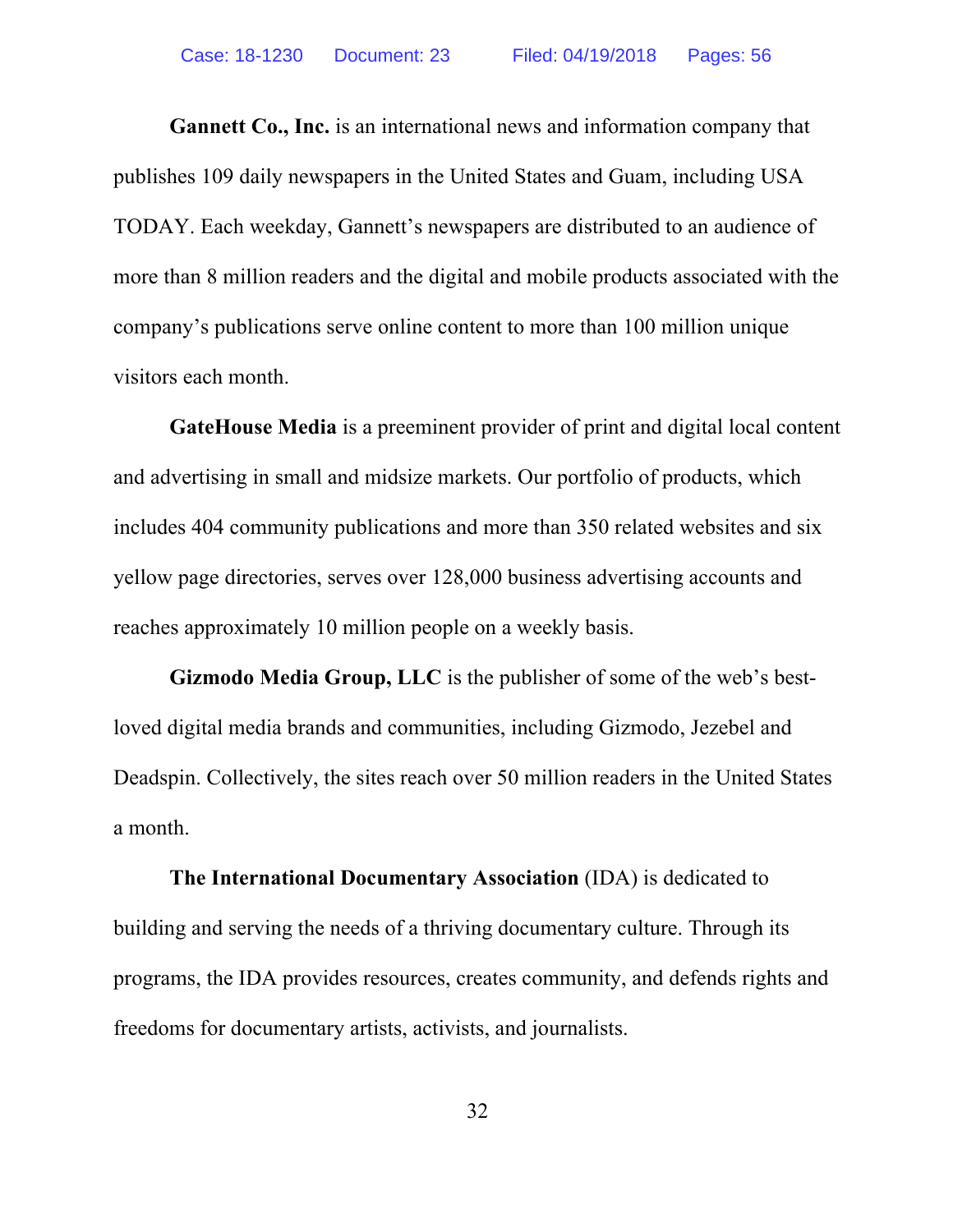The **Investigative Reporting Program** (IRP) at UC Berkeley's Graduate School of Journalism is dedicated to promoting and protecting the practice of investigative reporting. Evolving from a single seminar, the IRP now encompasses a nonprofit newsroom, a seminar for undergraduate reporters and a post-graduate fellowship program, among other initiatives. Through its various projects, students have opportunities to gain mentorship and practical experience in breaking major stories for some of the nation's foremost print and broadcast outlets. The IRP also works closely with students to develop and publish their own investigative pieces. The IRP's work has appeared on PBS Frontline, Univision, Frontline/WORLD, NPR and PBS NewsHour and in publications such as Mother Jones, The New York Times, Los Angeles Times, Time magazine and the San Francisco Chronicle, among others.

**The McClatchy Company** is a 21st century news and information leader, publisher of iconic brands such as the Miami Herald, The Kansas City Star, The Sacramento Bee, The Charlotte Observer, The (Raleigh) News and Observer, and the (Fort Worth) Star-Telegram. McClatchy operates media companies in 28 U.S. markets in 14 states, providing each of its communities with high-quality news and advertising services in a wide array of digital and print formats. McClatchy is headquartered in Sacramento, Calif., and listed on the New York Stock Exchange under the symbol MNI.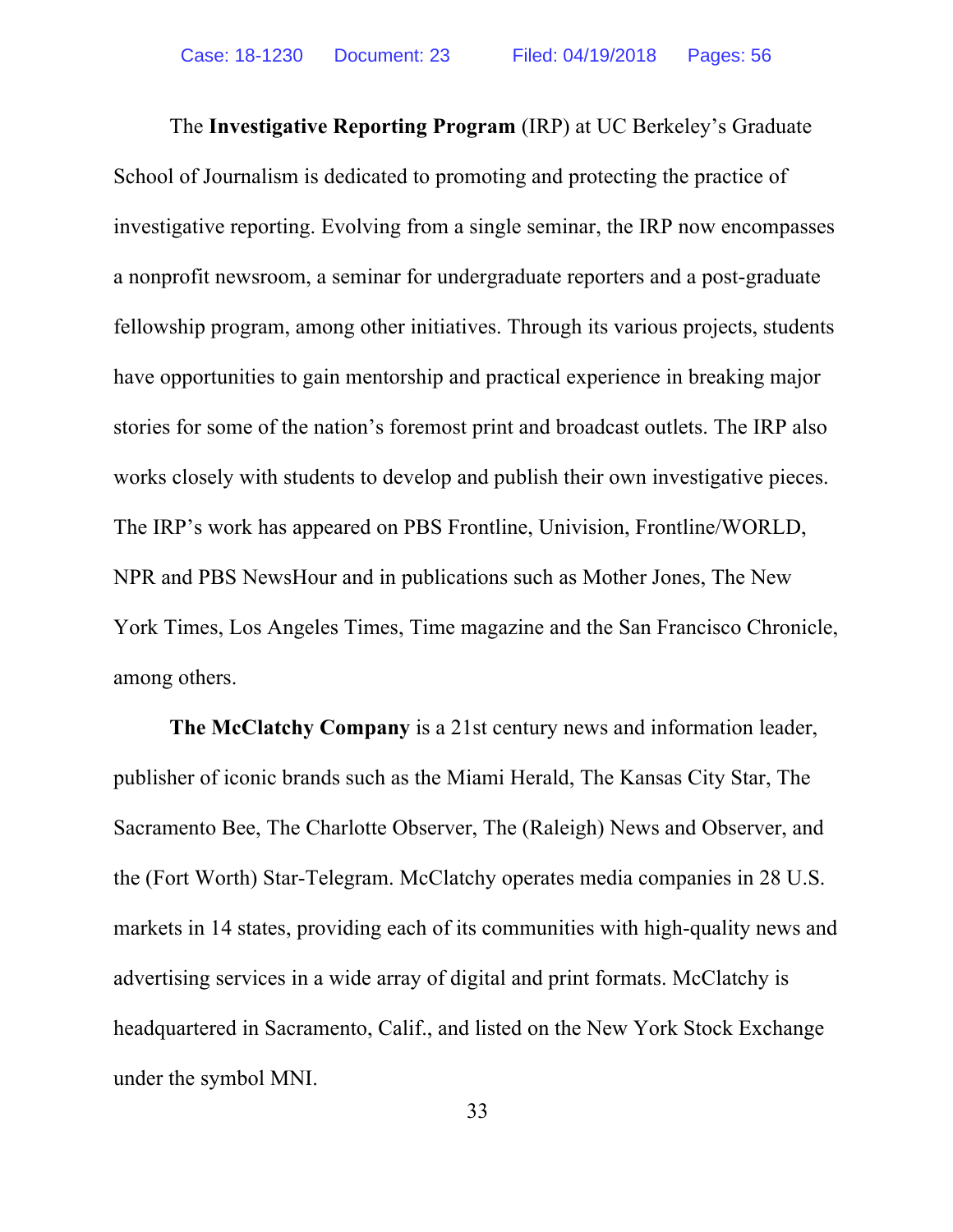**The Media Institute** is a nonprofit research foundation specializing in communications policy issues founded in 1979. The Media Institute exists to foster three goals: freedom of speech, a competitive media and communications industry, and excellence in journalism. its program agenda encompasses all sectors of the media, from print and broadcast outlets to cable, satellite, and online services.

**MediaNews Group Inc.,** dba Digital First Media, publishes the San Jose Mercury News, the East Bay Times, St. Paul Pioneer Press, The Denver Post and the Detroit News and other community papers throughout the United States, as well as numerous related online news sites.

**Meredith Corporation** owns and operates KMOV-TV in the St. Louis, Missouri market area.

**MPA – The Association of Magazine Media** ("MPA") is the largest industry association for magazine publishers. The MPA, established in 1919, represents over 175 domestic magazine media companies with more than 900 magazine titles. The MPA represents the interests of weekly, monthly and quarterly publications that produce titles on topics that cover politics, religion, sports, industry, and virtually every other interest, avocation or pastime enjoyed by Americans. The MPA has a long history of advocating on First Amendment issues.

The **National Press Photographers Association** ("NPPA") is a 501(c)(6) non-profit organization dedicated to the advancement of visual journalism in its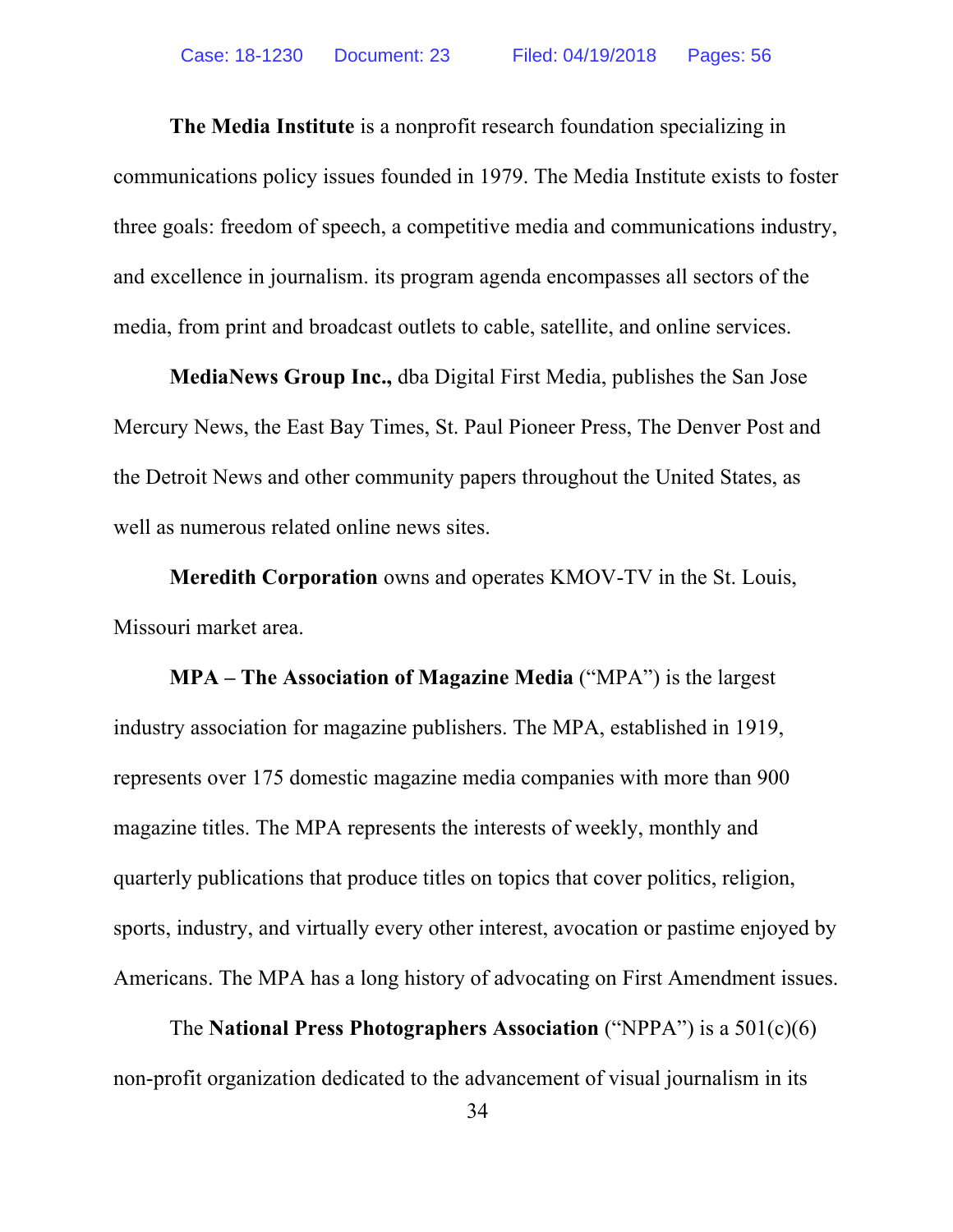creation, editing and distribution. NPPA's approximately 7,000 members include television and still photographers, editors, students and representatives of businesses that serve the visual journalism industry. Since its founding in 1946, the NPPA has vigorously promoted the constitutional rights of journalists as well as freedom of the press in all its forms, especially as it relates to visual journalism. The submission of this brief was duly authorized by Mickey H. Osterreicher, its General Counsel.

**NBCUniversal Media, LLC** is one of the world's leading media and entertainment companies in the development, production and marketing of news, entertainment and information to a global audience. Among other businesses, NBCUniversal Media, LLC owns and operates the NBC television network, the Spanish-language television network Telemundo, NBC News, several news and entertainment networks, including MSNBC and CNBC, and a television-stations group consisting of owned-and-operated television stations that produce substantial amounts of local news, sports and public affairs programming. NBC News produces the "Today" show, "NBC Nightly News with Lester Holt," "Dateline NBC" and "Meet the Press."

**New England First Amendment Coalition** is a non-profit organization working in the six New England states to defend, promote and expand public access to government and the work it does. The coalition is a broad-based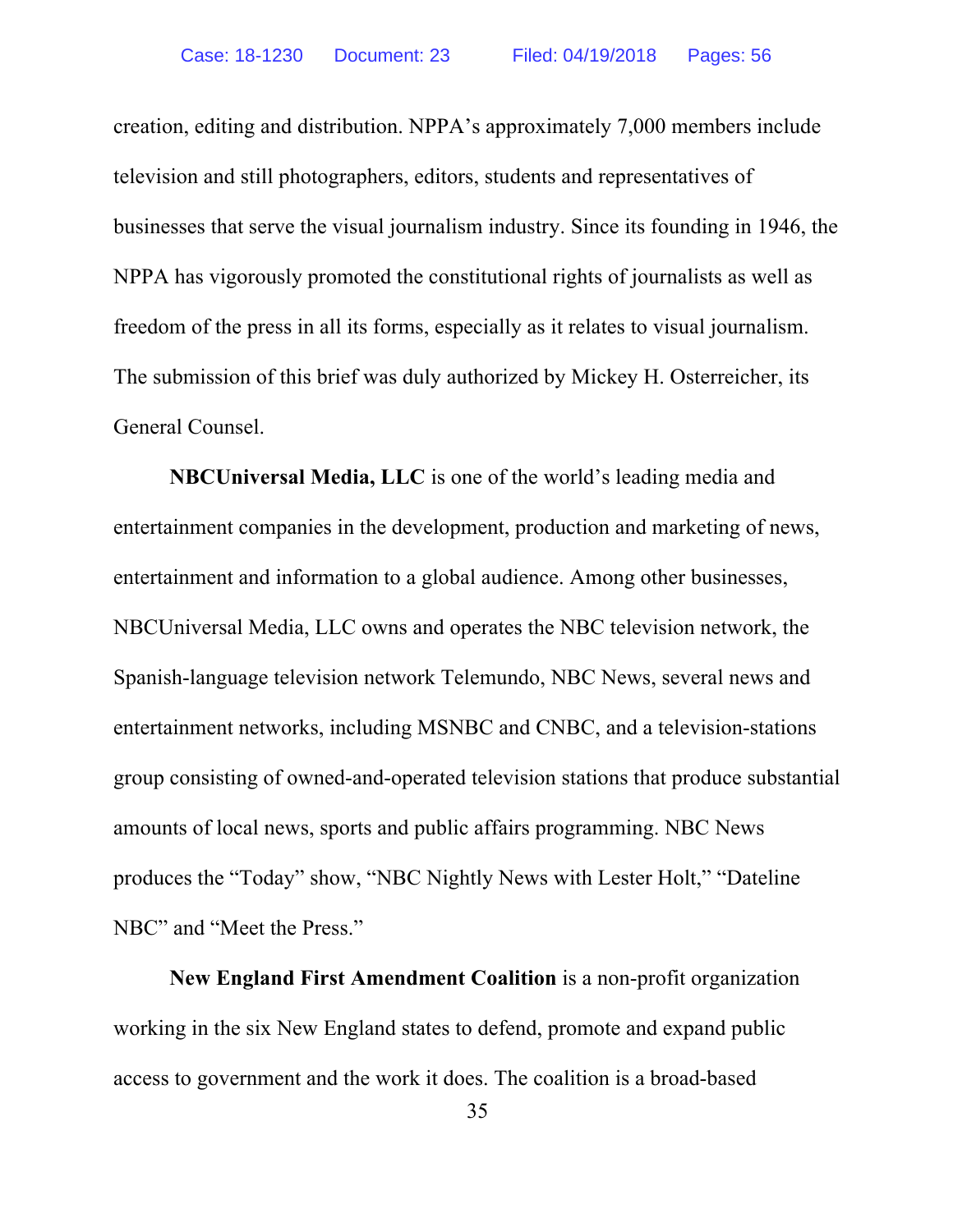organization of people who believe in the power of transparency in a democratic society. Its members include lawyers, journalists, historians and academicians, as well as private citizens and organizations whose core beliefs include the principles of the First Amendment. The coalition aspires to advance and protect the five freedoms of the First Amendment, and the principle of the public's right to know in our region. In collaboration with other like-minded advocacy organizations, NEFAC also seeks to advance understanding of the First Amendment across the nation and freedom of speech and press issues around the world.

**The New York Times Company** is the publisher of *The New York Times* and *The International Times*, and operates the news website nytimes.com.

**News Corp** is a global, diversified media and information services company focused on creating and distributing authoritative and engaging content to consumers throughout the world. The company comprises leading businesses across a range of media, including: news and information services, digital real estate services, book publishing, digital education, and sports programming and pay-TV distribution.

**The News Media Alliance** is a nonprofit organization representing the interests of online, mobile and print news publishers in the United States and Canada. Alliance members account for nearly 90% of the daily newspaper circulation in the United States, as well as a wide range of online, mobile and non-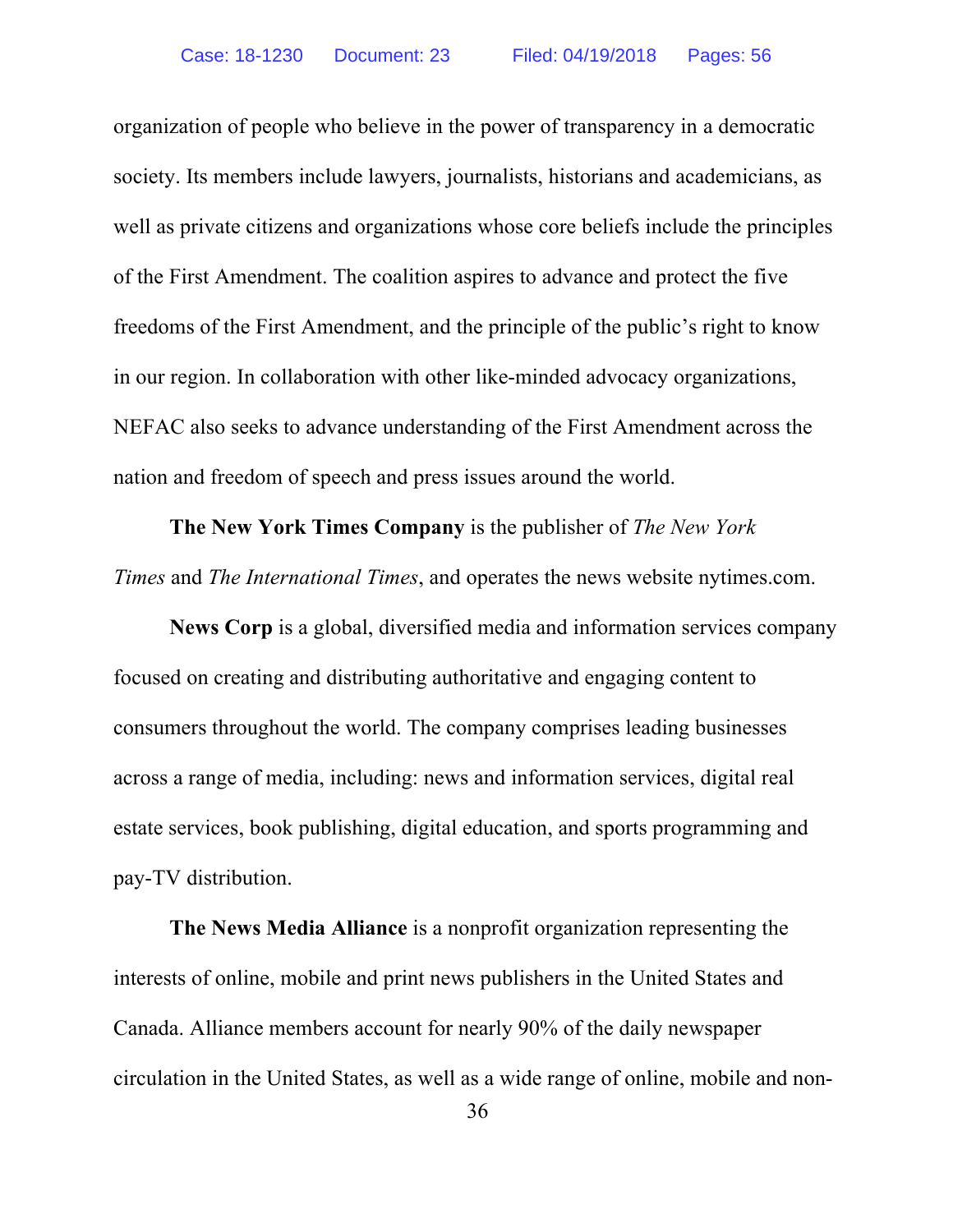daily print publications. The Alliance focuses on the major issues that affect today's news publishing industry, including protecting the ability of a free and independent media to provide the public with news and information on matters of public concern.

**Online News Association** ("ONA") is the world's largest association of online journalists. ONA's mission is to inspire innovation and excellence among journalists to better serve the public. ONA's more than 2,000 members include news writers, producers, designers, editors, bloggers, technologists, photographers, academics, students and others who produce news for the Internet or other digital delivery systems. ONA hosts the annual Online News Association conference and administers the Online Journalism Awards. ONA is dedicated to advancing the interests of digital journalists and the public generally by encouraging editorial integrity and independence, journalistic excellence and freedom of expression and access.

**POLITICO** is a global news and information company at the intersection of politics and policy. Since its launch in 2007, POLITICO has grown to more than 350 reporters, editors and producers. It distributes 30,000 copies of its Washington newspaper on each publishing day, publishes POLITICO Magazine, with a circulation of 33,000 six times a year, and maintains a U.S. website with an average of 26 million unique visitors per month.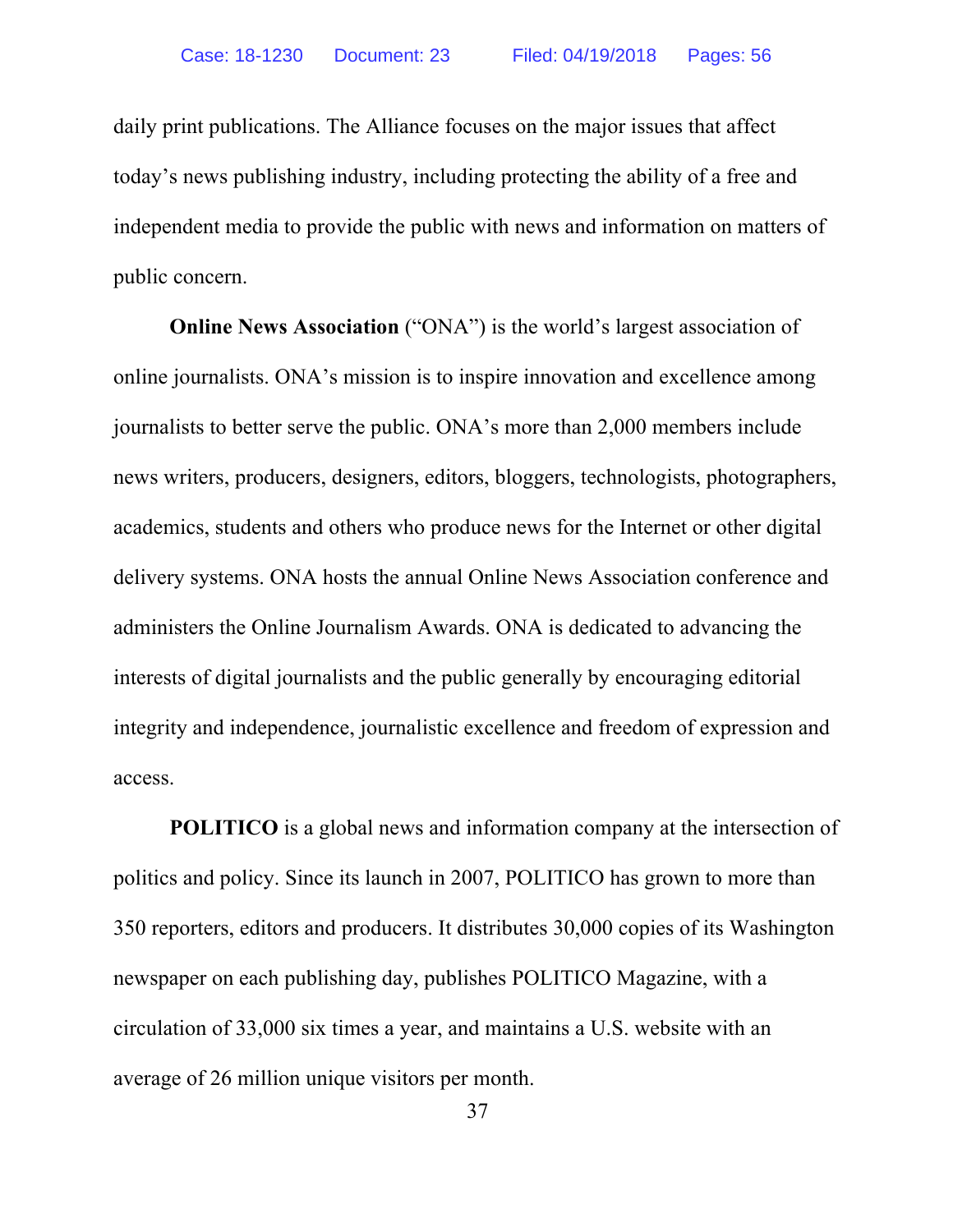**ProPublica** is an independent, nonprofit newsroom that produces investigative journalism in the public interest. It has won four Pulitzer Prizes, most recently the 2017 Pulitzer gold medal for public service. ProPublica is supported primarily by philanthropy and offers its articles for republication, both through its website, propublica.org, and directly to leading news organizations selected for maximum impact. ProPublica's first regional operation, ProPublica Illinois, began publishing in late 2017, and was honored (along with the Chicago Tribune) as a finalist for the 2018 Pulitzer Prize for Local Reporting.

**Pulitzer Center on Crisis Reporting**, based in Washington, DC, was founded in 2006 as a non-profit journalism center dedicated to supporting in-depth engagement with underreported global affairs through sponsorship of quality international journalism across all media platforms and a unique program of outreach and education to schools and universities. The Center supports over 150 international reporting projects each year, working in tandem with major international news outlets.

**Radio Television Digital News Association** ("RTDNA") is the world's largest and only professional organization devoted exclusively to electronic journalism. RTDNA is made up of news directors, news associates, educators and students in radio, television, cable and electronic media in more than 30 countries.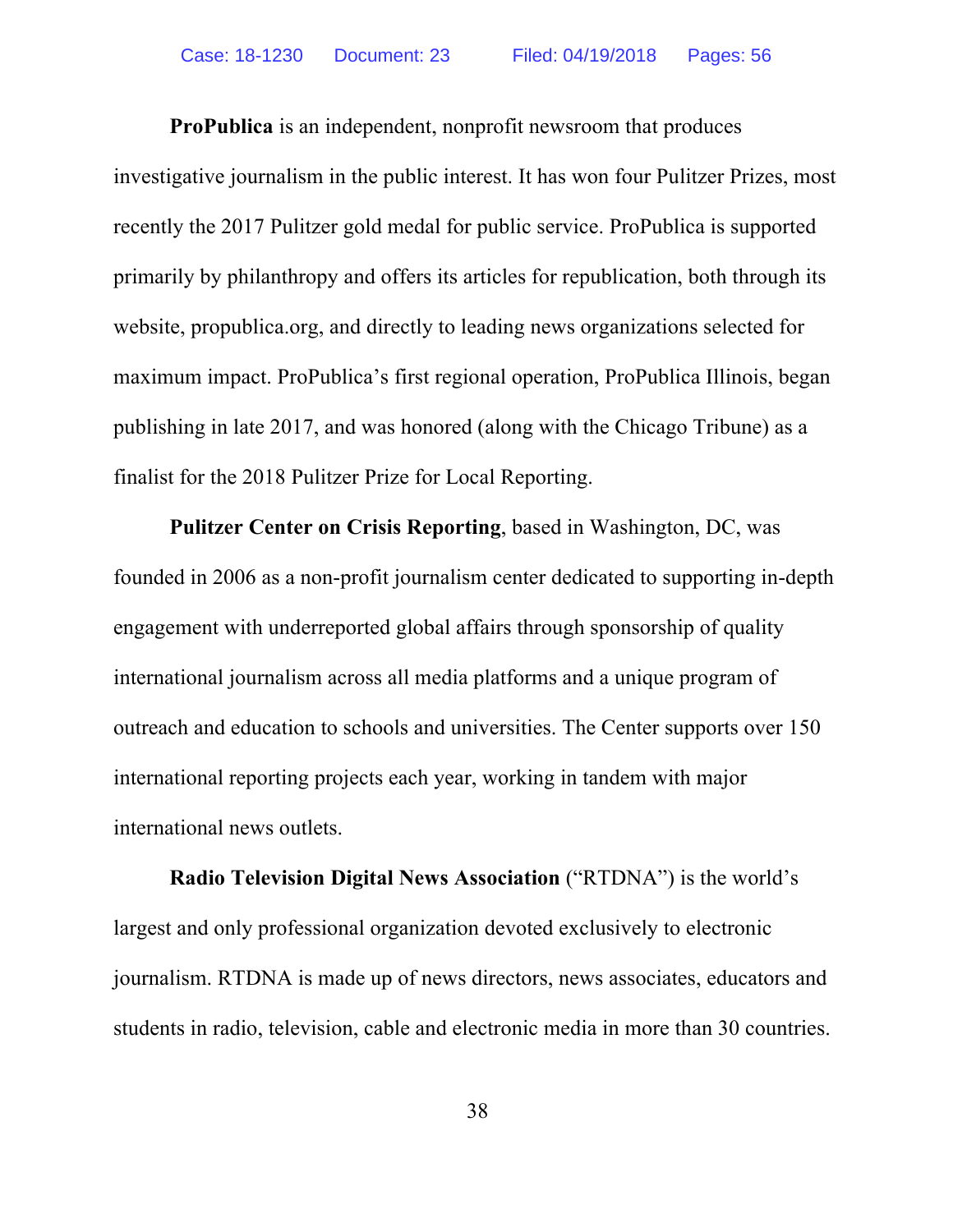RTDNA is committed to encouraging excellence in the electronic journalism industry and upholding First Amendment freedoms.

**Reporters Without Borders** has been fighting censorship and supporting and protecting journalists since 1985. Activities are carried out on five continents through its network of over 150 correspondents, its national sections, and its close collaboration with local and regional press freedom groups. Reporters Without Borders currently has 10 offices and sections worldwide.

**The Seattle Times Company**, locally owned since 1896, publishes the daily newspaper *The Seattle Times*, together with *The Issaquah Press*, *Yakima Herald-Republic*, *Walla Walla Union-Bulletin*, *Sammamish Review* and *Newcastle-News*, all in Washington state.

**Sinclair** is one of the largest and most diversified television broadcasting companies in the country. Pro forma for all pending and previously announced transactions (before any related divestitures), the Company will own, operate and/or provide services to 233 television stations in 108 markets. The Company has multiple emerging networks as well as being affiliated with all the major networks. Sinclair is a leading local news provider in the country and a producer of live sports content. Sinclair's content is delivered via multiple-platforms, including over-the-air, multi-channel video program distributors, and digital platforms.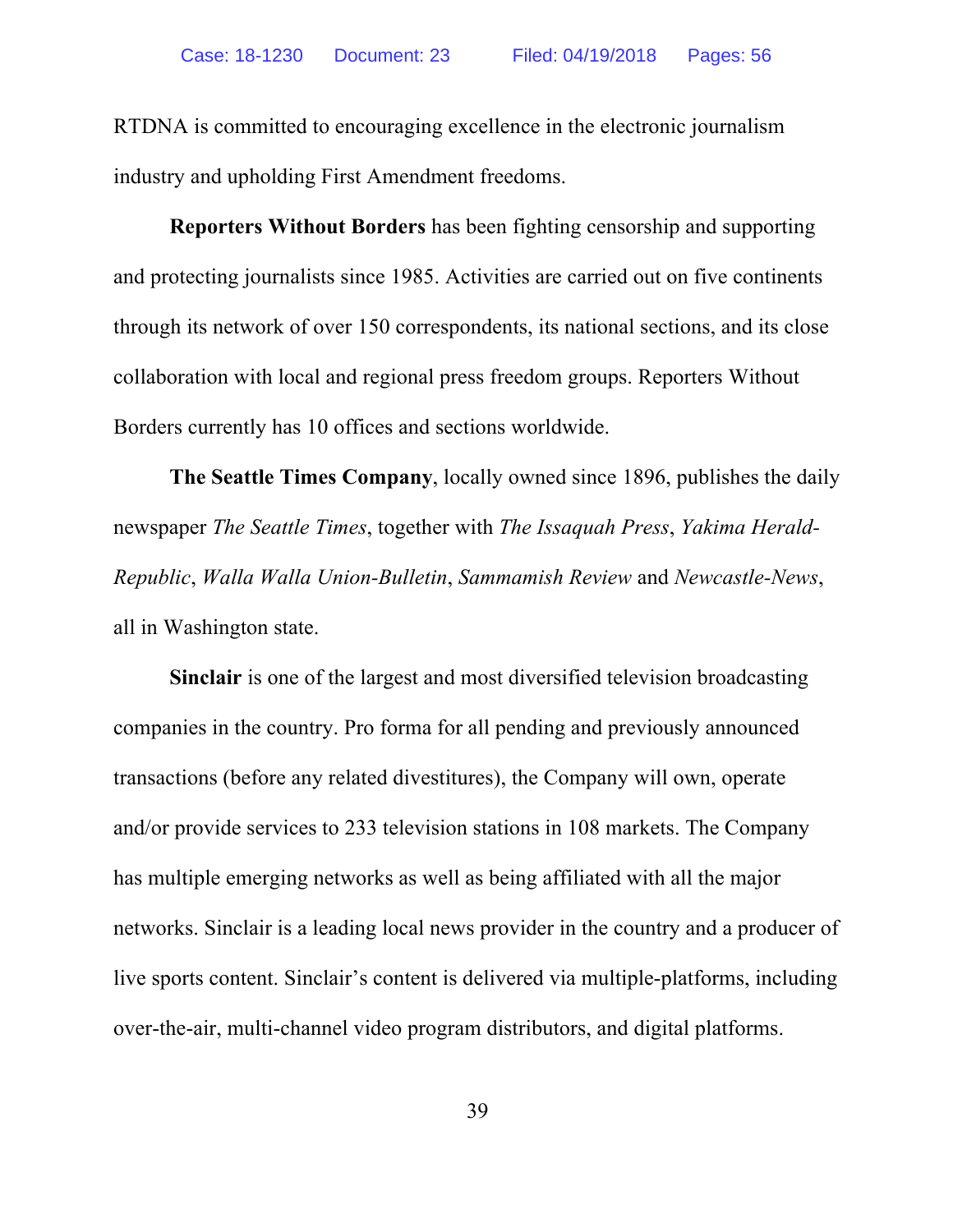**Society of Professional Journalists** ("SPJ") is dedicated to improving and protecting journalism. It is the nation's largest and most broad-based journalism organization, dedicated to encouraging the free practice of journalism and stimulating high standards of ethical behavior. Founded in 1909 as Sigma Delta Chi, SPJ promotes the free flow of information vital to a well-informed citizenry, works to inspire and educate the next generation of journalists and protects First Amendment guarantees of freedom of speech and press.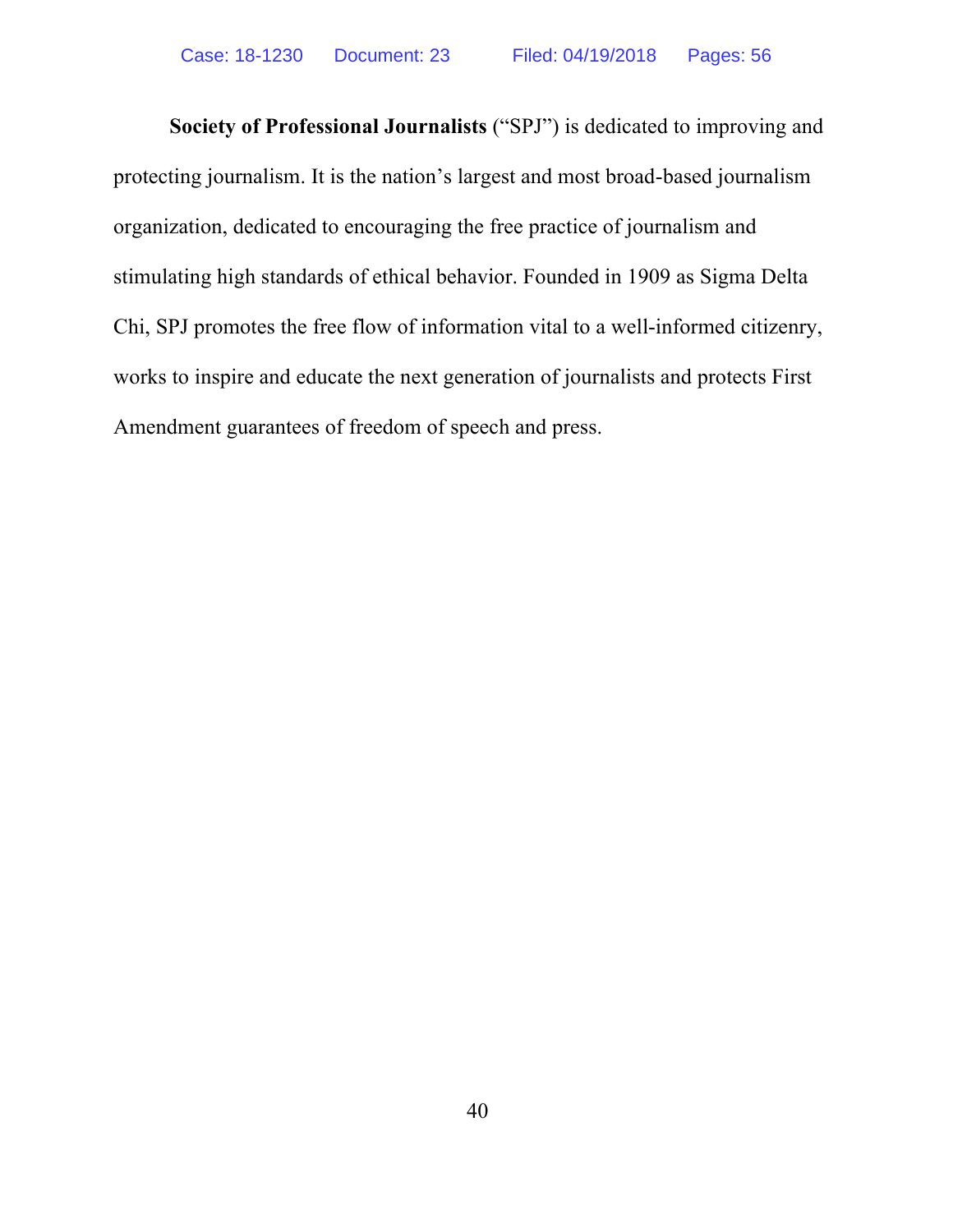#### **APPENDIX B**

#### **ADDITIONAL COUNSEL FOR** *AMICI CURIAE*

John Zucker Indira Satyendra ABC, Inc. 77 W. 66th Street New York, NY 10023

Dana Rosen Senior Vice President and General Counsel ALM Media, LLC 120 Broadway, 5th Floor New York, NY 10271

Kevin M. Goldberg Fletcher, Heald & Hildreth, PLC 1300 N. 17th St., 11th Floor Arlington, VA 22209 *Counsel for American Society of News Editors Counsel for Association of Alternative Newsmedia*

Karen Kaiser General Counsel The Associated Press 450 W. 33rd Street New York, NY 10001

Dan Krockmalnic Boston Globe Media Partners, LLC 1 Exchange Place Boston, MA 02109 617-929-7157

David C. Vigilante Johnita P. Due Cable News Network, Inc. 1 CNN Center Atlanta, GA 30303

D. Victoria Baranetsky General Counsel The Center for Investigative Reporting 1400 65th Street, Suite 200 Emeryville, California 94608

Karen H. Flax VP/Legal Chicago Tribune 435 North Michigan Ave. Chicago, IL 60611 kflax@tronc.com

Jason P. Conti Jacob P. Goldstein Dow Jones & Company, Inc. 1211 Avenue of the Americas New York, NY 10036 *Counsel for Dow Jones & Company, Inc.*

David M. Giles Vice President/ Deputy General Counsel The E.W. Scripps Company 312 Walnut St., Suite 2800 Cincinnati, OH 45202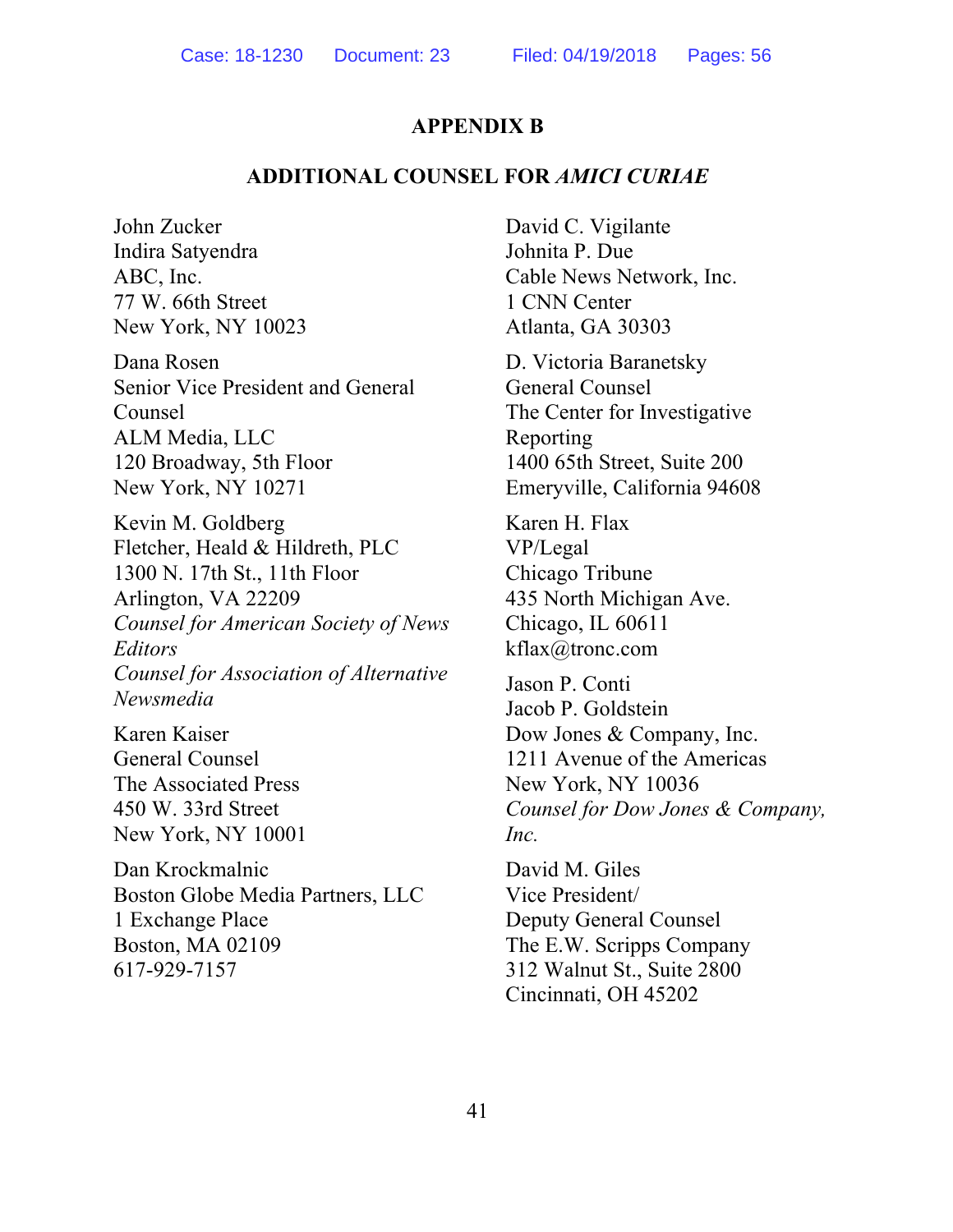David Snyder First Amendment Coalition 534 Fourth St., Suite B San Rafael, CA 94901

David Bralow First Look Media Works, Inc. 18th Floor 114 Fifth Avenue New York, NY 10011

David M. Keneipp FOX TELEVISION STATIONS, LLC 1999 S. Bundy Drive Los Angeles, CA 90025 310-584-3341 david.keneipp@foxtv.com

Barbara W. Wall Senior Vice President & Chief Legal **Officer** Gannett Co., Inc. 7950 Jones Branch Drive McLean, VA 22107 (703)854-6951

Polly Grunfeld Sack SVP, General Counsel and Secretary GateHouse Media, LLC 175 Sully's Trail, 3rd Floor Pittsford, New York 14534

Lynn Oberlander *Executive Vice President and General Counsel* Gizmodo Media Group, LLC 114 Fifth Avenue, Second Floor New York, NY 10011 646-214-7898 (347)453-8111 lynn.oberlander@gizmodomedia.com

Juan Cornejo The McClatchy Company 2100 Q Street Sacramento, CA 95816

Kurt Wimmer Covington & Burling LLP 1201 Pennsylvania Ave., NW Washington, DC 20004 *Counsel for The Media Institute*

Marshall W. Anstandig Senior Vice President, General Counsel and Secretary Digital First Media 4 North 2nd Street, Suite 800 San Jose, CA 95113 manstandig@bayareanewsgroup.com 1-408-920-5784

James Chadwick *Counsel for MediaNews Group Inc. dba Digital First Media LLC* Sheppard Mullin Richter & Hampton LLP 379 Lytton Avenue Palo Alto, CA 94301-1479 jchadwick@sheppardmullin.com 1-650-815-2600

Joshua N. Pila Meredith Corporation 425 14th Street NW Atlanta, GA 30318

James Cregan Executive Vice President MPA – The Association of Magazine Media 1211 Connecticut Ave. NW Suite 610 Washington, DC 20036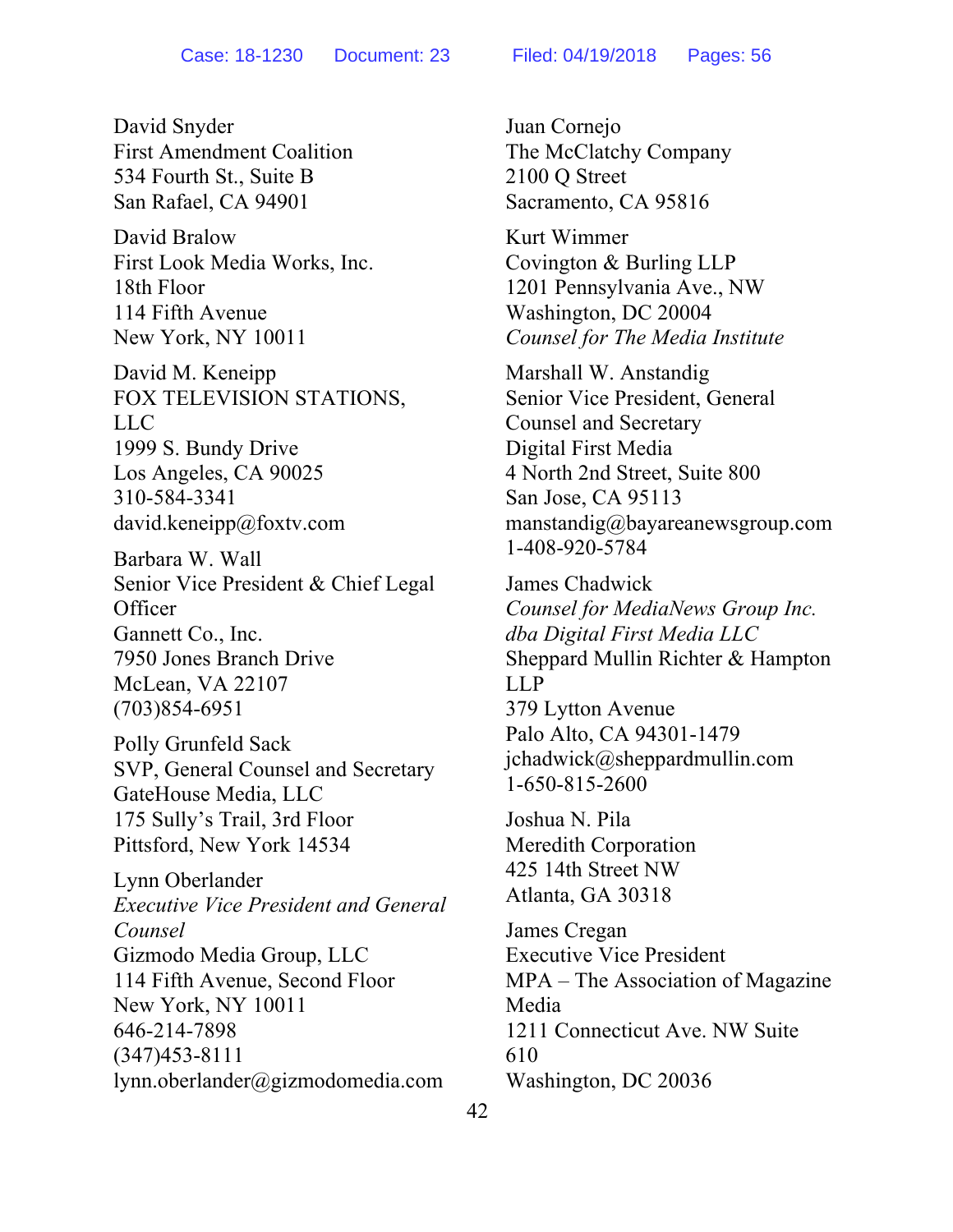Mickey H. Osterreicher 1100 M&T Center, 3 Fountain Plaza, Buffalo, NY 14203 *Counsel for National Press Photographers Association*

Beth R. Lobel, Esq. Senior Vice President, NBCUniversal News Group NBCUniversal Media, LLC 30 Rockefeller Plaza New York, NY 10112

Robert A. Bertsche (BBO #554333) Prince Lobel Tye LLP 100 Cambridge Street Boston, MA 02114 *Counsel for the New England First Amendment Coalition*

David McCraw V.P./Assistant General Counsel The New York Times Company 620 Eighth Avenue New York, NY 10018

Genie Gavenchak News Corporation 1211 Avenue of the Americas New York, NY 10036 *Counsel for News Corporation*

Kurt Wimmer Covington & Burling LLP 850 10th Street NW Washington, DC 20001 *Counsel for the News Media Alliance* Laura R. Handman Alison Schary Davis Wright Tremaine LLP 1919 Pennsylvania Avenue, NW Suite 800 Washington, DC 20006 Thomas R. Burke Davis Wright Tremaine LLP Suite 800 500 Montgomery Street San Francisco, CA 94111 *Counsel for Online News Association*

Elizabeth C. Koch Ballard Spahr LLP 1909 K Street, NW 12th Floor Washington, DC 20006-1157 *Counsel for POLITICO LLC*

Kathleen A. Kirby Wiley Rein LLP 1776 K St., NW Washington, DC 20006 *Counsel for Radio Television Digital News Association*

Bruce E. H. Johnson Davis Wright Tremaine LLP 1201 Third Ave., Suite 2200 Seattle, WA 98101 *Counsel for The Seattle Times Co.*

Barry Faber Exec. V.P./General Counsel Sinclair Broadcast Group, Inc. 10706 Beaver Dam Rd, Hunt Valley, MD 21030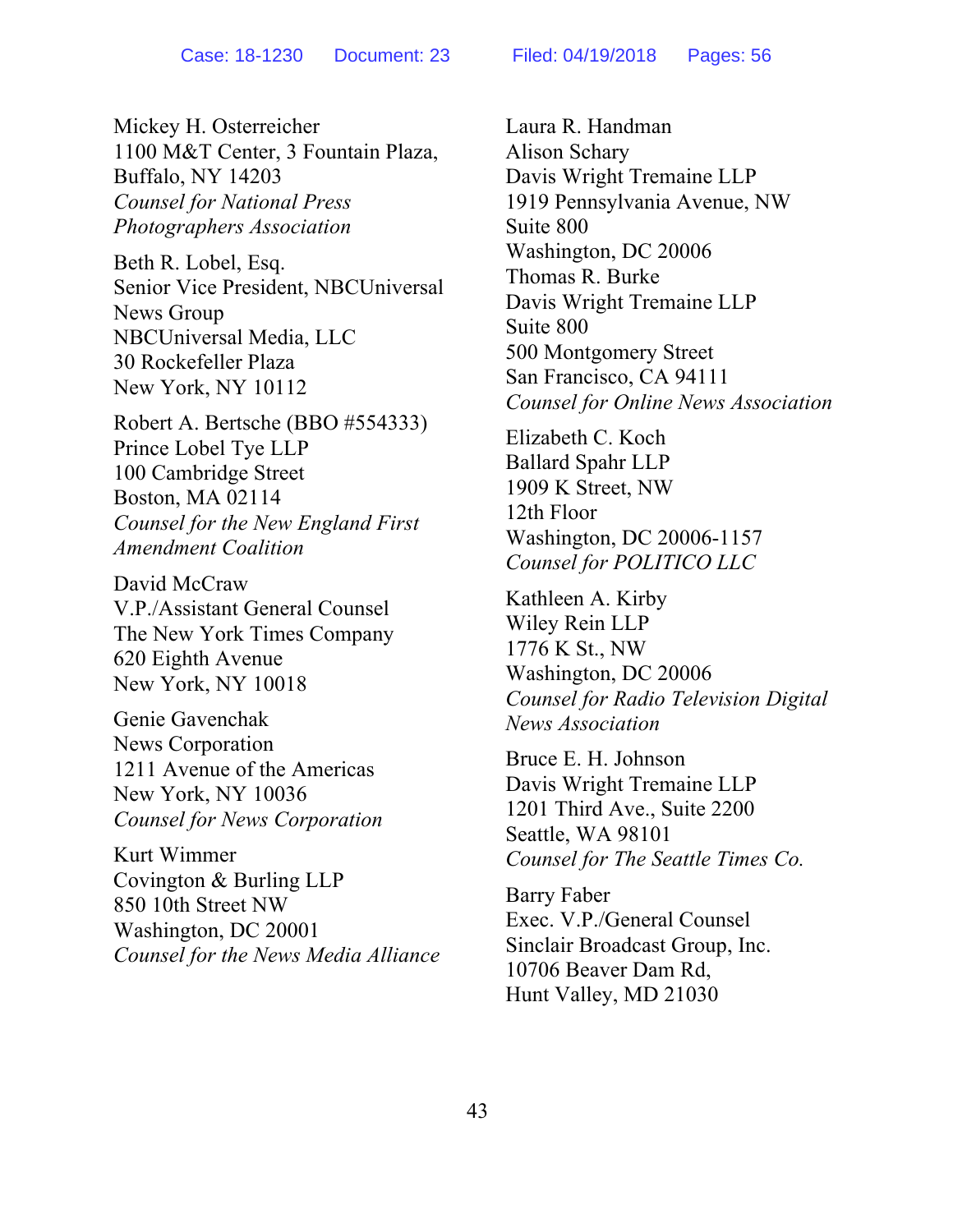Bruce W. Sanford Mark I. Bailen Baker & Hostetler LLP 1050 Connecticut Ave., NW Suite 1100 Washington, DC 20036 *Counsel for Society of Professional Journalists*